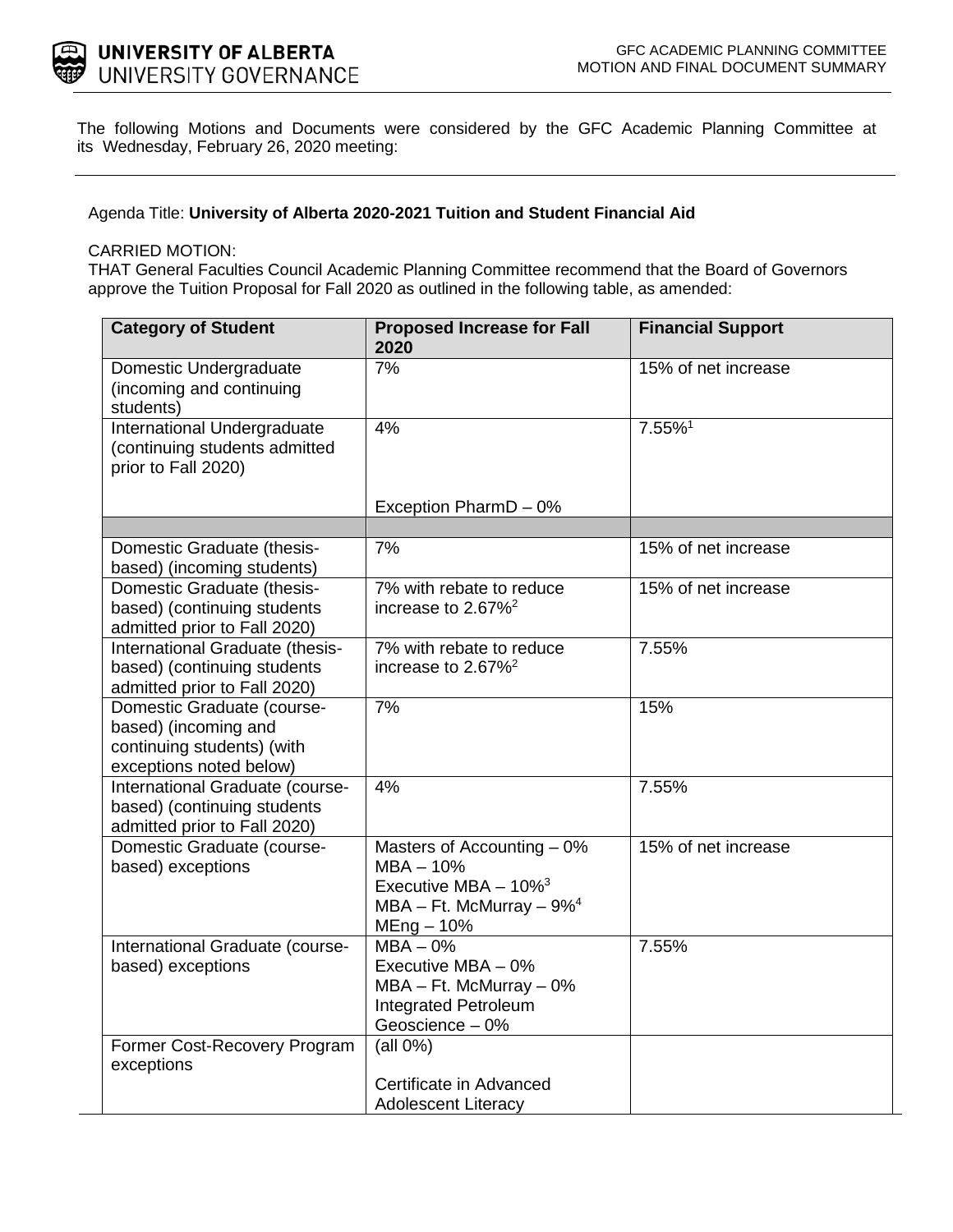| <b>Certificate in Teaching Students</b> |  |
|-----------------------------------------|--|
| with Complex Needs                      |  |
| Master of Education in                  |  |
| <b>Education Studies</b>                |  |
| Master of Education in Health           |  |
| <b>Studies Education</b>                |  |
| Master of Science in                    |  |
| Internetworking                         |  |
| Master of Science in Multimedia         |  |
| Master of Science in Urban and          |  |
| <b>Regional Planning</b>                |  |
| Post-Baccalaureate Certificate          |  |
| in Bridging to Canadian Physical        |  |
| Therapy                                 |  |
| Certificate in School Leadership        |  |
| Certificat d'etudes superieures         |  |
| en administration et leadeurship        |  |
| scolaire                                |  |
|                                         |  |

1 Existing model for International tuition financial aid.

<sup>2</sup> 2.67% reflects the increase in cost drivers for the University year over year.

<sup>3</sup> Students currently enrolled in the Executive MBA will be grandparented for 2020 only with a 0% increase.

<sup>4</sup> Students currently enrolled in the MBA- Ft. McMurray will be grandparented for 2020 only with a 0% increase in tuition.

#### FINAL Item 4

## Agenda Title: **Mandatory Non-Instructional Fees (MNIF) Proposal**

## CARRIED MOTION:

THAT the General Faculties Council Academic Planning Committee recommend that the Board of Governors approve the 2.67%1 overall increase of mandatory non-instructional fees for 2020-21, with the increase applied differentially to individual fees as follows:

| <b>Student Fees</b>               | <b>Current Rates/Term</b> | 2 Terms  | <b>Increase</b> | <b>Revised Rates</b><br>2 Terms |
|-----------------------------------|---------------------------|----------|-----------------|---------------------------------|
| <b>Athletics and Recreation</b>   | \$82.00                   | \$164.00 | 10.00%          | \$180.40                        |
| <b>Health and Wellness</b>        | \$61.32                   | \$122.64 | $0.00\%$        | \$122.64                        |
| Academic Support                  | \$252.18                  | \$504.36 | 0.936%          | \$509.08                        |
| <b>TOTALS</b>                     | \$395.50                  | \$791.00 |                 | \$812.12                        |
| Total FT Student Increase (2.67%) |                           | \$21.12  |                 |                                 |
| <b>New Annual Rate (2 terms)</b>  |                           | \$812.12 |                 |                                 |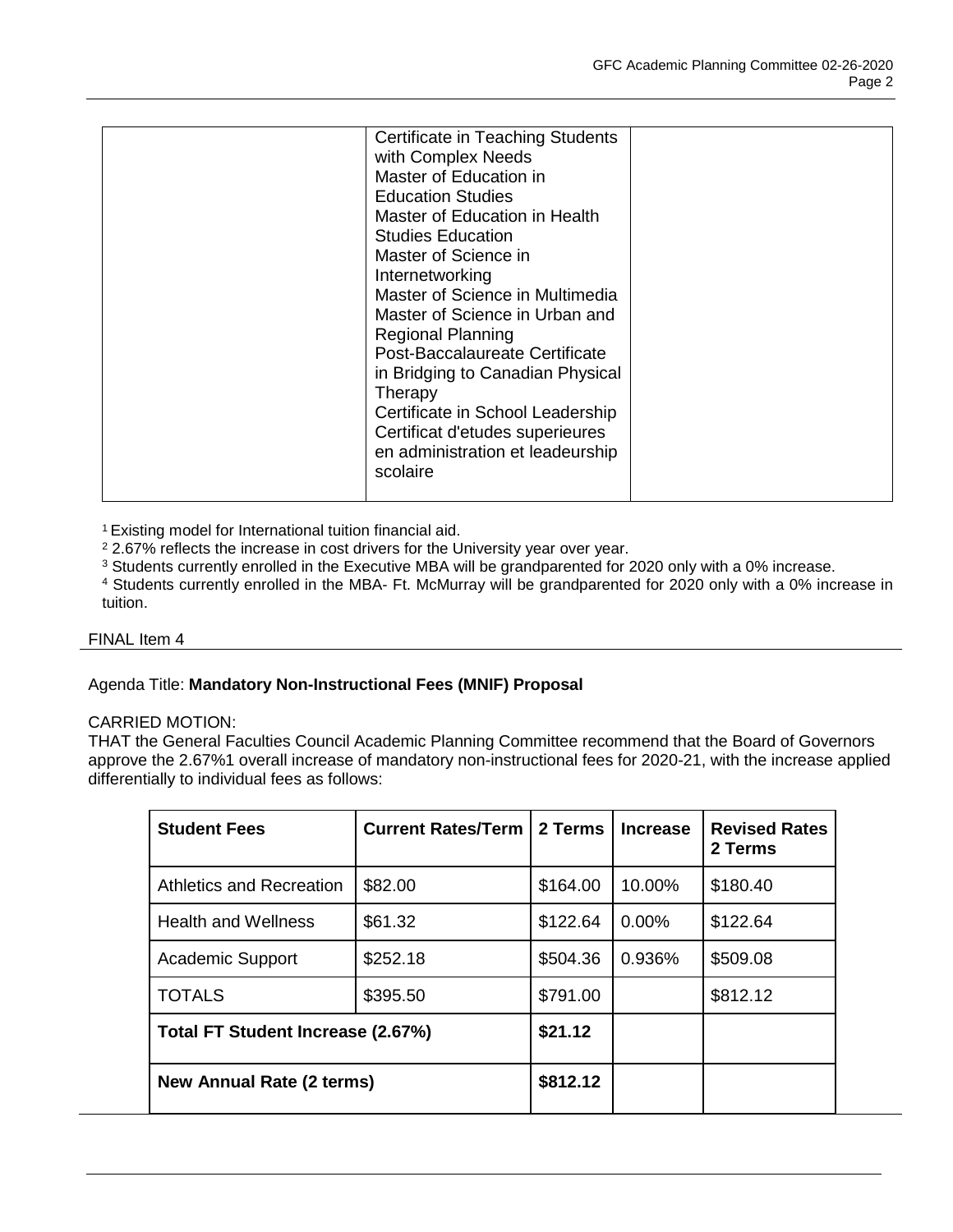1 2.67% represents the increase in cost drivers for the University year over year (Academic Price Index (API)).

## FINAL Item 5

## Agenda Title: **University of Alberta 2020-2021 Budget**

## CARRIED MOTION:

THAT the Academic Planning Committee, acting with delegated authority from the General Faculties Council, recommend that the Board of Governors approve the 2020-21 consolidated budget as set forth in Attachment 1.

FINAL Item 6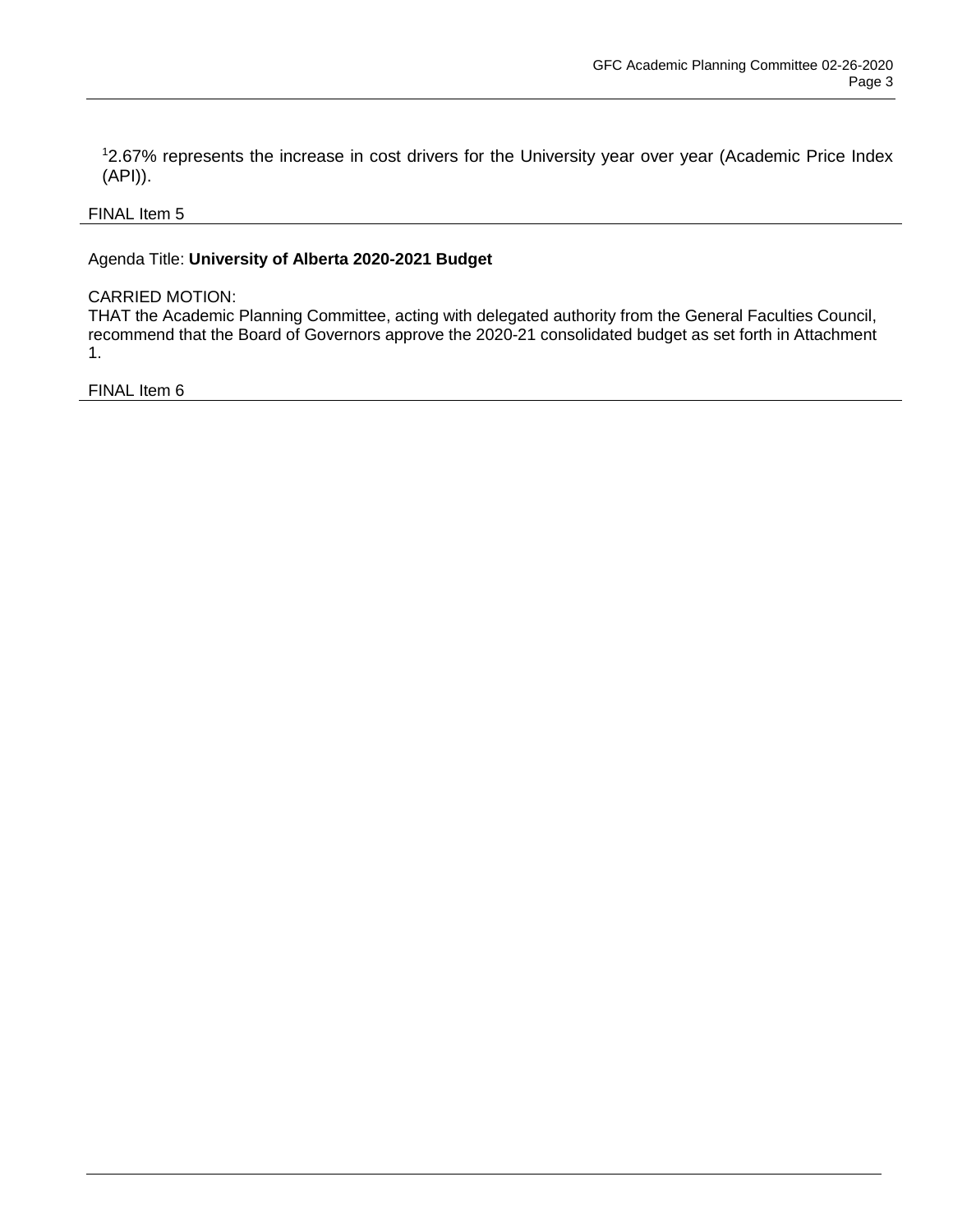

FINAL Item No. 4

# **Governance Executive Summary Action Item**

**Agenda Title University of Alberta 2020-2021 Tuition and Student Financial Aid**

## **Motion**

THAT General Faculties Council Academic Planning Committee recommend that the Board of Governors approve the Tuition Proposal for Fall 2020 as outlined in the following table, as amended:

| <b>Category of Student</b>                                                                                  | <b>Proposed Increase for Fall</b><br>2020                                                                                          | <b>Financial Support</b> |
|-------------------------------------------------------------------------------------------------------------|------------------------------------------------------------------------------------------------------------------------------------|--------------------------|
| Domestic Undergraduate<br>(incoming and continuing<br>students)                                             | 7%                                                                                                                                 | 15% of net increase      |
| International Undergraduate<br>(continuing students admitted<br>prior to Fall 2020)                         | 4%                                                                                                                                 | 7.55%1                   |
|                                                                                                             | Exception PharmD - 0%                                                                                                              |                          |
| Domestic Graduate (thesis-<br>based) (incoming students)                                                    | 7%                                                                                                                                 | 15% of net increase      |
| Domestic Graduate (thesis-<br>based) (continuing students<br>admitted prior to Fall 2020)                   | 7% with rebate to reduce<br>increase to $2.67\%^2$                                                                                 | 15% of net increase      |
| International Graduate (thesis-<br>based) (continuing students<br>admitted prior to Fall 2020)              | 7% with rebate to reduce<br>increase to $2.67\%^2$                                                                                 | 7.55%                    |
| Domestic Graduate (course-<br>based) (incoming and continuing<br>students) (with exceptions noted<br>below) | 7%                                                                                                                                 | 15%                      |
| International Graduate (course-<br>based) (continuing students<br>admitted prior to Fall 2020)              | 4%                                                                                                                                 | 7.55%                    |
| Domestic Graduate (course-<br>based) exceptions                                                             | Masters of Accounting $-0\%$<br>$MBA - 10%$<br>Executive MBA $-10\%$ <sup>3</sup><br>MBA - Ft. McMurray $-9\%^4$<br>$MEng - 10%$   | 15% of net increase      |
| International Graduate (course-<br>based) exceptions                                                        | $MBA - 0%$<br>Executive MBA - 0%<br>$MBA - Ft$ . McMurray $-0\%$<br><b>Integrated Petroleum</b><br>Geoscience - 0%                 | 7.55%                    |
| Former Cost-Recovery Program<br>exceptions                                                                  | (all 0%)<br>Certificate in Advanced<br><b>Adolescent Literacy</b><br><b>Certificate in Teaching Students</b><br>with Complex Needs |                          |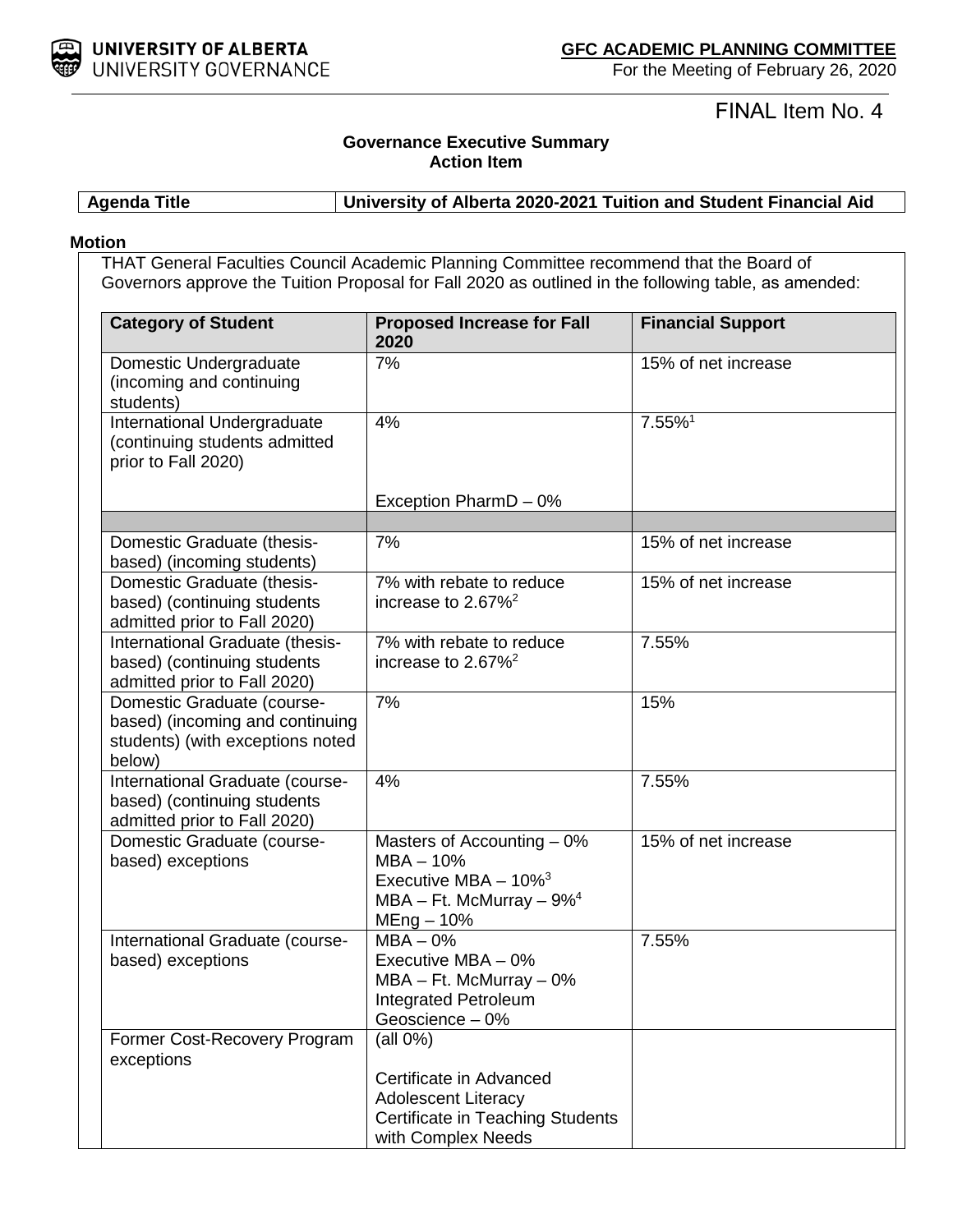UNIVERSITY OF ALBERTA<br>UNIVERSITY GOVERNANCE

## **GFC ACADEMIC PLANNING COMMITTEE**

For the Meeting of February 26, 2020

Item No. 4

| Master of Education in<br><b>Education Studies</b><br>Master of Education in Health<br><b>Studies Education</b><br>Master of Science in<br>Internetworking<br>Master of Science in Multimedia<br>Master of Science in Urban and<br><b>Regional Planning</b><br>Post-Baccalaureate Certificate<br>in Bridging to Canadian Physical<br>Therapy<br>Certificate in School Leadership<br>Certificat d'etudes superieures<br>en administration et leadeurship<br>scolaire |  |
|---------------------------------------------------------------------------------------------------------------------------------------------------------------------------------------------------------------------------------------------------------------------------------------------------------------------------------------------------------------------------------------------------------------------------------------------------------------------|--|
|                                                                                                                                                                                                                                                                                                                                                                                                                                                                     |  |

1 Existing model for International tuition financial aid.

<sup>2</sup> 2.67% reflects the increase in cost drivers for the University year over year.

<sup>3</sup> Students currently enrolled in the Executive MBA will be grandparented for 2020 only with a 0% increase.

<sup>4</sup> Students currently enrolled in the MBA- Ft. McMurray will be grandparented for 2020 only with a 0% increase in tuition.

#### **Item**

| <b>Action Requested</b> | $\Box$ Approval $\boxtimes$ Recommendation                                                                          |
|-------------------------|---------------------------------------------------------------------------------------------------------------------|
| Proposed by             | Provost and Vice-President (Academic) and<br>Vice-President (Finance & Administration)                              |
| Presenter(s)            | Steven Dew, Provost and Vice-President (Academic) and<br>Gitta Kulczycki, Vice-President (Finance & Administration) |

## **Details**

| Responsibility                 | Provost and Vice-President (Academic) and                                                                                                                                                                                 |
|--------------------------------|---------------------------------------------------------------------------------------------------------------------------------------------------------------------------------------------------------------------------|
|                                | Vice-President (Finance & Administration)                                                                                                                                                                                 |
| The Purpose of the Proposal is | To approve the tuition proposal for most domestic and international                                                                                                                                                       |
| (please be specific)           | students for Fall 2020.                                                                                                                                                                                                   |
|                                |                                                                                                                                                                                                                           |
|                                | Note that the tuition for international students incoming in Fall 2020 has<br>already been approved in conjunction with the Board's approval of the<br>new program-based tuition model for international students in June |
|                                | 2020. The tuition proposal for international students incoming in Fall                                                                                                                                                    |
|                                | 2021 will come forward in the coming months.                                                                                                                                                                              |
|                                |                                                                                                                                                                                                                           |

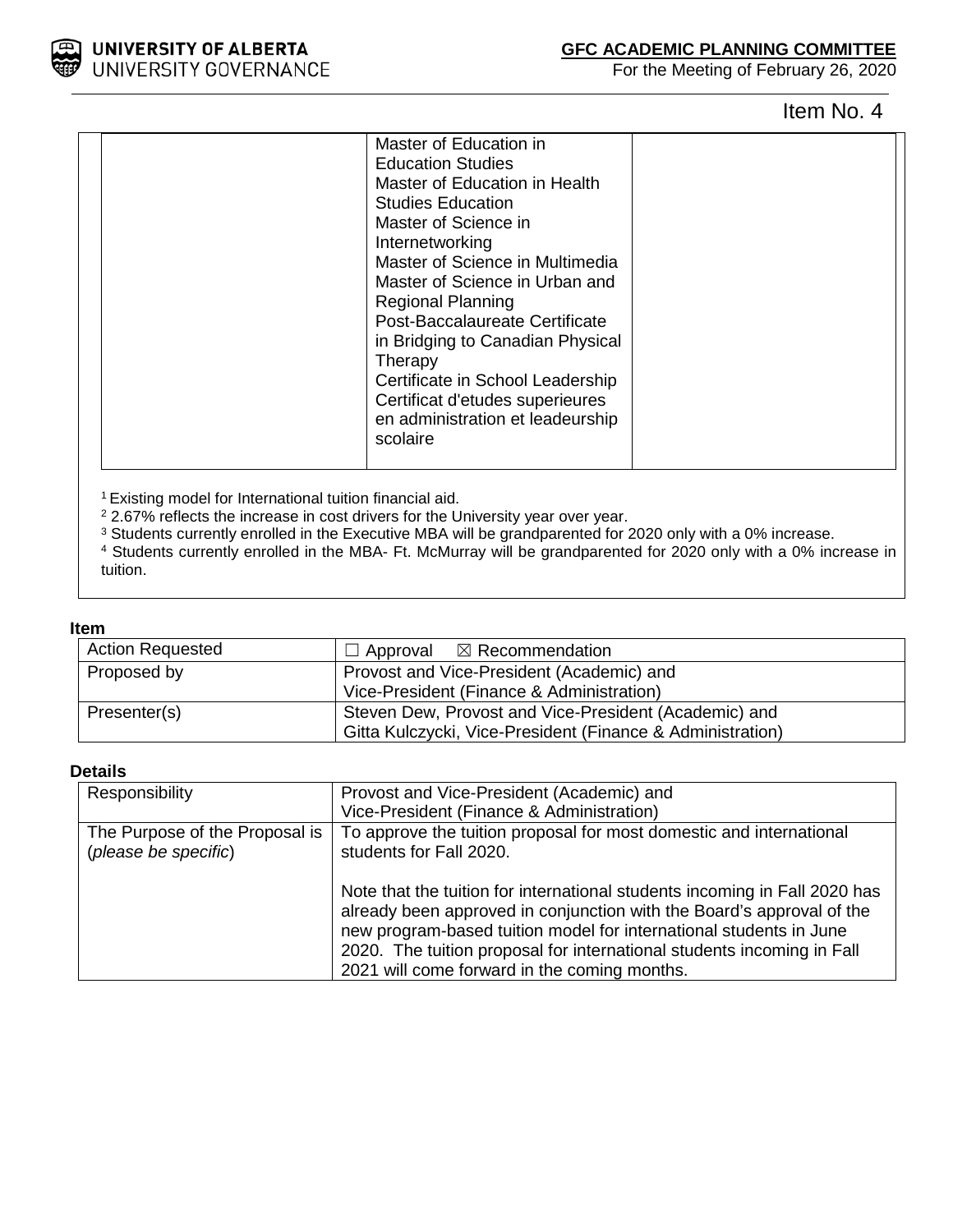



Item No. 4

| <b>Executive Summary</b><br>(outline the specific item - and<br>remember your audience) | As a part of the provincial budget announcement in October 2019, the<br>Government of Alberta announced that post-secondary institutions<br>could increase domestic tuition by an average of 7% in each of the<br>coming three years (Fall 2020, Fall 2021, Fall 2022) before increases<br>would revert to being restricted to CPI in Fall 2023. Tuition for domestic<br>students in Alberta has been frozen for the last five years.                                                                                                                           |
|-----------------------------------------------------------------------------------------|-----------------------------------------------------------------------------------------------------------------------------------------------------------------------------------------------------------------------------------------------------------------------------------------------------------------------------------------------------------------------------------------------------------------------------------------------------------------------------------------------------------------------------------------------------------------|
|                                                                                         | Details regarding the proposal are outlined in Attachment 1, including<br>projected tuition proposals for Fall 2021, Fall 2022, and Fall 2023.<br>These projections have been shared with the students as a part of the<br>Fall 2020 consultation process and are subject to change.                                                                                                                                                                                                                                                                            |
|                                                                                         | Attachment 2 provides a comparison of tuition rates amongst the<br>University of Alberta's peer institutions.                                                                                                                                                                                                                                                                                                                                                                                                                                                   |
|                                                                                         | The University has committed to supporting a diverse student body and<br>fostering continued participation by students, irrespective of<br>socioeconomic status. For the 2020/21 academic year, the University<br>will redirect a portion of new tuition revenue from domestic tuition<br>increases (15%) to fund need-based financial supports. The existing<br>model for financial aid for international students (a set aside of 7.55% of<br>all tuition revenue) will continue. A backgrounder on this financial aid<br>set-aside is found in Attachment 3. |
| Supplementary Notes and                                                                 | <this by="" for="" governance="" is="" only="" outline<="" section="" td="" to="" university="" use=""></this>                                                                                                                                                                                                                                                                                                                                                                                                                                                  |
| context                                                                                 | governance process.>                                                                                                                                                                                                                                                                                                                                                                                                                                                                                                                                            |

## **Engagement and Routing** (Include meeting dates)

| <b>Consultation and Stakeholder</b>                                                                                                                                     | Those who are actively <b>participating</b> :<br>Provost and Vice-President (Academic)                                                                                                                                            |
|-------------------------------------------------------------------------------------------------------------------------------------------------------------------------|-----------------------------------------------------------------------------------------------------------------------------------------------------------------------------------------------------------------------------------|
| Participation<br>(parties who have seen the<br>proposal and in what capacity)                                                                                           | Vice-President (Finance & Administration)<br>Office of the Registrar                                                                                                                                                              |
| <for information="" on="" td="" the<=""><td>Faculty of Graduate Studies and Research<br/>University of Alberta International<br/>Office of Resource Planning</td></for> | Faculty of Graduate Studies and Research<br>University of Alberta International<br>Office of Resource Planning                                                                                                                    |
| protocol see the <b>Governance</b><br><b>Resources section Student</b><br><b>Participation Protocol&gt;</b>                                                             | Those who have been consulted:<br>Tuition Budget Advisory Committee (December 11, 2019,<br>January 17, 2020) (note that the final revised proposal was<br>shared in writing with student leaders on January 23)<br>Deans' Council |
| Approval Route (Governance)<br>(including meeting dates)                                                                                                                | GFC Academic Planning Committee - February 26, 2020<br>(recommendation)<br>Board Finance and Property Committee (recommendation) – February<br>27, 2020                                                                           |
|                                                                                                                                                                         | Board of Governors (approval) – March 13, 2020                                                                                                                                                                                    |

## **Strategic Alignment**

| Alignment with For the Public<br>Good | Sustain our people, our work, and the environment by attracting and<br>stewarding the resources we need to deliver excellence to the benefit of<br>all Albertans.<br>OBJECTIVE 22: Secure and steward financial resources to sustain,<br>enhance, promote, and facilitate the university's core mission and<br>strategic goals. |
|---------------------------------------|---------------------------------------------------------------------------------------------------------------------------------------------------------------------------------------------------------------------------------------------------------------------------------------------------------------------------------|
|---------------------------------------|---------------------------------------------------------------------------------------------------------------------------------------------------------------------------------------------------------------------------------------------------------------------------------------------------------------------------------|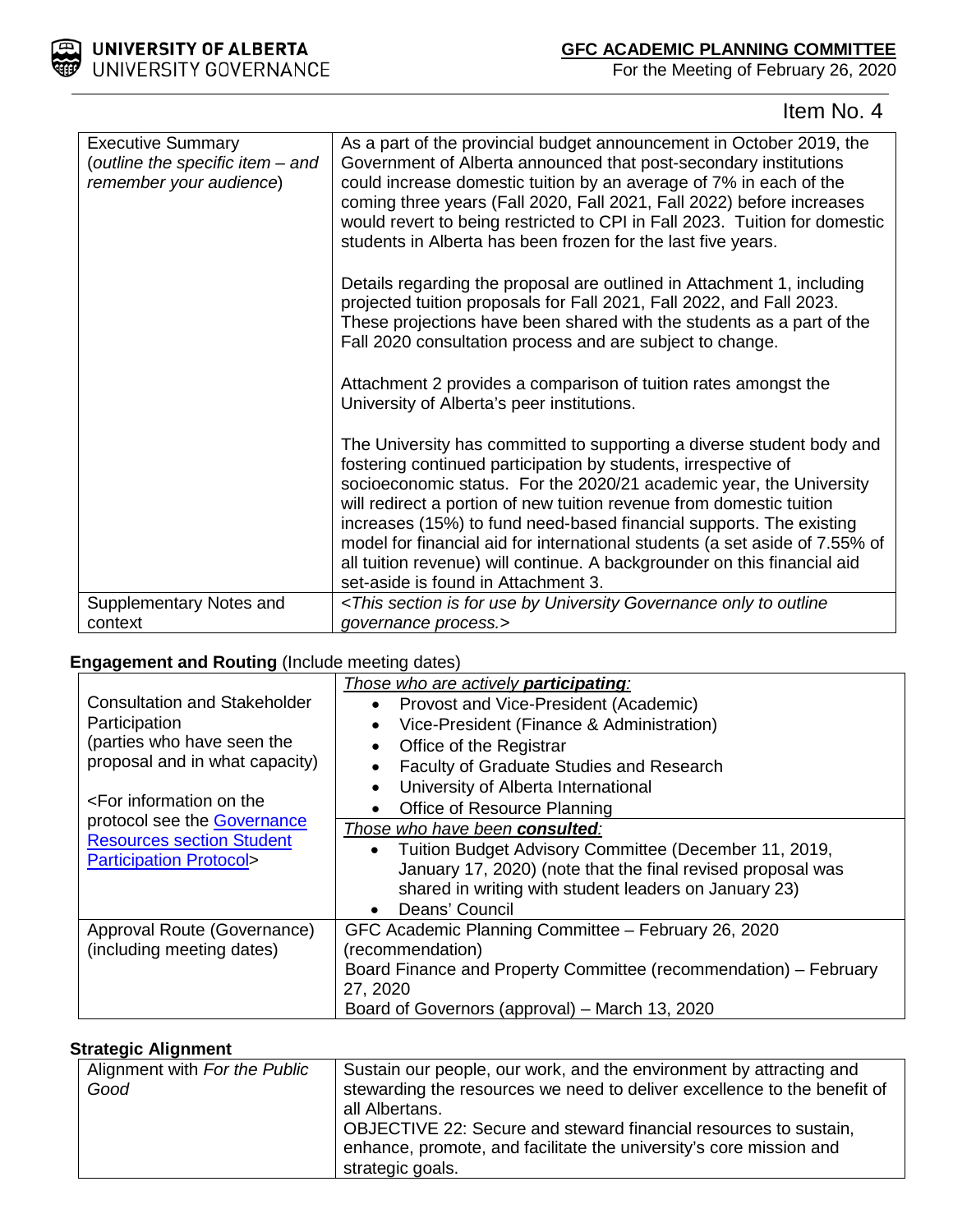

## **GFC ACADEMIC PLANNING COMMITTEE**

For the Meeting of February 26, 2020

Item No. 4

|                              | Strategy: Seek and secure resources needed to achieve and support<br>our strategic goals.<br>ii. Strategy: Ensure a sustainable budget model to preserve and<br>enhance our core mission and reputation for excellence in teaching, |                                       |  |  |  |
|------------------------------|-------------------------------------------------------------------------------------------------------------------------------------------------------------------------------------------------------------------------------------|---------------------------------------|--|--|--|
| Alignment with Institutional | learning, research, and community engagement.<br>Please note below the specific institutional risk(s) this proposal is                                                                                                              |                                       |  |  |  |
| <b>Risk Indicator</b>        | addressing.                                                                                                                                                                                                                         |                                       |  |  |  |
|                              | $\Box$ Enrolment Management                                                                                                                                                                                                         | $\Box$ Relationship with Stakeholders |  |  |  |
|                              | $\Box$ Faculty and Staff                                                                                                                                                                                                            | $\Box$ Reputation                     |  |  |  |
|                              | $\boxtimes$ Funding and Resource Management<br>$\Box$ Research Enterprise                                                                                                                                                           |                                       |  |  |  |
|                              | $\Box$ IT Services, Software and Hardware<br>$\Box$ Safety                                                                                                                                                                          |                                       |  |  |  |
|                              | Leadership and Change<br>$\Box$ Student Success                                                                                                                                                                                     |                                       |  |  |  |
|                              | <b>Physical Infrastructure</b>                                                                                                                                                                                                      |                                       |  |  |  |
| Legislative Compliance and   | Post-Secondary Learning Act                                                                                                                                                                                                         |                                       |  |  |  |
| jurisdiction                 | <b>APC Terms of Reference</b>                                                                                                                                                                                                       |                                       |  |  |  |
|                              | <b>BFPC Terms of Reference</b>                                                                                                                                                                                                      |                                       |  |  |  |

## Attachments:

- 1. Attachment 1 (9 pages): University of Alberta Tuition Proposal, 2020-2021
- 2. Attachment 2 (1 page): U15 International Tuition Comparators, 2018-19
- 3. Attachment 3: (4 pages): Tuition Offset Model Background Document

*Prepared by:* Kathleen Brough, Senior Administrative Officer, Office of the Provost and Vice-President (Academic)

Document1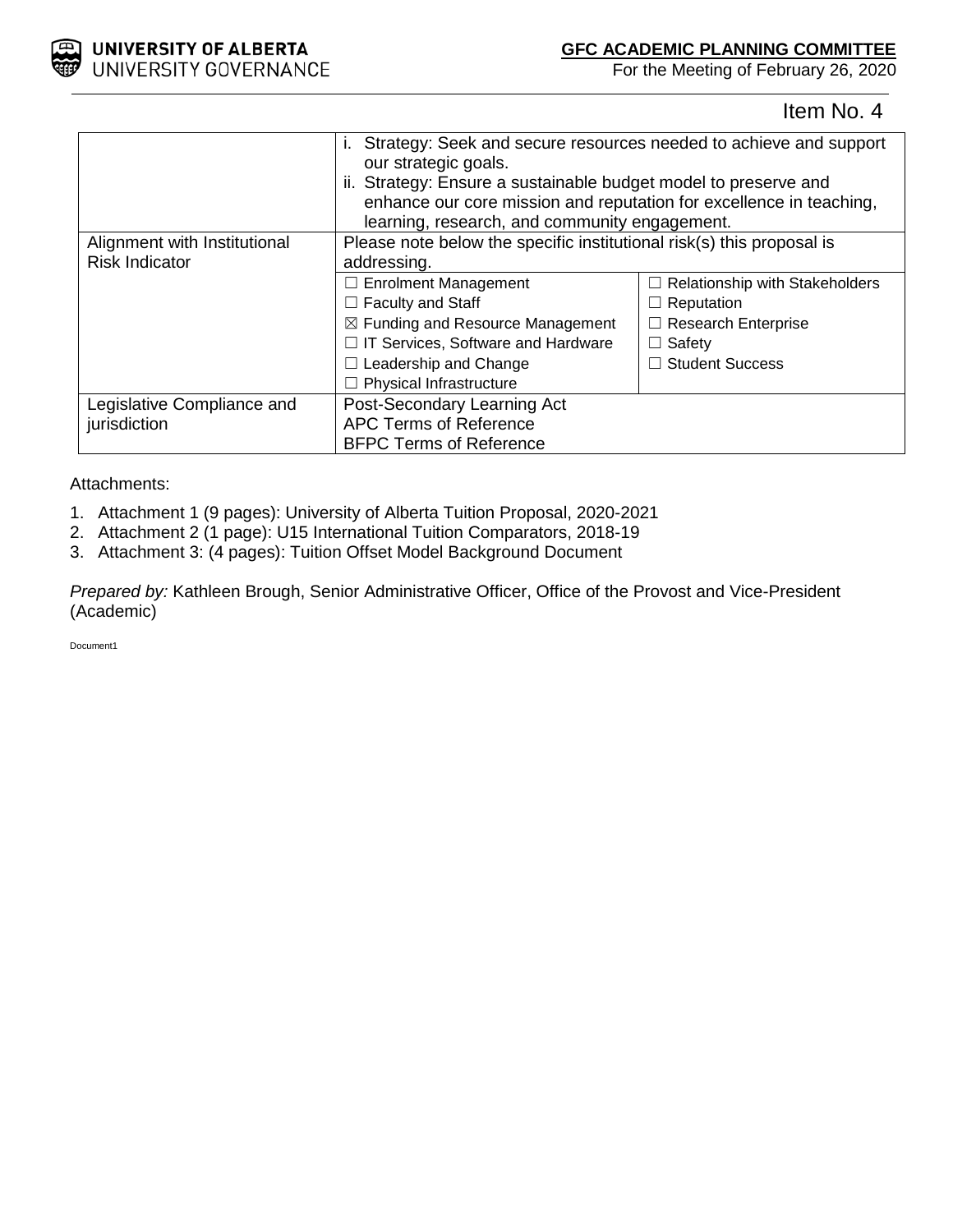# **Fall 2020 Tuition Proposal and Future Projections**

The tables below provide tuition proposals for discussion with TBAC. The tables reflect

- a) Fall 2020 tuition proposals for all students with the exception of incoming international students who will be following a program-based tuition model previously approved in June 2019.
- b) Tuition proposals for Fall 2021 for international students who will be entering programs in that year and will be provided with a program based tuition guarantee
- c) Projected tuition changes for the following three years where applicable, in compliance with the requirements of the provincial Tuition Fee Regulation.These projections are subject to change as the University's financial circumstances evolve.

| <b>Category of Student</b>                                                               | <b>Proposals</b>   | <b>Projections</b>                               |                                                      |                                                       |
|------------------------------------------------------------------------------------------|--------------------|--------------------------------------------------|------------------------------------------------------|-------------------------------------------------------|
| <b>Domestic</b>                                                                          | <b>Fall 2020</b>   | <b>Fall 2021</b>                                 | <b>Fall 2022</b>                                     | <b>Fall 2023</b>                                      |
| Domestic, undergraduate<br>Incoming and Continuing students                              | 7%                 | 7%<br>Average<br>(5%-10%<br>based on<br>program) | 7%<br>Average<br>$(5% - 10%$<br>based on<br>program) | CPI-<br>restricted<br>by Tuition<br>Fee<br>Regulation |
| <b>Financial Support Offset</b><br>Model: Incremental based on<br>increases <sup>1</sup> | 15% of<br>increase | 15% of<br>increase                               | $15\%$ of<br>increase                                | $15%$ of<br>increase                                  |
| <b>International</b>                                                                     |                    |                                                  |                                                      |                                                       |
| International, undergraduate<br>(continuing students admitted prior to<br>Fall 2020)     | 4%                 | 4%                                               | 4%                                                   | 4%                                                    |
| <b>Financial Support Offset</b><br>Model: percent of total tuition <sup>2</sup>          | 7.55%              | 7.55%                                            | 7.55%                                                | 7.55%                                                 |

# **Undergraduate Student Tuition Proposals and Projections (Domestic and Continuing International Students admitted prior to Fall 2020)**

# **Undergraduate Student Tuition Proposals (Incoming International Students)**

<sup>1</sup> To be confirmed annually by the Board of Governors. This is true for all references in the document to domestic tuition financial support offset model.

 $^2$  This model has been confirmed as ongoing since the introduction of the International tuition differential and does not require annual confirmation. This is true for all references in the document to international financial support offset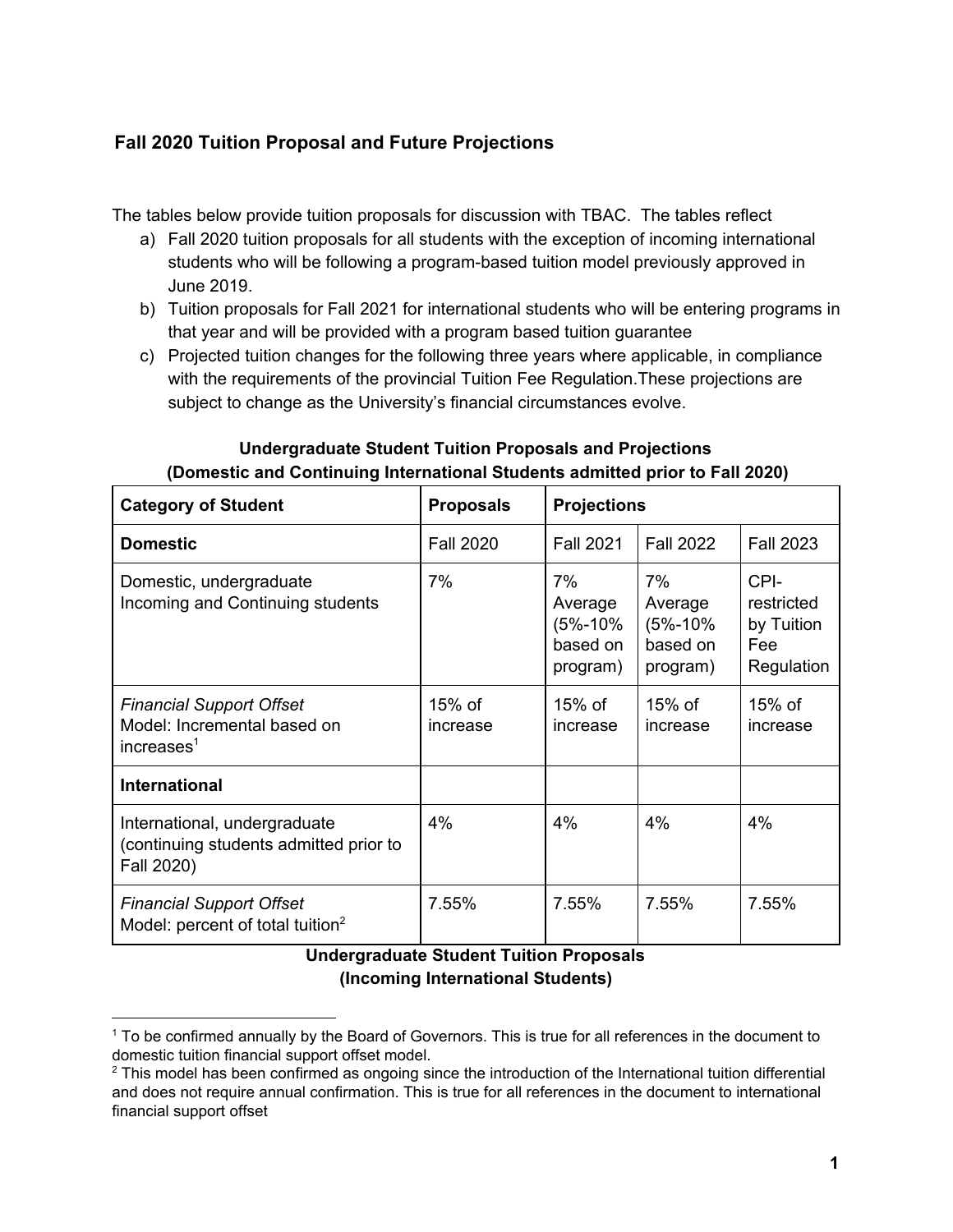| <b>Category of Student</b>                                            | <b>Proposals</b>                                                                                                                                                      | <b>Projections</b>                                                                                                                                                                                                 |              |              |  |
|-----------------------------------------------------------------------|-----------------------------------------------------------------------------------------------------------------------------------------------------------------------|--------------------------------------------------------------------------------------------------------------------------------------------------------------------------------------------------------------------|--------------|--------------|--|
| <b>International</b>                                                  | <b>Fall 2020</b>                                                                                                                                                      | <b>Fall 2021</b>                                                                                                                                                                                                   | Fall<br>2022 | Fall<br>2023 |  |
| International,<br>undergraduate<br>Fall 2020 Cohort                   | Program-based tuition<br>model approved in<br>June 2019.<br>No year-over-year<br>increases as annual<br>maximums and<br>program totals<br>approved for this<br>cohort | N/A                                                                                                                                                                                                                | N/A          | N/A          |  |
| International,<br>undergraduate<br>Fall 2021 Cohort                   | N/A                                                                                                                                                                   | 3%<br>Increase above<br>program-based<br>tuition amounts<br>approved for Fall<br>2020 intake.<br>No year-over-year<br>increases as annual<br>maximums and<br>program totals will be<br>approved for this<br>cohort | N/A          | N/A          |  |
| <b>Financial Support Offset</b><br>Model: percent of total<br>tuition | 7.55%                                                                                                                                                                 | 7.55%                                                                                                                                                                                                              | 7.55%        | 7.55%        |  |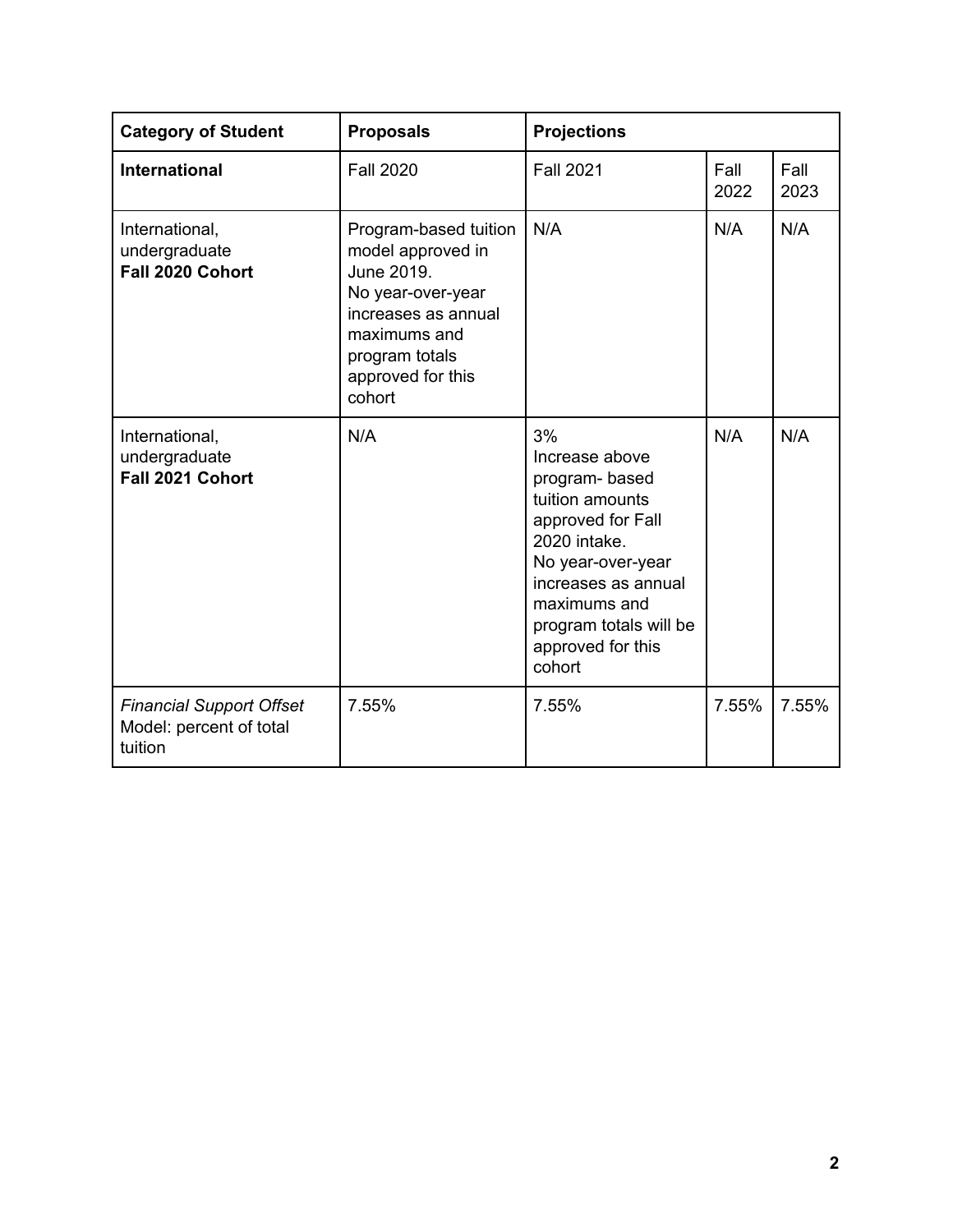# **Graduate Student Tuition Proposals and Projections (Domestic and Continuing International Students admitted prior to Fall 2020)**

| <b>Category of Student</b>                                                                                                                                                                                                                                                                                                                                                                      | <b>Proposals</b>                                                           | <b>Projections</b>                                             |                                                                |                                                       |  |  |
|-------------------------------------------------------------------------------------------------------------------------------------------------------------------------------------------------------------------------------------------------------------------------------------------------------------------------------------------------------------------------------------------------|----------------------------------------------------------------------------|----------------------------------------------------------------|----------------------------------------------------------------|-------------------------------------------------------|--|--|
| <b>Domestic</b>                                                                                                                                                                                                                                                                                                                                                                                 | <b>Fall 2020</b>                                                           | <b>Fall 2021</b>                                               | <b>Fall 2022</b>                                               | <b>Fall 2023</b>                                      |  |  |
| Domestic, graduate (thesis-based)<br>Incoming students                                                                                                                                                                                                                                                                                                                                          | 7%                                                                         | 7%                                                             | 7%                                                             | CPI-<br>restricted<br>by Tuition<br>Fee<br>Regulation |  |  |
| Domestic, graduate (thesis-based)<br><b>Continuing students</b>                                                                                                                                                                                                                                                                                                                                 | 7% with<br>rebate to<br>reduce the<br>increase to<br>$2.67\%$ <sup>3</sup> | 7% with<br>rebate to<br>reduce the<br>increase to<br>approx 3% | 7% with<br>rebate to<br>reduce the<br>increase to<br>approx 3% | CPI-<br>restricted<br>by Tuition<br>Fee<br>Regulation |  |  |
| Domestic, graduate (course-based)<br><b>Incoming and Continuing Students</b>                                                                                                                                                                                                                                                                                                                    | 7%                                                                         | 7%                                                             | 7%                                                             | CPI-<br>restricted<br>by Tuition<br>Fee<br>Regulation |  |  |
| ***Exceptions to above proposals<br>Domestic, graduate (course- based)<br><b>Incoming and Continuing Students</b><br><b>Faculty of Business</b><br><b>Masters of Accounting</b><br>$\bullet$<br><b>MBA</b><br>$\bullet$<br>Executive MBA <sup>4</sup><br>$\bullet$<br>MBA-Ft. McMurray <sup>5</sup><br>$\bullet$<br><b>Faculty of Engineering</b><br><b>Masters of Engineering</b><br>$\bullet$ | 0%<br>10%<br>10%<br>9%<br>10%                                              | 7%                                                             | 7%                                                             | CPI-<br>restricted<br>by Tuition<br>Fee<br>Regulation |  |  |
| <b>Financial Support Offset</b><br>Model: Incremental based on<br>increases                                                                                                                                                                                                                                                                                                                     | 15% of<br>increase                                                         | <b>TBD</b>                                                     | <b>TBD</b>                                                     | <b>TBD</b>                                            |  |  |
|                                                                                                                                                                                                                                                                                                                                                                                                 |                                                                            |                                                                |                                                                |                                                       |  |  |

**Thesis Based Course Based**

 $3$  2.67% reflects the increase in cost drivers for the University year over year. The 3% figure used for Fall 2021 and 2022 is an approximation of this value for those years. The rebate would cease in Fall 2024. 4 Students currently enrolled in the Executive MBA will grandparented for 2020 only with a 0% increase in

tuition.

 $5$  Students currently enrolled in the MBA- Ft. McMurray will grandparented for 2020 only with a 0% increase in tuition.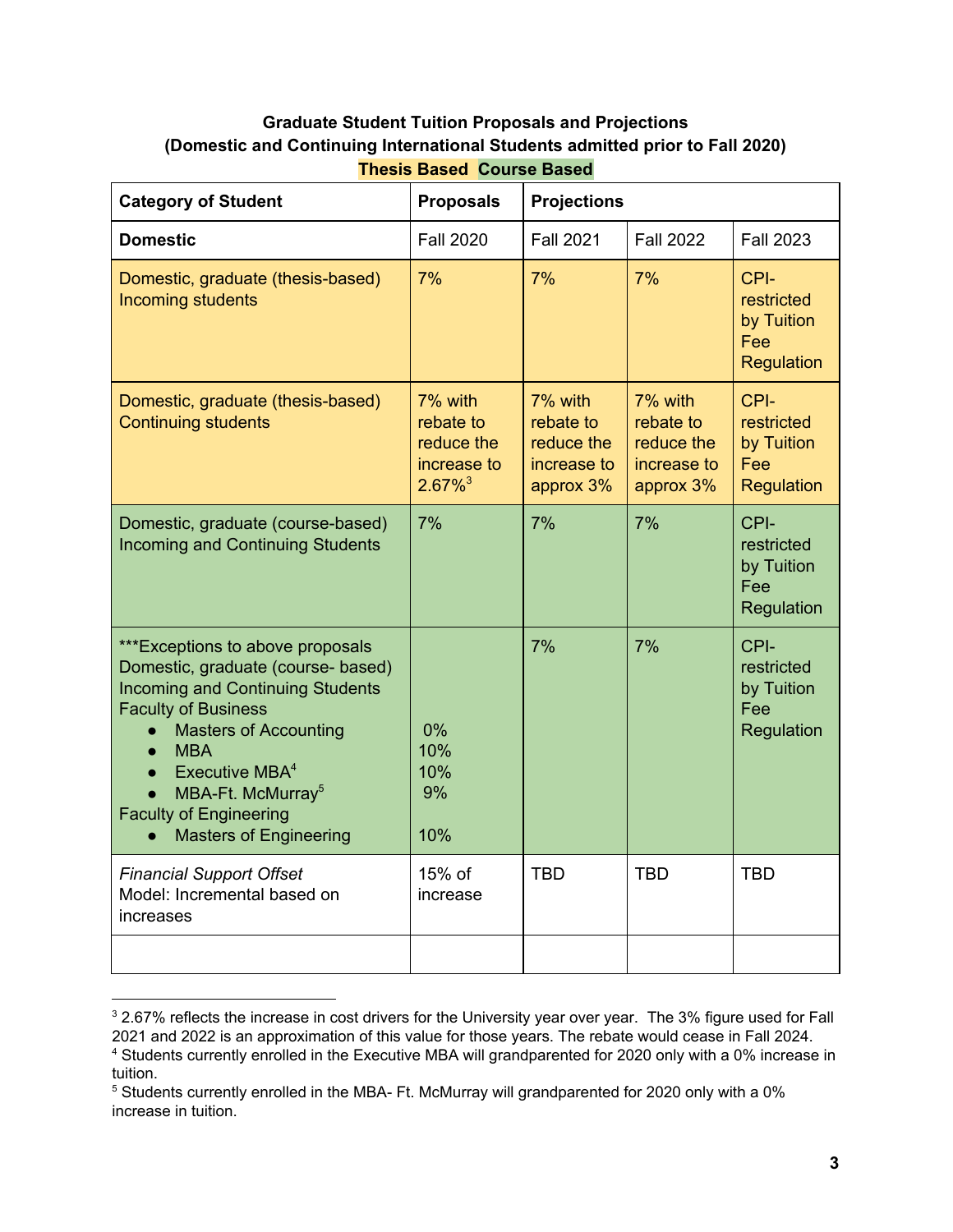| <b>International</b>                                                                                                                                                                                                                       |                                                                            |                                                                       |                                                                    |                                                                   |
|--------------------------------------------------------------------------------------------------------------------------------------------------------------------------------------------------------------------------------------------|----------------------------------------------------------------------------|-----------------------------------------------------------------------|--------------------------------------------------------------------|-------------------------------------------------------------------|
| International, graduate<br>(thesis-based)<br>(continuing students admitted prior to<br>Fall 2020)                                                                                                                                          | 7% with<br>rebate to<br>reduce the<br>increase to<br>$2.67\%$ <sup>6</sup> | $7\%$ with<br>rebate to<br>reduce the<br>increase to<br>approx. $3\%$ | 7% with<br>rebate to<br>reduce the<br>increase to<br>approx. $3\%$ | Approx. 3%<br>to reflect<br>cost drivers<br>of the<br>institution |
| International, graduate (course-<br>based)<br>(continuing students admitted prior to<br>Fall 2020)<br>Exclusions for Fall 2020 only:<br><b>MBA</b><br><b>Executive MBA</b><br>MBA - Ft. McMurray<br><b>Integrated Petroleum Geoscience</b> | 4%<br>$0\%$<br>$0\%$<br>$0\%$<br>$0\%$                                     | 4%                                                                    | 4%                                                                 | 4%                                                                |
| <b>Financial Support Offset</b><br>Model: percent of total tuition                                                                                                                                                                         | 7.55%                                                                      | 7.55%                                                                 | 7.55%                                                              | 7.55%                                                             |

<sup>6</sup> 2.67% reflects the increase in cost drivers for the University year over year. The 3% figure used for Fall 2021 and 2022 is an approximation of this value for those years. The rebate would cease in Fall 2024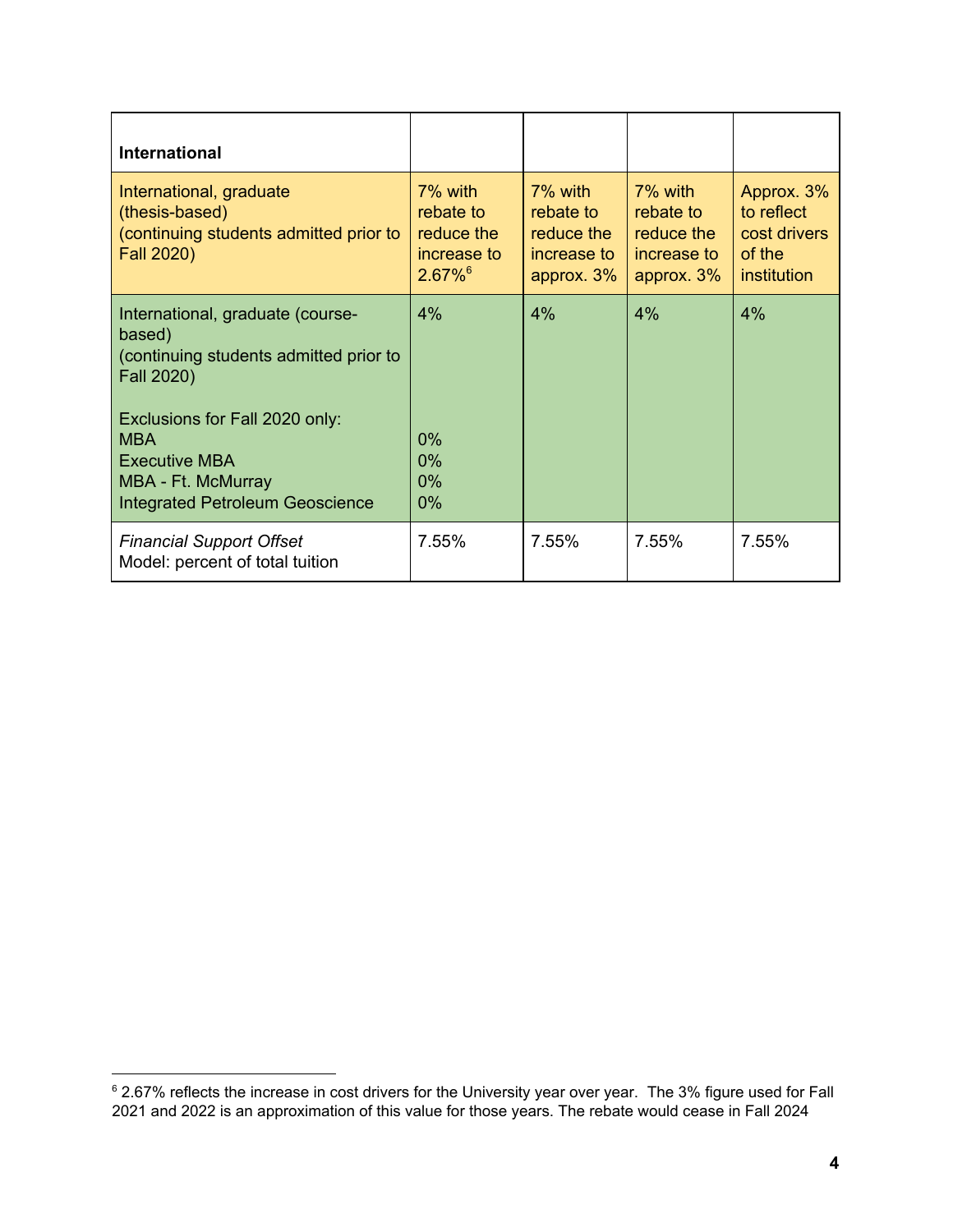# **Graduate Student Tuition Proposals (Incoming International Students) Thesis BasedCourse Based**

| <b>Category of Student</b>                                                                    | <b>Proposals</b>                                                                                                                                                         | <b>Projections</b>                                                                                                                                                                                                              |              |              |  |
|-----------------------------------------------------------------------------------------------|--------------------------------------------------------------------------------------------------------------------------------------------------------------------------|---------------------------------------------------------------------------------------------------------------------------------------------------------------------------------------------------------------------------------|--------------|--------------|--|
| <b>International</b>                                                                          | <b>Fall 2020</b>                                                                                                                                                         | <b>Fall 2021</b>                                                                                                                                                                                                                | Fall<br>2022 | Fall<br>2023 |  |
| International, graduate<br>(thesis-based)<br><b>Incoming admitted for</b><br><b>Fall 2020</b> | Program-based<br>tuition model<br>approved in June<br>2019.<br>No year-over-year<br>increases as annual<br>maximums and<br>program totals<br>approved for this<br>cohort | N/A                                                                                                                                                                                                                             | N/A          | N/A          |  |
| International, graduate<br>(thesis-based)<br><b>Incoming admitted for</b><br><b>Fall 2021</b> | N/A                                                                                                                                                                      | 3%<br>Increase above<br>program-based<br>tuition amounts<br>approved for Fall<br>2020 intake.<br><b>No</b><br>year-over-year<br>increases as<br>annual<br>maximums and<br>program totals<br>will be approved<br>for this cohort | N/A          | N/A          |  |
| International, graduate<br>(course-based)<br><b>Incoming admitted for</b><br><b>Fall 2020</b> | Program-based<br>tuition model<br>approved in June<br>2019.<br>No year-over-year<br>increases as annual<br>maximums and<br>program totals<br>approved for this<br>cohort | N/A                                                                                                                                                                                                                             | N/A          | N/A          |  |
| International, graduate<br>(course-based)                                                     | N/A                                                                                                                                                                      | 7%<br>Increase above                                                                                                                                                                                                            | N/A          | N/A          |  |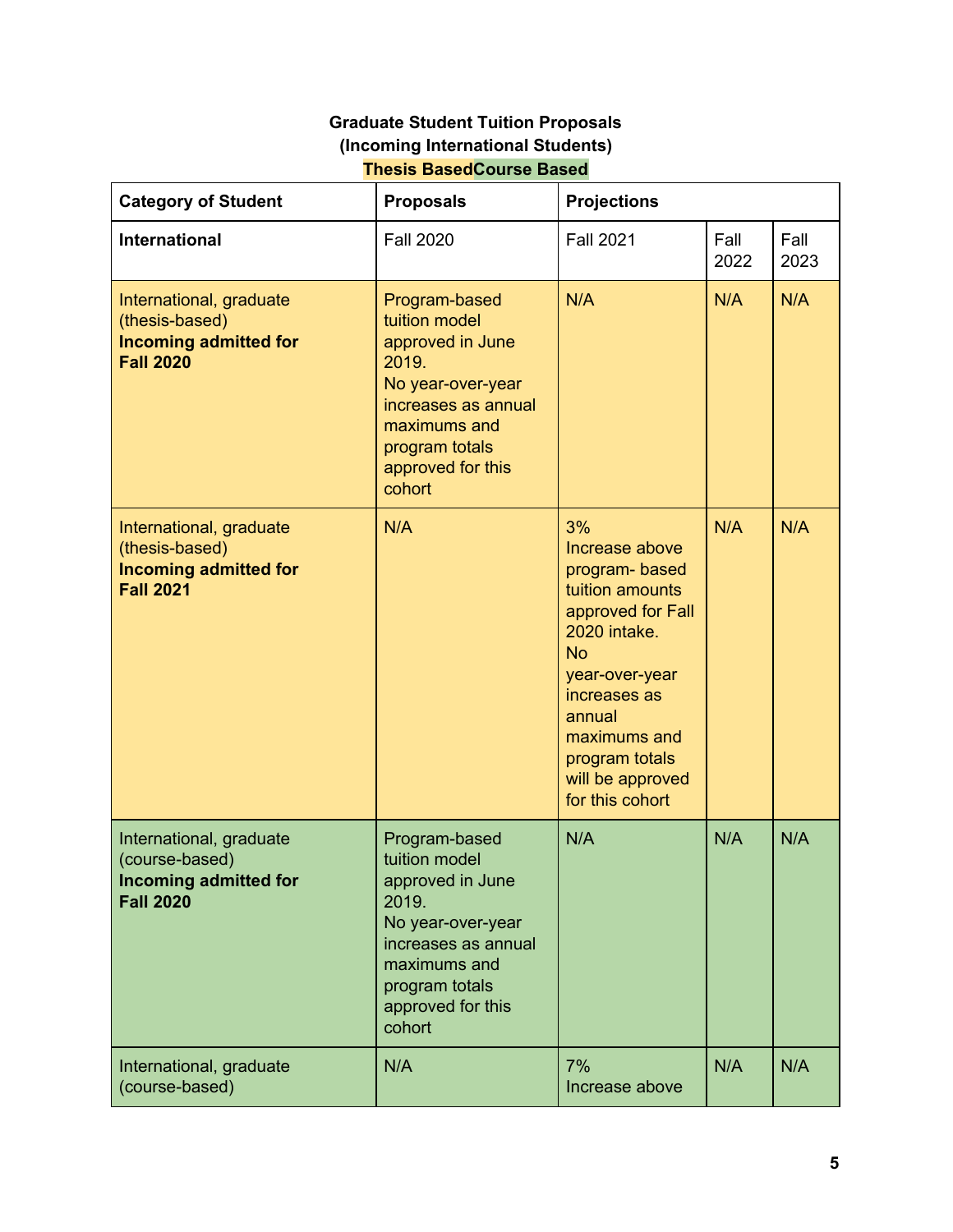| Incoming admitted for<br><b>Fall 2021</b>                          |       | program-based<br>tuition amounts<br>approved for Fall<br>2020 intake.<br>No.<br>year-over-year<br>increases as<br>annual<br>maximums and<br>program totals<br>will be approved<br>for this cohort |       |       |
|--------------------------------------------------------------------|-------|---------------------------------------------------------------------------------------------------------------------------------------------------------------------------------------------------|-------|-------|
| <b>Financial Support Offset</b><br>Model: percent of total tuition | 7.55% | 7.55%                                                                                                                                                                                             | 7.55% | 7.55% |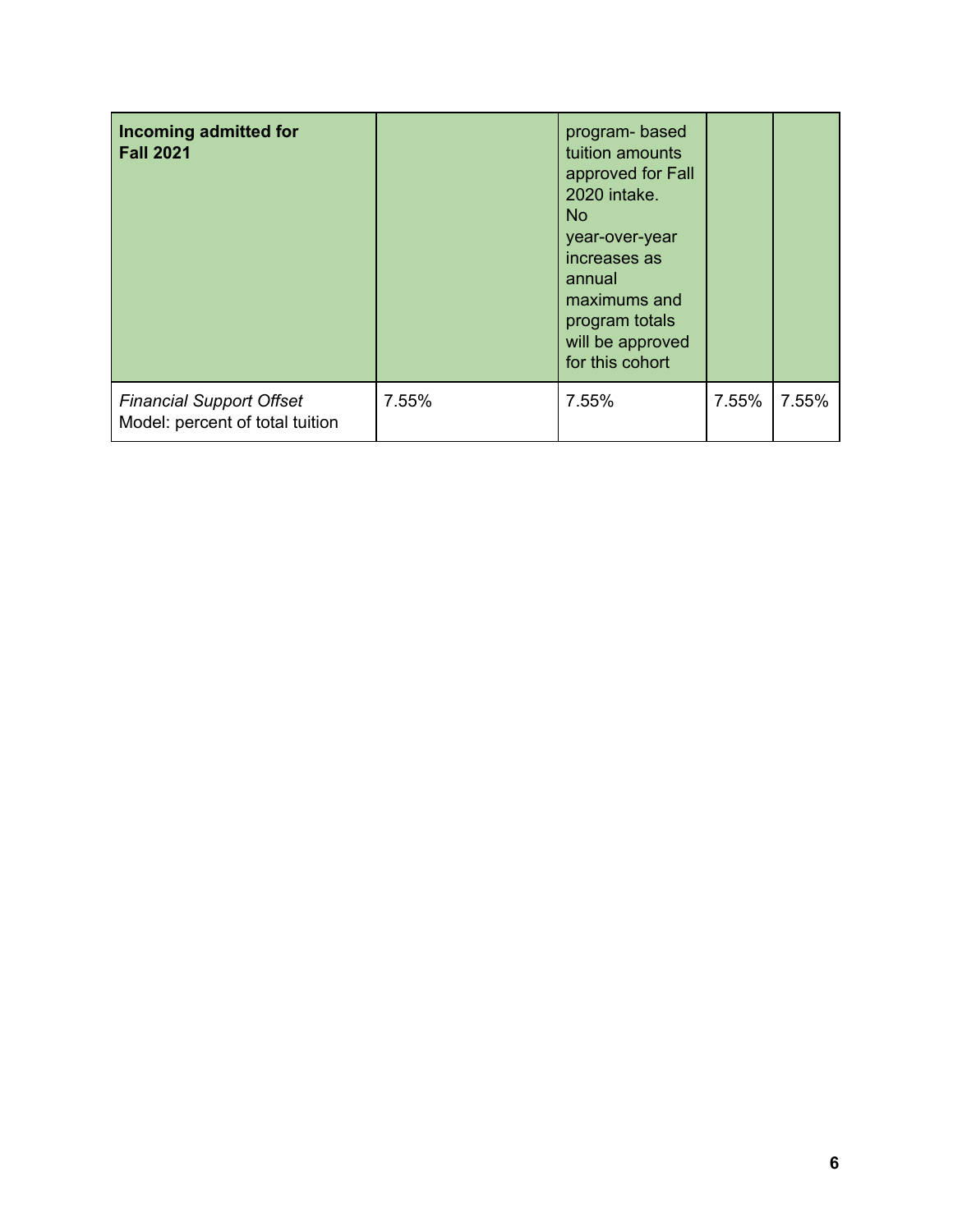# **Undergraduate and Graduate Student Tuition Proposed Exemptions for Fall 2020 for formerly cost recovery programs Thesis BasedCourse Based**

| <b>Category of Student</b>                                                                                                                                                                                                                                                                                                                                                                                                                               | <b>Proposals</b>                                                                                                                            | <b>Projections</b>                         |
|----------------------------------------------------------------------------------------------------------------------------------------------------------------------------------------------------------------------------------------------------------------------------------------------------------------------------------------------------------------------------------------------------------------------------------------------------------|---------------------------------------------------------------------------------------------------------------------------------------------|--------------------------------------------|
| <b>Domestic</b>                                                                                                                                                                                                                                                                                                                                                                                                                                          | <b>Fall 2020</b>                                                                                                                            | Fall 2021, 2022, 2023                      |
| <b>Undergraduate</b><br><b>Faculty of Education</b><br>Programs:                                                                                                                                                                                                                                                                                                                                                                                         | No increase from current rates-<br>all current rates are higher than<br>tuition rates proposed for this<br>category of student in Fall 2020 | Will follow current projected<br>increases |
| Certificate in Advanced<br><b>Adolescent Literacy</b><br>Certificate in Teaching<br><b>Students with Complex</b><br><b>Needs</b>                                                                                                                                                                                                                                                                                                                         |                                                                                                                                             |                                            |
| <b>Graduate (course-</b><br>based)<br>Master of Education in<br><b>Educational Studies</b><br>Master of Education in<br><b>Health Studies Education</b><br>Master of Science in<br>Internetworking<br><b>Master of Science</b><br>Multimedia<br>Master of Science in Urban<br>and Regional Planning<br>Post-Baccalaureate<br>Certificate in Bridging to<br><b>Canadian Physical</b><br>Therapy<br>Education - Certificate in<br><b>School Leadership</b> | No increase from current rates-<br>all current rates are higher than<br>tuition rates proposed for this<br>category of student in Fall 2020 | Will follow current projected<br>increases |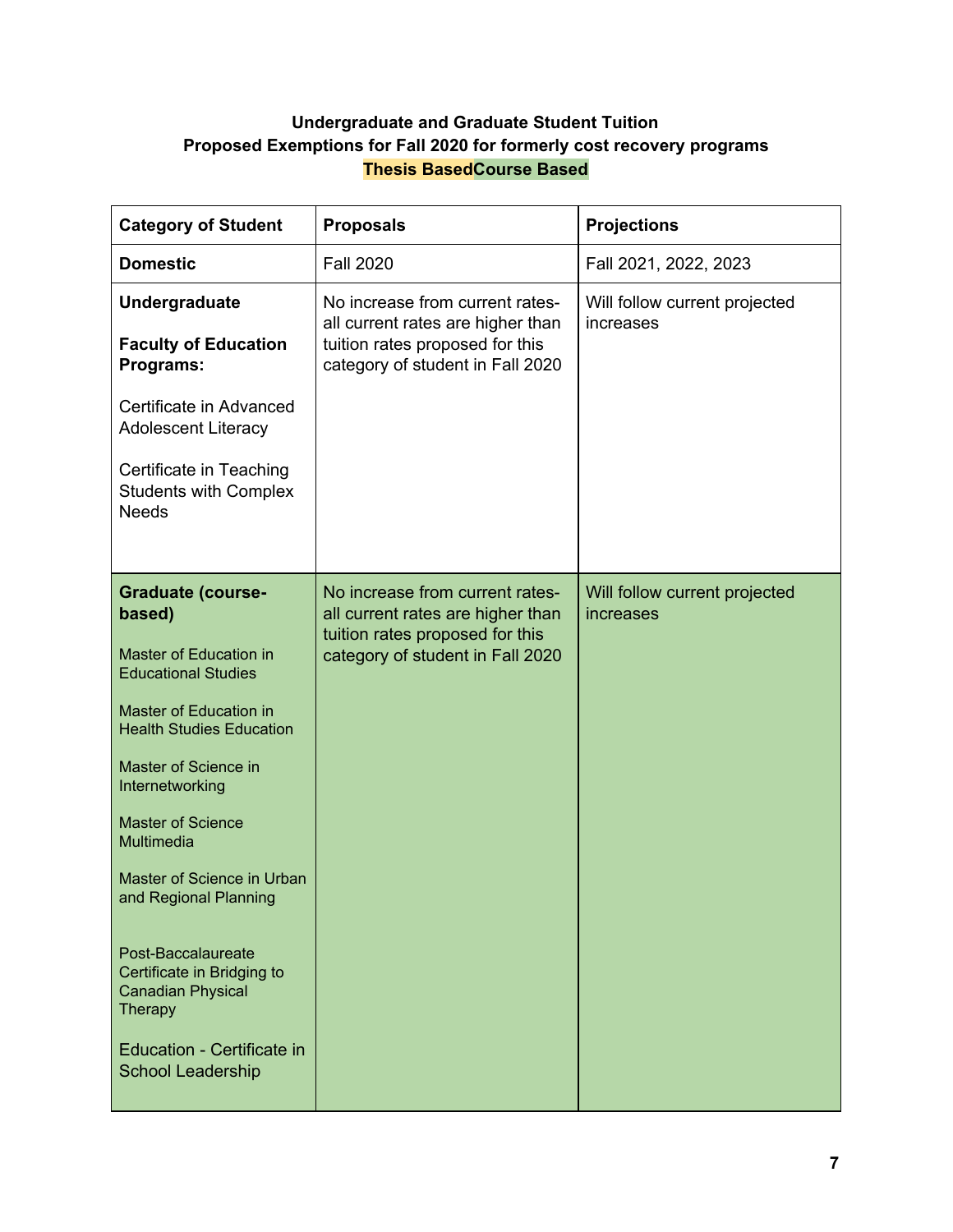| <b>Saint- Jean Certificat</b><br>d'etudes superieures en<br>administration et<br>leadeurship scolaire |                                                                                                                                             |                                            |
|-------------------------------------------------------------------------------------------------------|---------------------------------------------------------------------------------------------------------------------------------------------|--------------------------------------------|
| <b>International</b>                                                                                  |                                                                                                                                             |                                            |
| Undergraduate<br>(current students<br>admitted prior to Fall<br>2020)                                 | No increase from current rates-<br>all current rates are higher than<br>tuition rates proposed for this<br>category of student in Fall 2020 | Will follow current projected<br>increases |
| <b>Faculty of Education</b><br>Programs:                                                              |                                                                                                                                             |                                            |
| Certificate in Advanced<br><b>Adolescent Literacy</b>                                                 |                                                                                                                                             |                                            |
| Certificate in Teaching<br><b>Students with Complex</b><br><b>Needs</b>                               |                                                                                                                                             |                                            |
|                                                                                                       | No increase from current rates-                                                                                                             |                                            |
| <b>Graduate (course-</b><br>based)                                                                    | all current rates are higher than                                                                                                           | Will follow current projected<br>increases |
| <b>Graduate (course-</b><br>based)                                                                    | tuition rates proposed for this<br>category of student in Fall 2020                                                                         |                                            |
| Master of Education in<br><b>Educational Studies</b>                                                  |                                                                                                                                             |                                            |
| Master of Education in<br><b>Health Studies Education</b>                                             |                                                                                                                                             |                                            |
| Master of Science in<br>Internetworking                                                               |                                                                                                                                             |                                            |
| <b>Master of Science</b><br>Multimedia                                                                |                                                                                                                                             |                                            |
| Master of Science in Urban<br>and Regional Planning                                                   |                                                                                                                                             |                                            |
| Post-Baccalaureate                                                                                    |                                                                                                                                             |                                            |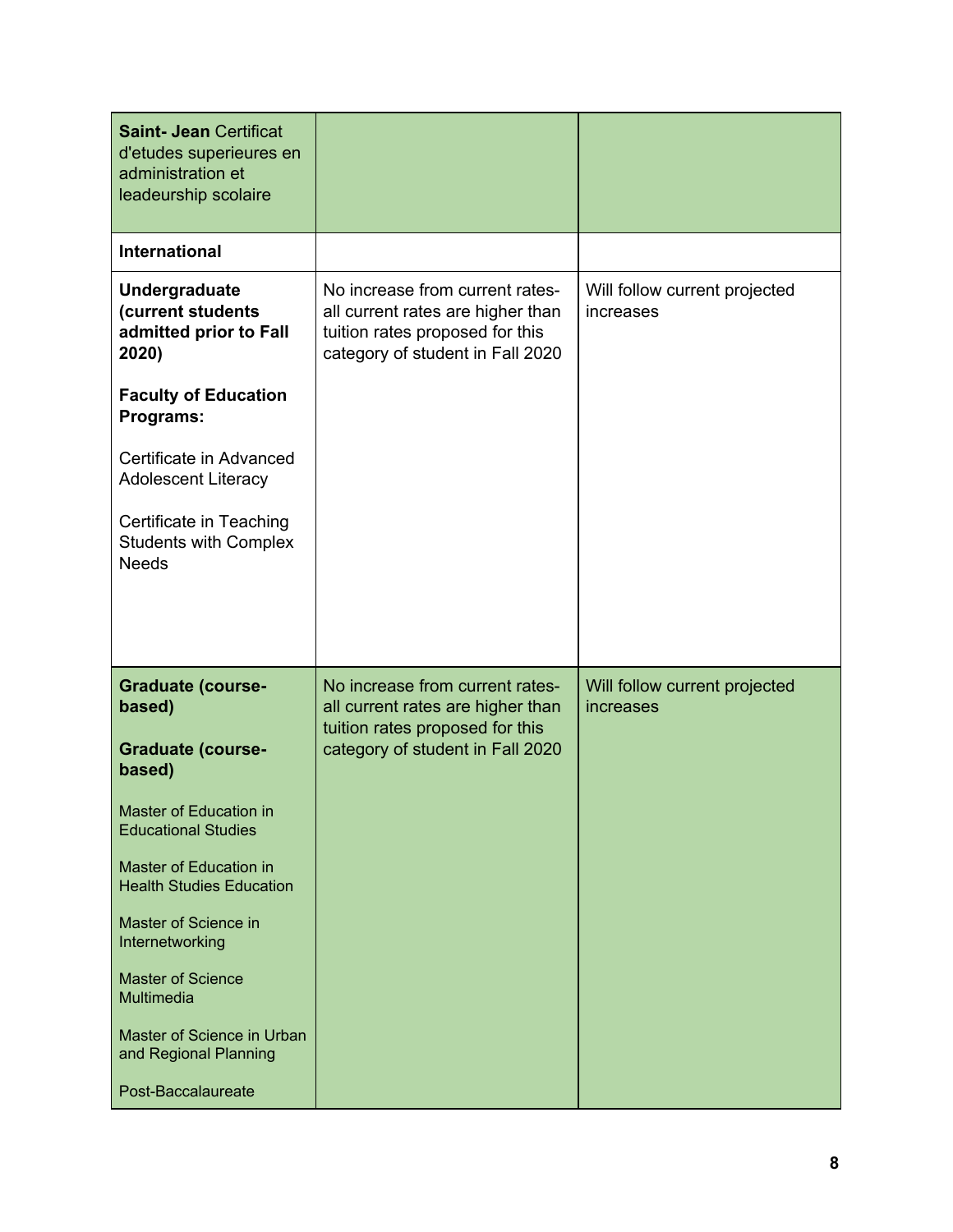| Certificate in Bridging to<br><b>Canadian Physical</b><br><b>Therapy</b><br>Education - Certificate in<br><b>School Leadership</b> |  |
|------------------------------------------------------------------------------------------------------------------------------------|--|
| <b>Saint- Jean Certificat</b><br>d'etudes superieures en<br>administration et<br>leadeurship scolaire                              |  |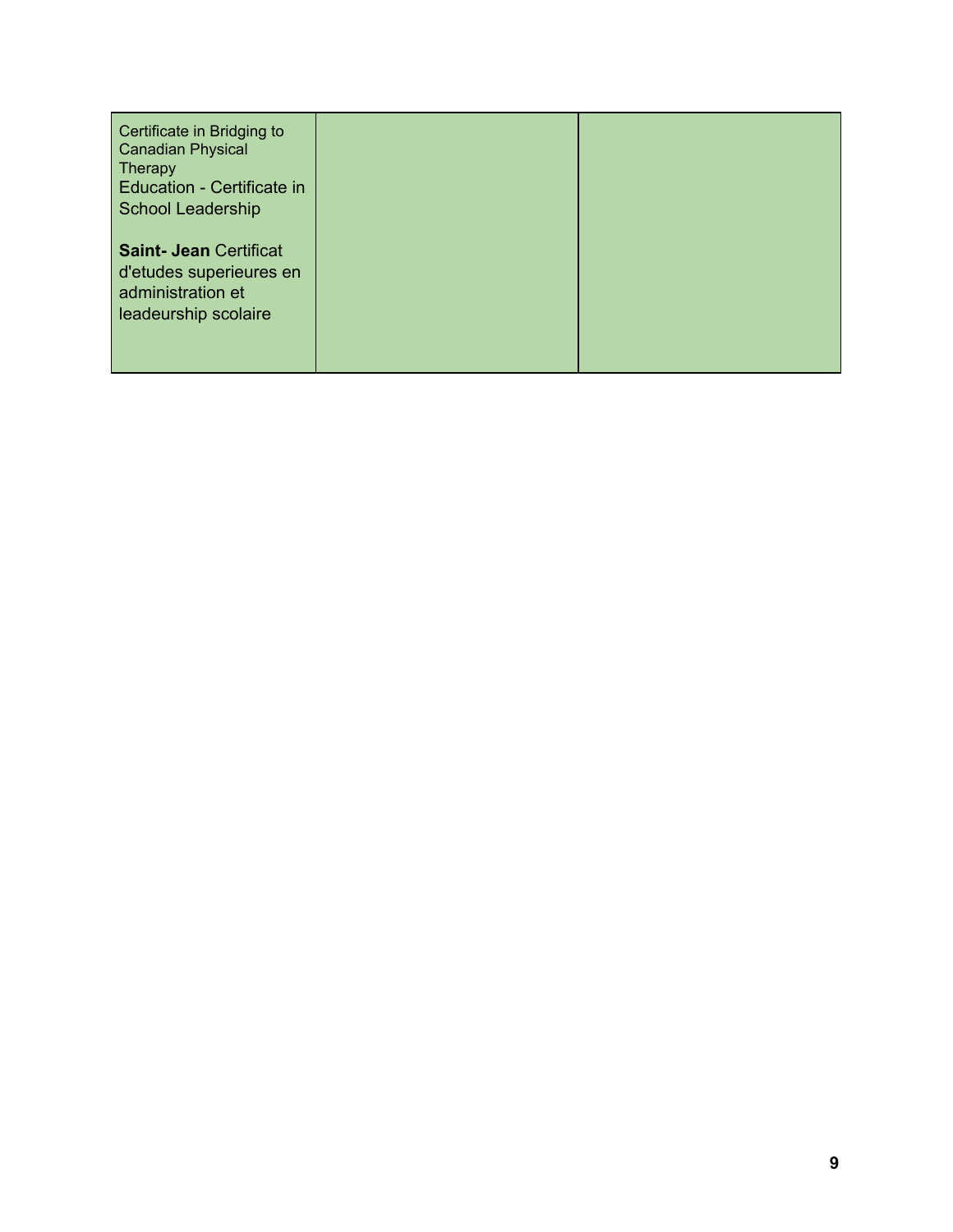#### **U15 International and Domestic Tuition, 2019-20**

As shown in Table 1, international undergraduate tuition at the U of A is below the U15 average in 2019-20, although this rate has been increased to \$29,500 for the Fall 2020 intake.

U of A's masters international tuition is higher than only two instituitions, namely Manitoba and Saskatchewan. At the PhD level, U of A's international tuition is higher than 5 institutions (Dalhousie, Ottawa, Saskatchewan, Toronto, and Western). Overall, the U of A's graduate international tuition is considerably lower than the U15 average.

Domestic undergraduate tuition at the U of A is the second lowest in the country, approximately 16% lower than the U15 average. Domestic graduate tuition is among the lowest in the country (the PhD tuition is higher than only two universities: McGill & Laval), approximately 45% below the U15 average at the masters level and 30% below the U15 averag

#### **Table 1. International and Domestic Tuition for BA, MA, & PhD, 2019-2020**

|                                | International                    |    |             |                |        |                                  | <b>Domestic</b> |           |        |     |       |
|--------------------------------|----------------------------------|----|-------------|----------------|--------|----------------------------------|-----------------|-----------|--------|-----|-------|
| 2019-20 Tuition                | <b>Arts &amp; Social Science</b> |    | <b>MA</b>   |                | PhD    | <b>Arts &amp; Social Science</b> |                 | <b>MA</b> |        | PhD |       |
| University of Alberta          | \$<br>22,267                     | \$ | 7,481       | -\$            | 7,481  | \$                               | 5,321           | \$        | 3,662  | \$  | 3,662 |
| Dalhousie University           | \$<br>19,134                     | \$ | 15,099      | \$             | 6,147  |                                  | 7,866           | \$        | 8,331  | \$  | 6,147 |
| McMaster University            | \$<br>30,774                     | \$ | 17,096      | \$             | 17,096 |                                  | 6,043           | \$        | 6,307  | \$  | 6,307 |
| Queen's University             | \$<br>46,191                     | \$ | 12,927      | $\mathsf{\$}$  | 12,927 |                                  | 6,083           | \$        | 5,773  | \$  | 5,773 |
| University of British Columbia | \$<br>38,052                     | \$ | 8,777       | $\mathsf{\$}$  | 8,777  |                                  | 5,399           | \$        | 4,996  | -\$ | 4,996 |
| University of Calgary          | \$<br>18,338                     | \$ | 12,696      | \$             | 12,696 | \$                               | 5,386           | \$        | 5,594  | \$  | 5,594 |
| University of Manitoba         | \$<br>14,906                     | \$ | 6,077       | \$             | 11,325 | $\mathcal{S}$                    | 3,916           | \$        | 5,148  | \$  | 5,148 |
| University of Ottawa           | \$<br>36,161                     | \$ | $25,472$ \$ |                | 6,367  | $\mathsf{\$}$                    | 6,088           | \$        | 7,370  | -\$ | 6,367 |
| University of Saskatchewan     | \$<br>17,614                     | \$ | 6,731       | \$             | 6,731  | \$                               | 6,452           | \$        | 4,260  | \$  | 4,260 |
| University of Toronto          | \$<br>53,290                     | \$ | $23,770$ \$ |                | 6,210  | \$                               | 6,100           | \$        | 6,210  | \$  | 6,210 |
| University of Waterloo         | \$<br>33,614                     | \$ | 21,126      | -\$            | 20,916 | \$                               | 6,128           | \$        | 6,762  | -\$ | 6,762 |
| <b>Western University</b>      | \$<br>31,042                     | \$ | 18,247      | \$             | 6,360  | \$                               | 6,050           | -S        | 6,360  | \$  | 6,360 |
| <b>McGill University</b>       | \$<br>18,110                     | \$ | 17,421      | $\mathsf{\$}$  | 15,637 | $\mathsf{\$}$                    | 7,940           | \$        | 7,940  | \$  | 2,544 |
| Universite de Montreal         | \$<br>17,421                     | s. | 26,132      | $\mathsf{\$}$  | 23,456 | $\mathsf{\$}$                    | 7,940           | \$        | 11,910 | \$  | 3,816 |
| Universite Laval               | 17,421                           | \$ | 13,937      | $\mathfrak{S}$ | 17,820 | \$                               | 7,720           | \$        | 6,176  | -\$ | 3,060 |
| AVERAGE (Excluding U of A)     | \$<br>$28,005$ \$                |    | $16,108$ \$ |                | 12,319 | \$                               | 6,365           | -\$       | 6,653  | \$  | 5,239 |

*Source: U15 2019-2020 Tuition & Fees results and Institution financial websites.* 

#### NOTES:

1) Dalhousie, McGill, Laval and Montreal domestic tuition is for out-of-province students

2) Undergraduate data are for an Arts program.

3) Graduate data are for the first year of an MA/PhD program (i.e. two or three semesters depending on the institution).

4) U of A international graduate tuition figures do not include the \$4,000 Graduate International Tuition (Reduction), which is charged and then remitted.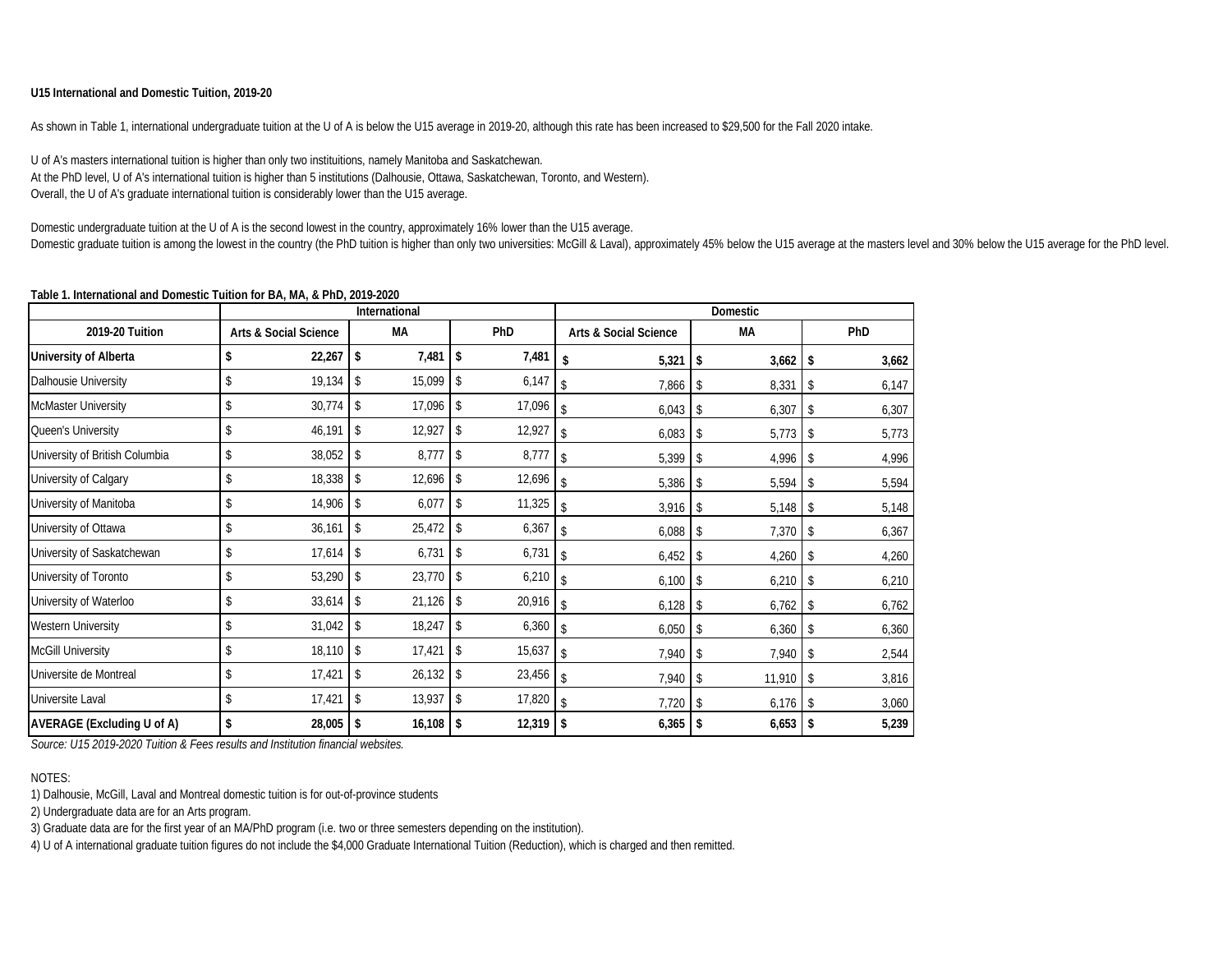## **DRAFT February 13, 2020 V1.0 Backgrounder: Tuition Offset Model for Domestic Undergraduate and Graduate Student Financial Support- Fall 2020/21**

In considering potential increases to tuition and how to support access for qualified students, the university is cognizant that increases in tuition fees can more adversely affect students from lower income groups, resulting in lower rates of application and attendance<sup>1</sup>. While there are sound financial reasons to increase tuition in the current climate, the University of Alberta is committed to supporting a diverse student body and fostering continued participation by students, irrespective of socioeconomic status.

To support the University's response to changes in the budget and potential tuition increases, the Office of the Registrar, with the support of Senior Administration, will redirect a portion (15%) of all new tuition revenue in the 2020/21 academic year to fund need-based financial supports. In the event of a tuition increase, new funds would be applied to the existing base budget for student financial support, setting a new recurring base budget.

The following outlines:

- 1) The tuition offset model for domestic student financial support
- 2) The estimated increase in 2020/2021 to the amount of available need-based funding for domestic student financial support,
- 3) An illustration of the administrative approach to allocating the incremental increase to need-based programs starting in 2020/2021, and
- 4) An overview of the proposed annual review and benchmarking for the programs supported by the tuition offset model.

## **1) Tuition Offset Model for Domestic Student Financial Support**

The Tuition Offset Model will be an *incremental offset model,* where 15% of any increase in domestic student tuition from the 2020/21 academic year is directed towards student financial support. The new funds generated would then set a new base budget allocation for domestic student financial support.

## **2) Estimated increase in domestic student need-based financial support**

Based on current domestic enrolment projections and an average across-the-board tuition increase of 7%, we estimate the offset as proposed to generate approximately \$1.83M in additional funds for need-based support in 2020/2021.

*Estimates of Total Revenue for Domestic Need-Based Supports in 2020/2021*

<sup>1</sup> Ford, R. Hui, T.S. Nguyen C. (2019). Postsecondary Participation and Household Income. Toronto: Higher Education Quality Council of Ontario.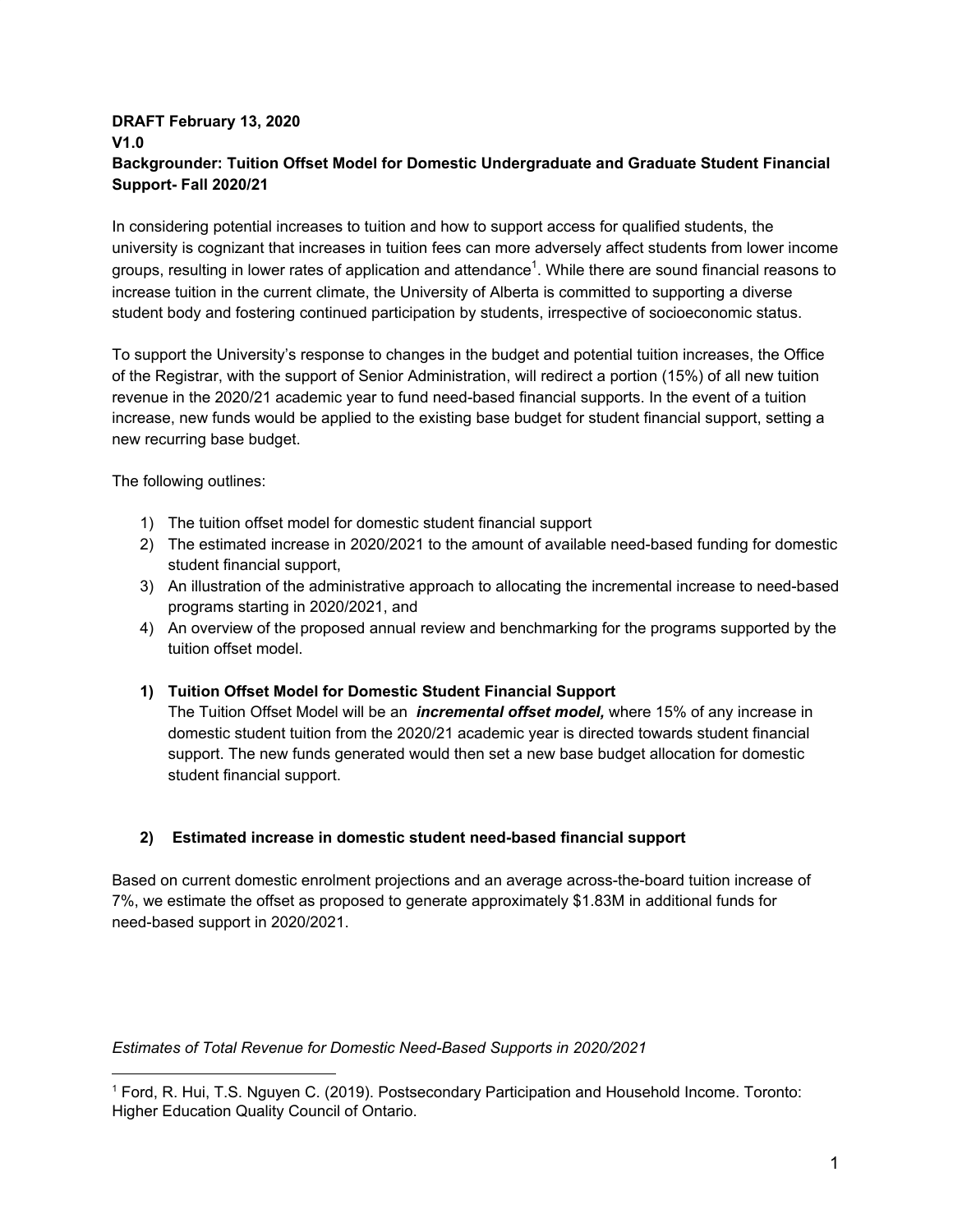| <b>Total Financial Support</b>      | <b>Increase from Current</b><br><b>Need-Based Budget</b> | <b>Total Allocation to</b><br><b>Need-Based Supports</b> |
|-------------------------------------|----------------------------------------------------------|----------------------------------------------------------|
| 2019/2020 (Current Year)            | N/A                                                      | \$2,584,000                                              |
| 2020/2021 (Year 1, Offset<br>Model) | \$1,829,323                                              | \$4,413,573                                              |

## **3) Illustration of Administrative Approach to Allocation of Additional Funding**

Currently, need-based funding is allocated through a common assessment process to identify un-funded financial need, at the time a student applies for need-based financial supports. Following the completion of the common assessment the Office of the Registrar provides funds to any eligible student to cover all identified financial need in line with the annual maximum allowance (\$8000/undergraduate student, \$4000/graduate student) until funds have been exhausted.

The increase in funding from the tuition offset model will significantly increase our ability to support students in financial need beyond what is possible under the current system and approach. The program funding will need to be allocated thoughtfully in order to address our overarching goals.

The goals for allocating incremental increases to needs-based funding are to:

- 1. Maintain or improve the socioeconomic distribution of the current student population,
- 2. Offset potential negative financial impacts from tuition increases, and
- 3. Continue to support vulnerable student populations (e.g. students from low-income<sup>2</sup> families, students with dependents, Indigenous students, students with disabilities, and students facing emergent financial challenges).

The following describes a likely distribution of funding across need-based programs to domestic undergraduate and graduate students in the academic year 2020/2021 based on observable need and funding gaps.

- Portion to be allocated to students coming from low-income families based on receiving the maximum amount from the federal income grant (Canada Student Grant for Full-Time Students<sup>3</sup>)
- Portion to be allocated to Supplementary Bursaries to increase the annual maximum (initial estimates indicate the maximum could increase by \$1,000 - \$2,000)
- Portion to be allocated to Emergency Bursaries, providing non-repayable bursaries instead of repayable loans (in 18/19 \$450,000 in emergency loans were issued to domestic undergraduate students)

This distribution supports students from low income families, provides non-repayable financial support to the most vulnerable students (students with dependents, Indigenous students, students with disabilities), and will also address more of the unmet need of bursary applicants (See Appendix A - Bursary Demand

 $^2$  Low-income is defined following the Federal Income Thresholds for the Canada Student Grant for Full-Time Students.

 $3$  The Canada Student Grant for Full-Time Students is only available for students in undergraduate programs. Graduate students are not eligible for these grants.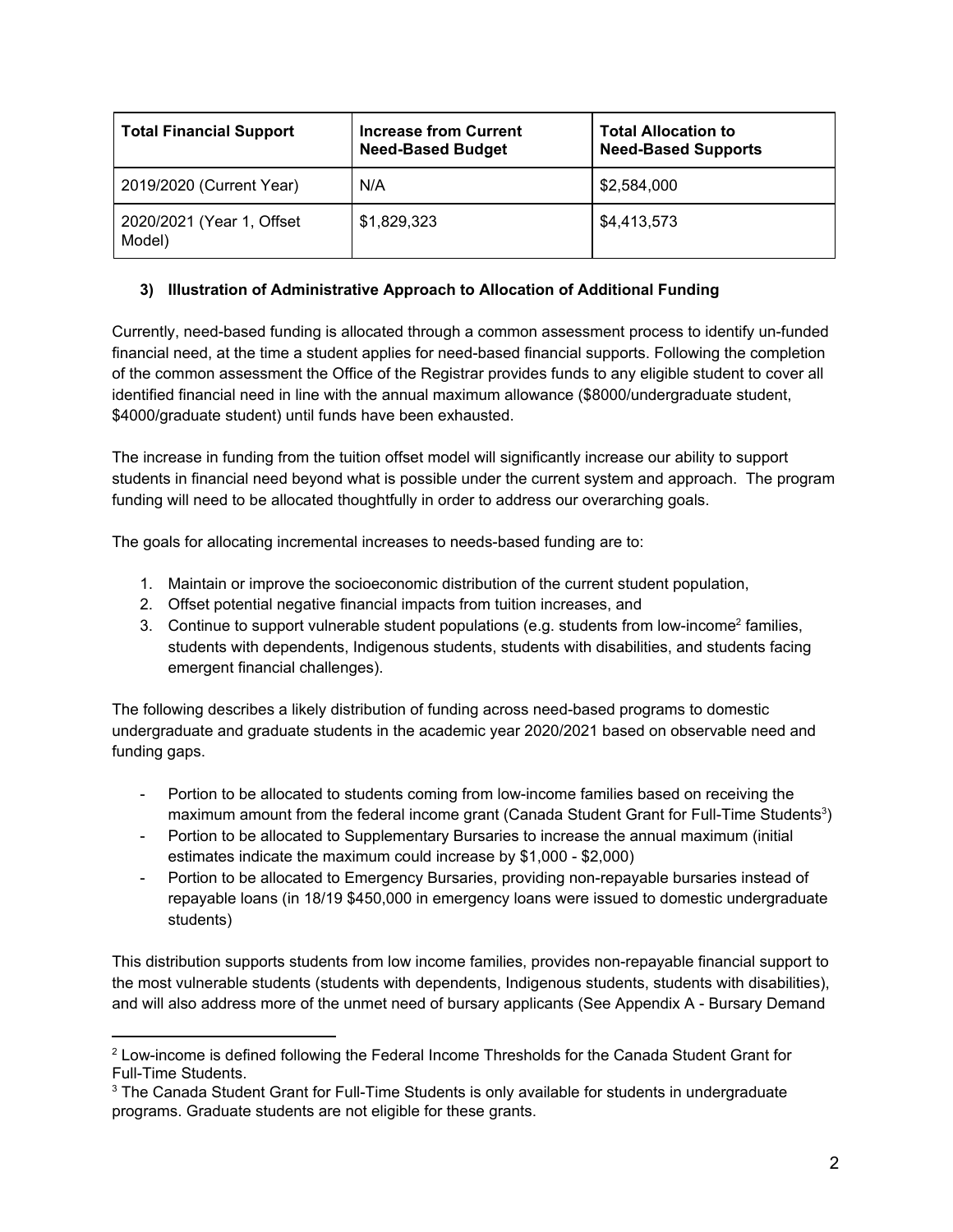and Unmet Need). This distribution preserves our existing programs that support vulnerable students, while also actively supporting low-income students in order to offset the potential negative impacts of tuition increases.

# **4) Annual Review and Benchmarking**

As part of the university's commitment to "providing and optimizing robust student financial supports"<sup>4</sup>, the Office of the Registrar will review the efficacy of the need-based support model each year. This review will consider the three goals outlined above for allocating the increase in order to evaluate and improve our financial support approaches. The review will include data derived from the Tuition Impact Study<sup>5</sup>, consider demand for need-based programs based on usage, and include data collected through need-based program applications. This review will inform future decisions regarding financial aid fundings and the allocation of need-based budgets.

<sup>4</sup> University of Alberta Student Financial Supports Policy

 $5$  The Tuition Impact Study has been developed by the Office of the Registrar to provide benchmarking data and track the impacts of tuition increases.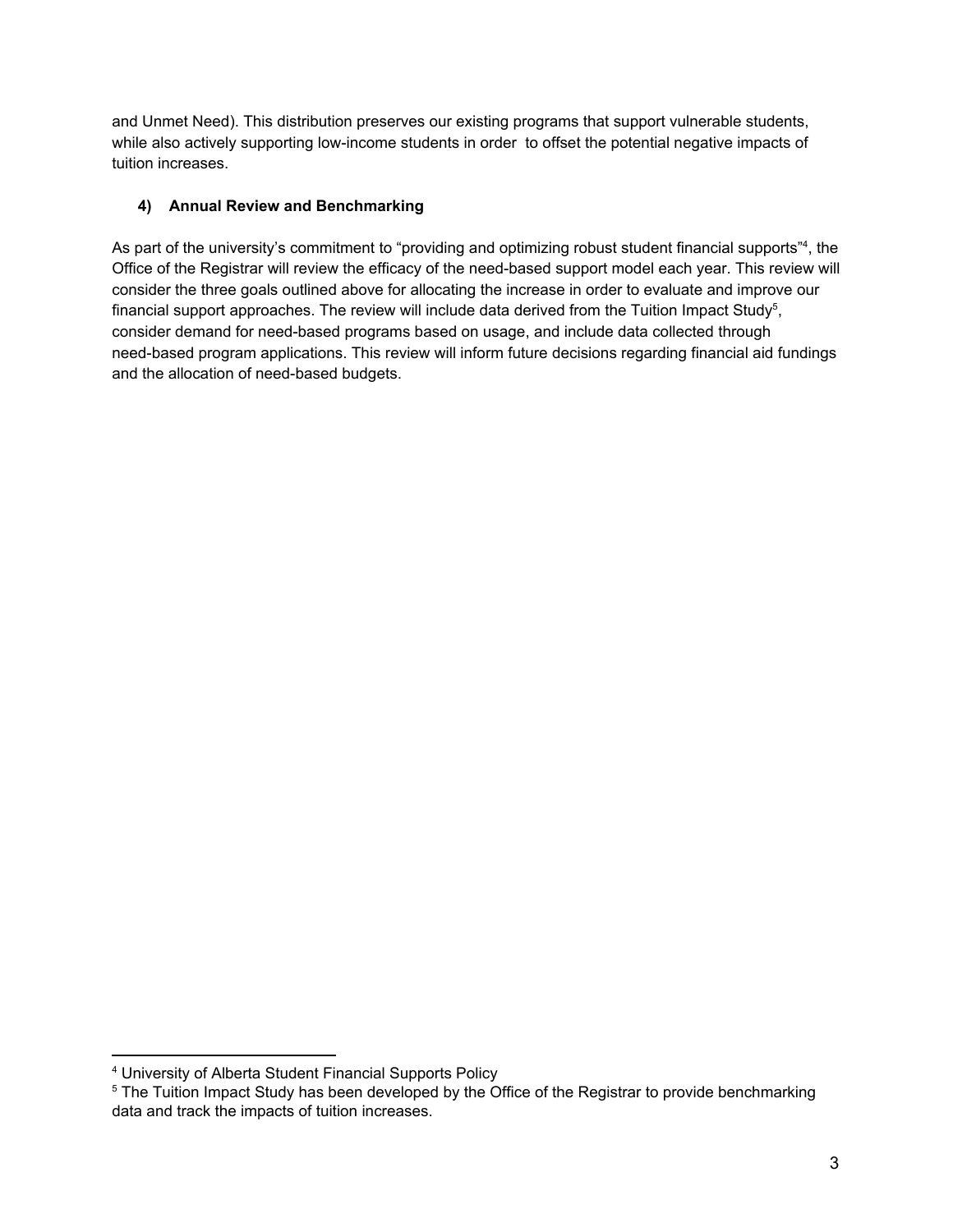## **APPENDIX A -**

## **Bursary Demand and Unmet Need 2018/19**

| 2018/19 Domestic Bursary Total |                                                     |                                                     |                             |                                                 |                                                                             |                                                       |                                                            |  |  |
|--------------------------------|-----------------------------------------------------|-----------------------------------------------------|-----------------------------|-------------------------------------------------|-----------------------------------------------------------------------------|-------------------------------------------------------|------------------------------------------------------------|--|--|
| <b>Student</b><br><b>Type</b>  | <b>Total</b><br><b>Bursary</b><br><b>Applicants</b> | <b>Total</b><br><b>Bursary</b><br><b>Recipients</b> | $\frac{0}{0}$<br>Ineligible | <b>Total</b><br><b>Bursary</b><br><b>Amount</b> | <b>Total</b><br>Number of<br><b>Recipients</b><br>with Unmet<br><b>Need</b> | <b>Total</b><br><b>Amount of</b><br><b>Unmet Need</b> | Average<br><b>Amount of</b><br><b>Unmet</b><br><b>Need</b> |  |  |
| <b>Undergrad</b>               | 949                                                 | 698                                                 | 26.4%                       | \$4,967,514                                     | 519                                                                         | \$3,935,333                                           | \$7,582.53                                                 |  |  |
| <b>Graduate</b>                | 112                                                 | 80                                                  | 28.6%                       | \$346,600                                       | 75                                                                          | \$610,092                                             | \$8,134.57                                                 |  |  |
| <b>Total</b>                   | 1,061                                               | 778                                                 | 26.7%                       | \$5,314,114                                     | 594                                                                         | \$4,545,425                                           | \$7,652.23                                                 |  |  |

NOTE: Unmet need is the amount of financial need assessed to eligible students, through the common assessment practice, in excess of what is funded under our current per student annual maximum allowance. For example, if an eligible undergraduate student were assessed as having \$10,000 in unmet need we would only be able to fund \$8000 under our current regulations. As such we would count this as \$2000 in unmet need. This is the only method by which we are currently able to measure unmet need.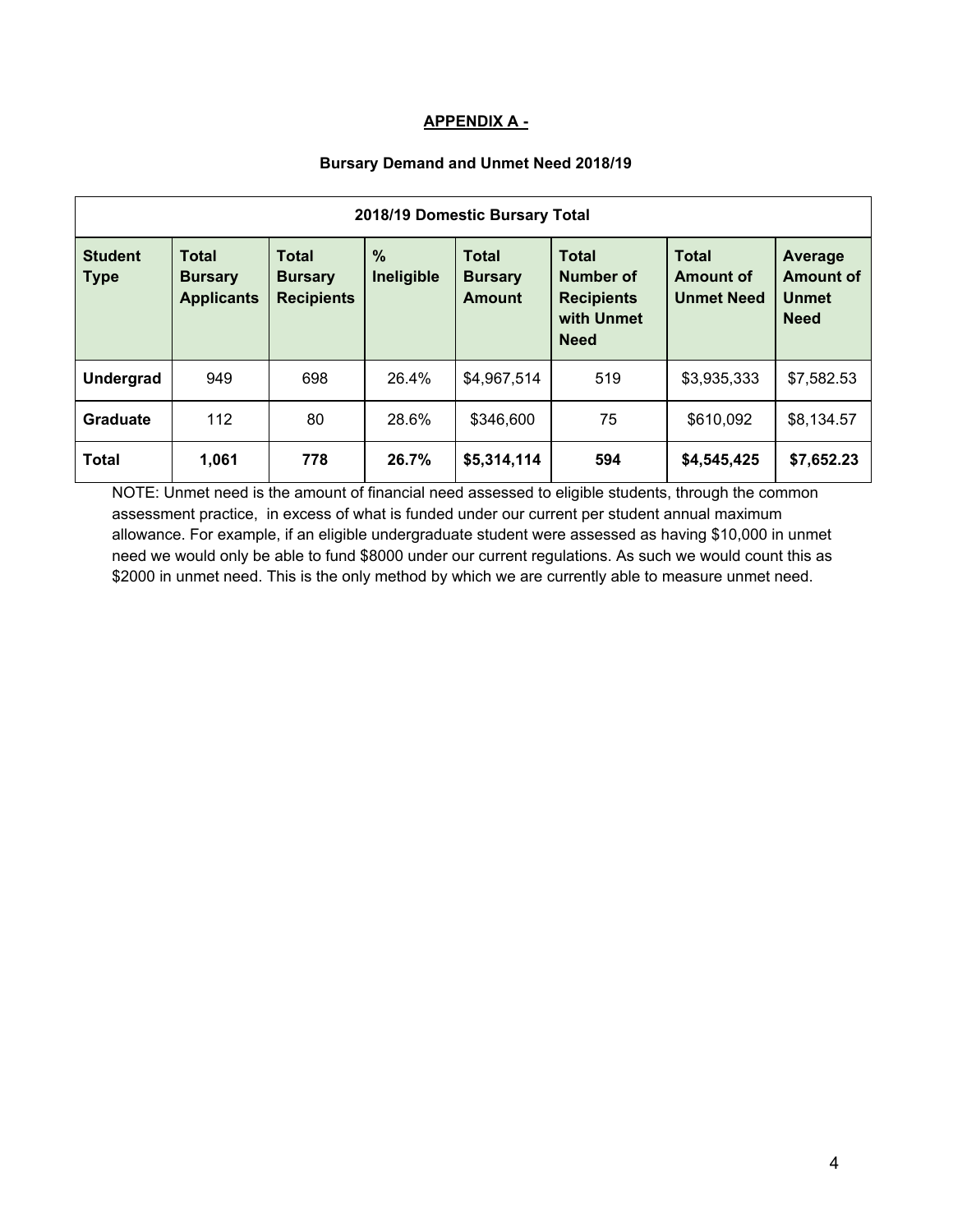

# FINAL Item No. 5

# **Governance Executive Summary Action Item**

**Agenda Title 2020-2021 Mandatory Non-Instructional Fees Proposal**

## **Motion**

THAT the General Faculties Council Academic Planning Committee recommend that the Board of Governors approve the 2.67%<sup>1</sup> overall increase of mandatory non-instructional fees for 2020-21, with the increase applied differentially to individual fees as follows:

| <b>Student Fees</b>               | <b>Current Rates/Term I</b> | 2 Terms  | <b>Increase</b> | <b>Revised Rates</b><br>2 Terms |
|-----------------------------------|-----------------------------|----------|-----------------|---------------------------------|
| Athletics and Recreation          | \$82.00                     | \$164.00 | 10.00%          | \$180.40                        |
| <b>Health and Wellness</b>        | \$61.32                     | \$122.64 | $0.00\%$        | \$122.64                        |
| <b>Academic Support</b>           | \$252.18                    | \$504.36 | 0.936%          | \$509.08                        |
| <b>TOTALS</b>                     | \$395.50                    | \$791.00 |                 | \$812.12                        |
| Total FT Student Increase (2.67%) |                             | \$21.12  |                 |                                 |
| <b>New Annual Rate (2 terms)</b>  |                             | \$812.12 |                 |                                 |

1 2.67% represents the increase in cost drivers for the University year over year (Academic Price Index (API)).

#### **Item**

| <b>Action Requested</b> | $\Box$ Approval $\boxtimes$ Recommendation                                                                          |
|-------------------------|---------------------------------------------------------------------------------------------------------------------|
| Proposed by             | Provost and Vice-President (Academic) and<br>Vice-President (Finance & Administration)                              |
| Presenter(s)            | Steven Dew, Provost and Vice-President (Academic) and<br>Gitta Kulczycki, Vice-President (Finance & Administration) |

## **Details**

| Responsibility                 | Provost and Vice-President (Academic) and                             |  |
|--------------------------------|-----------------------------------------------------------------------|--|
|                                | Vice-President (Finance & Administration)                             |  |
| The Purpose of the Proposal is | To approve that mandatory non-instructional fees for 2020-21 increase |  |
| (please be specific)           | overall by 2.67% in Fall 2020.                                        |  |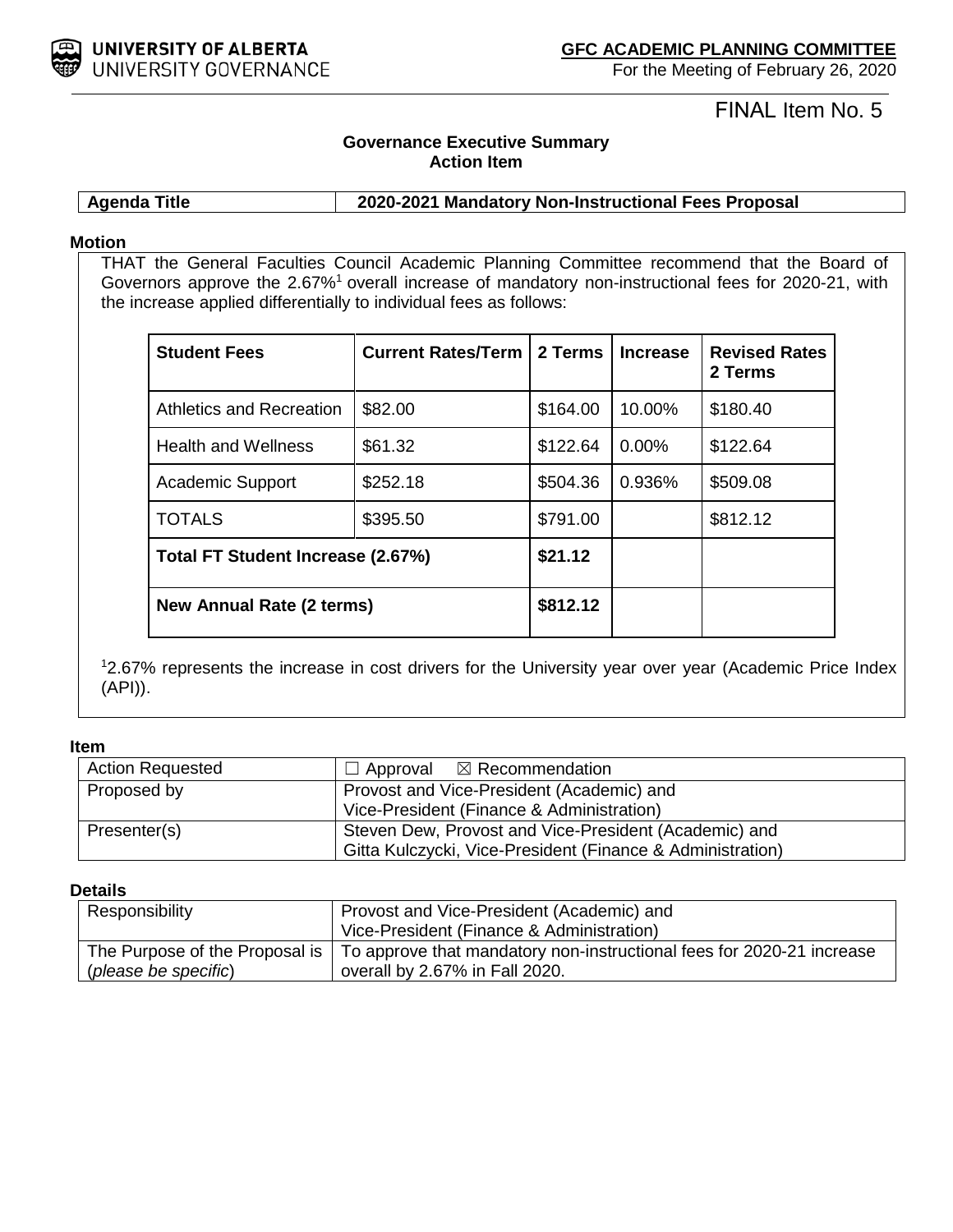

# Item No. 5

| <b>Executive Summary</b><br>(outline the specific item - and<br>remember your audience) | 2019/20 represents the fifth consecutive year for which Mandatory Non-<br>Instructional Fees were frozen.                                                                                                                                                                                                                                                                                                                                                                                                                                                                                                                                                                                                                     |
|-----------------------------------------------------------------------------------------|-------------------------------------------------------------------------------------------------------------------------------------------------------------------------------------------------------------------------------------------------------------------------------------------------------------------------------------------------------------------------------------------------------------------------------------------------------------------------------------------------------------------------------------------------------------------------------------------------------------------------------------------------------------------------------------------------------------------------------|
|                                                                                         | This freeze has put considerable pressure on some of the budgets of<br>units which provide student services which have had to absorb five<br>years of compounding inflationary cost increases with no additional<br>MNIF revenue. This has been a challenge particularly for Athletics and<br>Campus & Community Recreation. However, the University recognizes<br>that students are also facing significant financial pressure this year.<br>Hence, the University proposes to limit MNIF fee increases to just the<br>rate of this year's API in the spirit of the 2016 MNIF agreement with the<br>students. Further, the University proposes to distribute that increase<br>primarily to the units with the greatest need. |
|                                                                                         | The proposal has been presented for consultation to the Joint University<br>Students Mandatory Non-Instructional Fees Oversight Committee,<br>which voted on February 3, 2020 in support of the proposal. Important<br>outcomes of those consultations include an opportunity to reopen the<br>agreement with students on MNIFs for further discussion on the<br>services supported by MNIF funding, as well as to consider the potential<br>for eliminating individual fees-for-services in favour of revised MNIF<br>amounts. We will pursue this work in the coming months.                                                                                                                                                |
|                                                                                         | Additional detail on the proposal, including on the proposed use of new<br>revenue from the proposed increase to the Athletics and Recreation fee<br>can be found in the attached proposal.                                                                                                                                                                                                                                                                                                                                                                                                                                                                                                                                   |
| Supplementary Notes and<br>context                                                      | <this by="" for="" governance="" is="" only="" outline<br="" section="" to="" university="" use="">governance process.&gt;</this>                                                                                                                                                                                                                                                                                                                                                                                                                                                                                                                                                                                             |

# **Engagement and Routing** (Include meeting dates)

|                                                                       | Those who are actively <b>participating</b> :                                                                              |
|-----------------------------------------------------------------------|----------------------------------------------------------------------------------------------------------------------------|
| Consultation and Stakeholder                                          | Provost and Vice-President (Academic)                                                                                      |
| Participation                                                         | Vice-President (Finance & Administration)                                                                                  |
| (parties who have seen the                                            | Office of the Registrar                                                                                                    |
| proposal and in what capacity)                                        | Faculty of Graduate Studies and Research                                                                                   |
|                                                                       | University of Alberta International                                                                                        |
| $\epsilon$ For information on the                                     | Office of Resource Planning                                                                                                |
| protocol see the <b>Governance</b>                                    | Those who have been consulted:                                                                                             |
| <b>Resources section Student</b><br><b>Participation Protocol&gt;</b> | Joint University Student Mandatory Non-Instructional Fee                                                                   |
|                                                                       | Oversight Committee (January 27, 2020, February 3, 2020)                                                                   |
|                                                                       | Those who have been <b>informed</b> :                                                                                      |
| Approval Route (Governance)<br>(including meeting dates)              | GFC Academic Planning Committee - February 26, 2020<br>Board Finance and Property Committee (approval) - February 27, 2020 |

## **Strategic Alignment**

| Alignment with For the Public | Sustain our people, our work, and the environment by attracting and      |
|-------------------------------|--------------------------------------------------------------------------|
| Good                          | stewarding the resources we need to deliver excellence to the benefit of |
|                               | all Albertans.                                                           |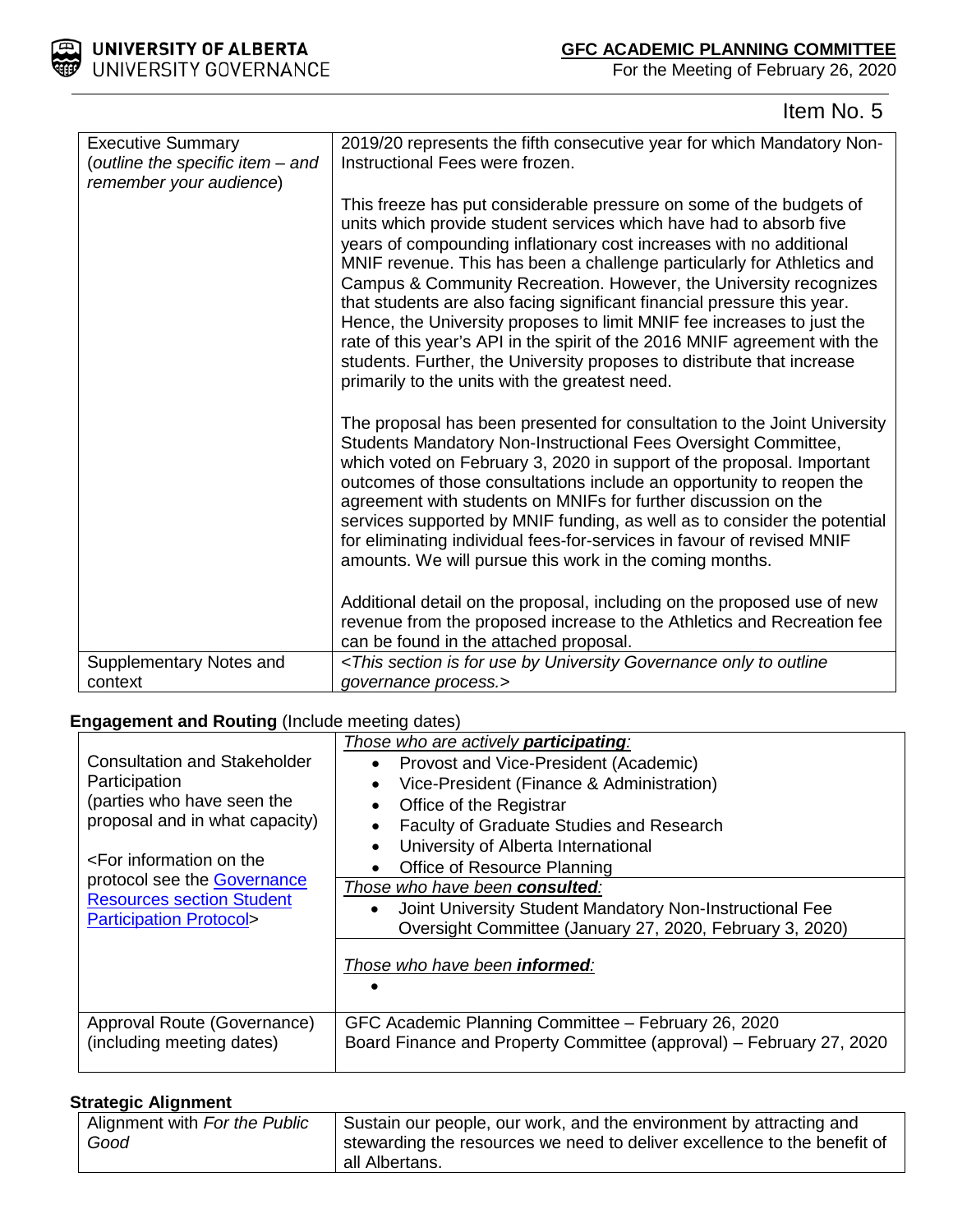

Item No. 5

|                              | OBJECTIVE 22: Secure and steward financial resources to sustain,      |                                       |  |
|------------------------------|-----------------------------------------------------------------------|---------------------------------------|--|
|                              | enhance, promote, and facilitate the university's core mission and    |                                       |  |
|                              | strategic goals.                                                      |                                       |  |
|                              | i. Strategy: Seek and secure resources needed to achieve and support  |                                       |  |
|                              | our strategic goals.                                                  |                                       |  |
|                              | ii. Strategy: Ensure a sustainable budget model to preserve and       |                                       |  |
|                              | enhance our core mission and reputation for excellence in teaching,   |                                       |  |
|                              | learning, research, and community engagement.                         |                                       |  |
| Alignment with Institutional | Please note below the specific institutional risk(s) this proposal is |                                       |  |
| <b>Risk Indicator</b>        | addressing.                                                           |                                       |  |
|                              | □ Enrolment Management                                                | $\Box$ Relationship with Stakeholders |  |
|                              | $\Box$ Faculty and Staff                                              | $\Box$ Reputation                     |  |
|                              | $\boxtimes$ Funding and Resource Management                           | $\Box$ Research Enterprise            |  |
|                              | $\Box$ IT Services, Software and Hardware                             | $\Box$ Safety                         |  |
|                              | $\Box$ Leadership and Change                                          | $\boxtimes$ Student Success           |  |
|                              | Physical Infrastructure                                               |                                       |  |
| Legislative Compliance and   | Post-Secondary Learning Act                                           |                                       |  |
| jurisdiction                 | APC Terms of Reference                                                |                                       |  |
|                              | <b>BFPC Terms of Reference</b>                                        |                                       |  |

## Attachments:

1. Attachment 1: Fall 2020 MNIF Proposal

*Prepared by:* Kathleen Brough, Senior Administrative Officer, Office of the Provost and Vice-President (Academic)

Document1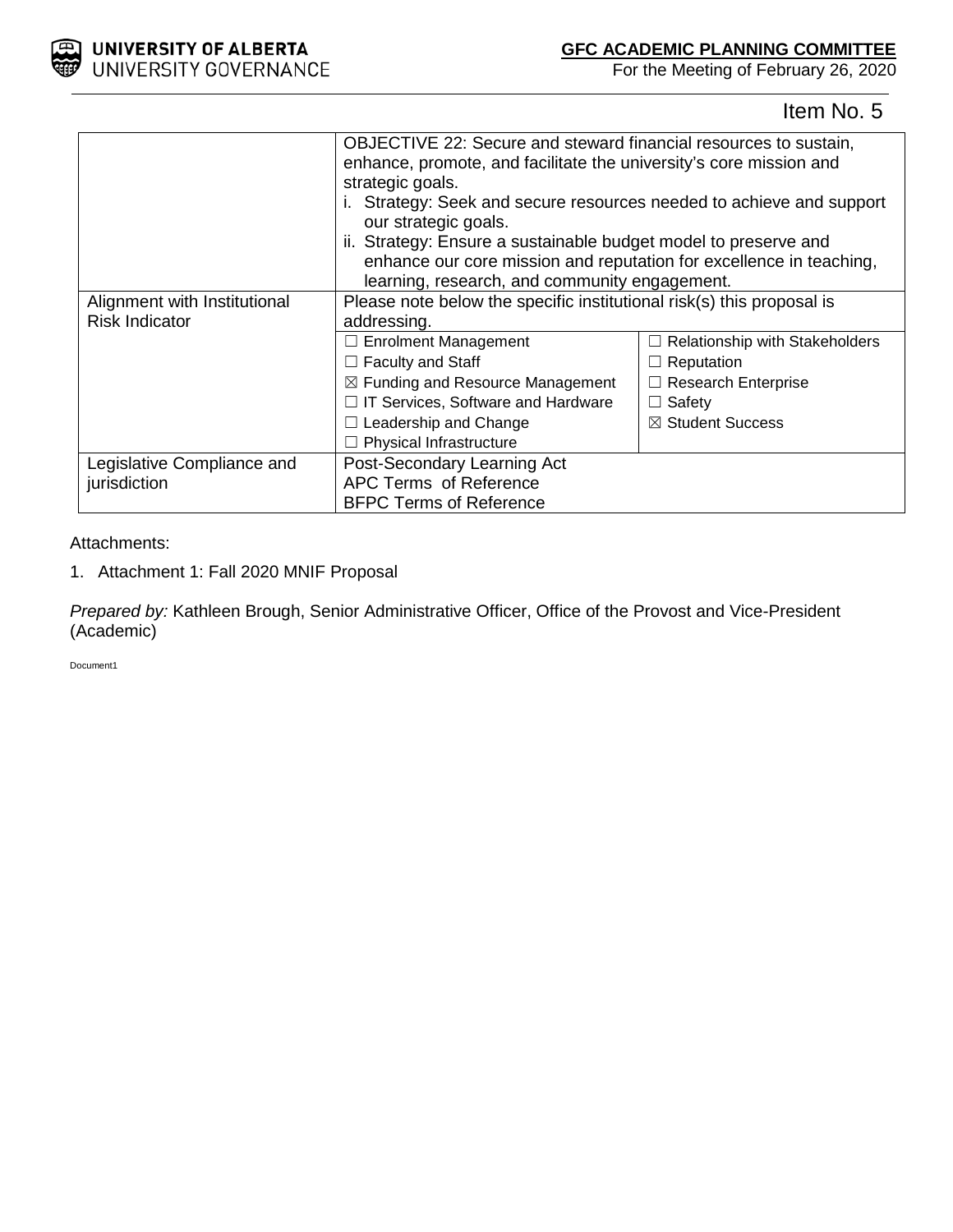# **Fall 2020 Mandatory Non-Instructional Fees Proposal**

# **Proposal overview:**

We are proposing an overall increase to Mandatory Non-Instructional Fees for Fall 2020 of **2.67%** (Academic Price Index), equivalent to an increase of **\$21.12** per full-time (FT) student for the academic year.

We are proposing that this increase be applied differentially to the individual fees themselves. Specifically, the Athletics and Recreation Fee is proposed to increase by 10% and the Academic Support Fee is proposed to increase by 0.936%, with additional revenue split between the Office of the Registrar (RO) and Information Services and Technology (IST).

# **Rationale:**

2019/20 represents the fifth consecutive year for which Mandatory Non-Instructional Fees were frozen. This has put considerable pressure on some of the budgets of units which provide student services which have had to absorb five years of compounding inflationary cost increases with no additional MNIF revenue. This has been a challenge particularly for Athletics and Campus & Community Recreation. However, the University recognizes that students are also facing significant financial pressure this year. Hence, the University proposes to limit MNIF fee increases to just the rate of this year's API in the spirit of the 2016 MNIF agreement. Further, the University proposes to distribute that increase primarily to the units with the greatest need.

| <b>Student Fee</b>               | % costs covered by<br><b>MNIF</b> | % costs covered by<br><b>University operating</b> | % costs covered by<br>other revenue |
|----------------------------------|-----------------------------------|---------------------------------------------------|-------------------------------------|
| Athletics and<br>Recreation      | 26.12%                            | 20.62%                                            | 53.26%                              |
| Academic Support -<br><b>RO</b>  | 62.19%                            | 35.66%                                            | 2.15%                               |
| Academic Support -<br><b>IST</b> | 62.96%                            | 25.10%                                            | 11.94%                              |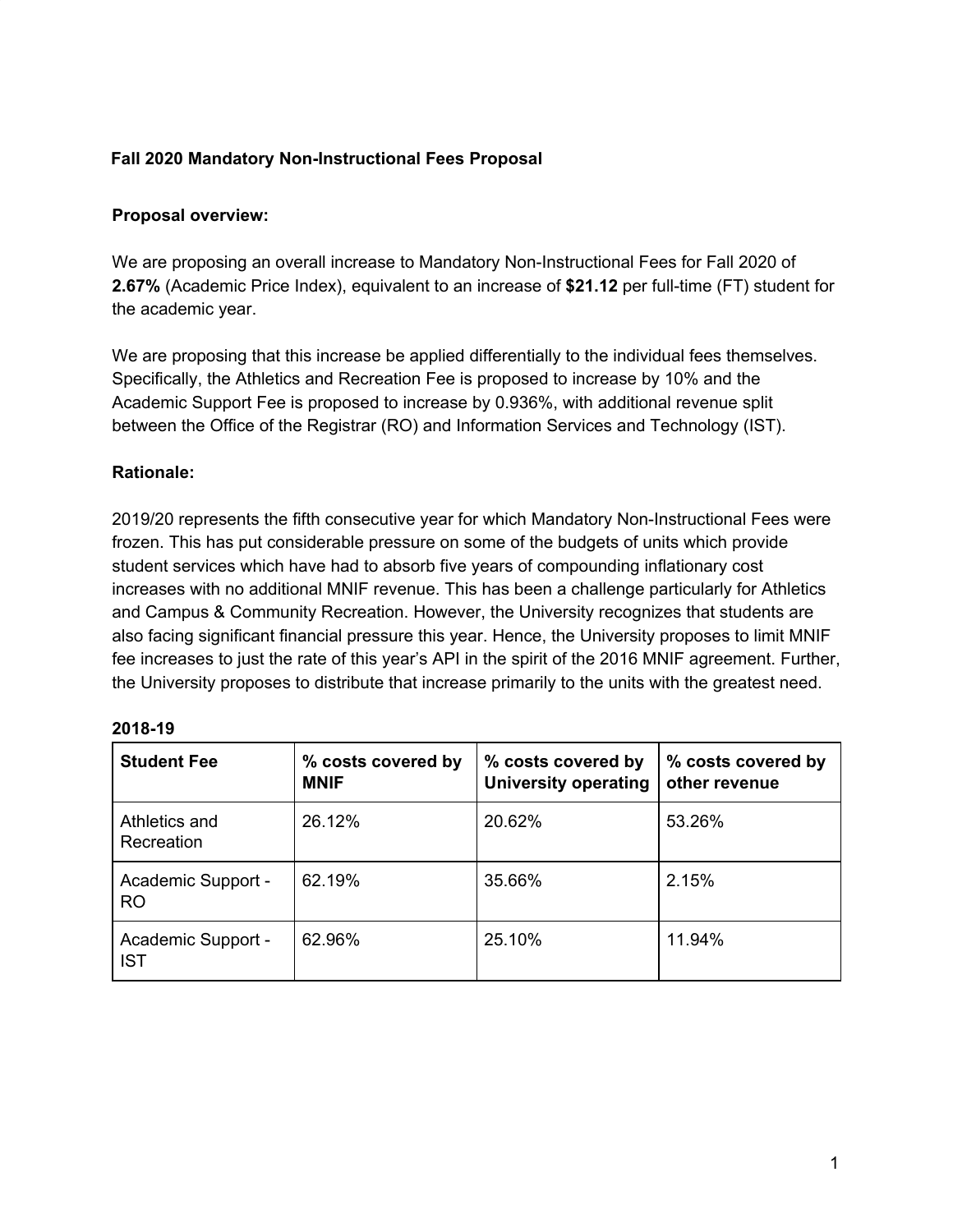**The table below provides fee detail and revenue detail for the proposal.**

| <b>Student Fees</b>              | <b>Current</b><br><b>Rates/Term</b> | 2 Terms                                   | <b>Increase</b> | <b>Revised</b><br><b>Rates</b><br>2 Terms |
|----------------------------------|-------------------------------------|-------------------------------------------|-----------------|-------------------------------------------|
| Athletics and Recreation         | \$82.00                             | \$164.00                                  | 10.00%          | \$180.40                                  |
| <b>Health and Wellness</b>       | \$61.32                             | \$122.64                                  | $0.00\%$        | \$122.64                                  |
| <b>Academic Support</b>          | \$252.18                            | \$504.36                                  | 0.936%          | \$509.08                                  |
| <b>TOTALS</b>                    | \$395.50                            | \$791.00                                  |                 | \$812.12                                  |
| Increase of 2.67%                |                                     | 0.0267                                    |                 |                                           |
| <b>Total FT Student Increase</b> |                                     | \$21.12                                   |                 |                                           |
| <b>New Annual Rate (2 terms)</b> |                                     | \$812.12                                  |                 |                                           |
|                                  |                                     |                                           |                 |                                           |
| <b>Institutional Revenue</b>     |                                     | <b>Total</b><br><b>Revenue</b><br>(18/19) | % increase      | <b>Additional</b><br>revenue              |
| <b>Athletics and Recreation</b>  |                                     | \$6,000,000                               | 10.00%          | \$600,000                                 |
| <b>Health and Wellness</b>       |                                     | \$5,000,000                               | $0.00\%$        | \$0                                       |

# **Proposed Use for Additional Revenue from Athletics and Recreation Fee Increase**

Academic Support  $\vert$  \$20,000,000  $\vert$  0.936%  $\vert$  \$227,700

TOTAL REVENUE \$31,000,000 | \$827,700

Athletics has been in a deficit position due to the freeze on MNIF for the past 5 years, however, costs and usage of our services continues to increase. CCR has delayed replacement and maintenance on equipment and facilities to ensure operational needs are met.

Funding from additional fee revenue will be used to:

Increase of 2.67% (API)

- Prevent reductions of current programs/services within Athletics (ie, Varsity teams, mental health services) and CCR (variety of program offerings)
- Prevent reductions in hours of operation for facilities such as Fitness Centre and Climbing Centre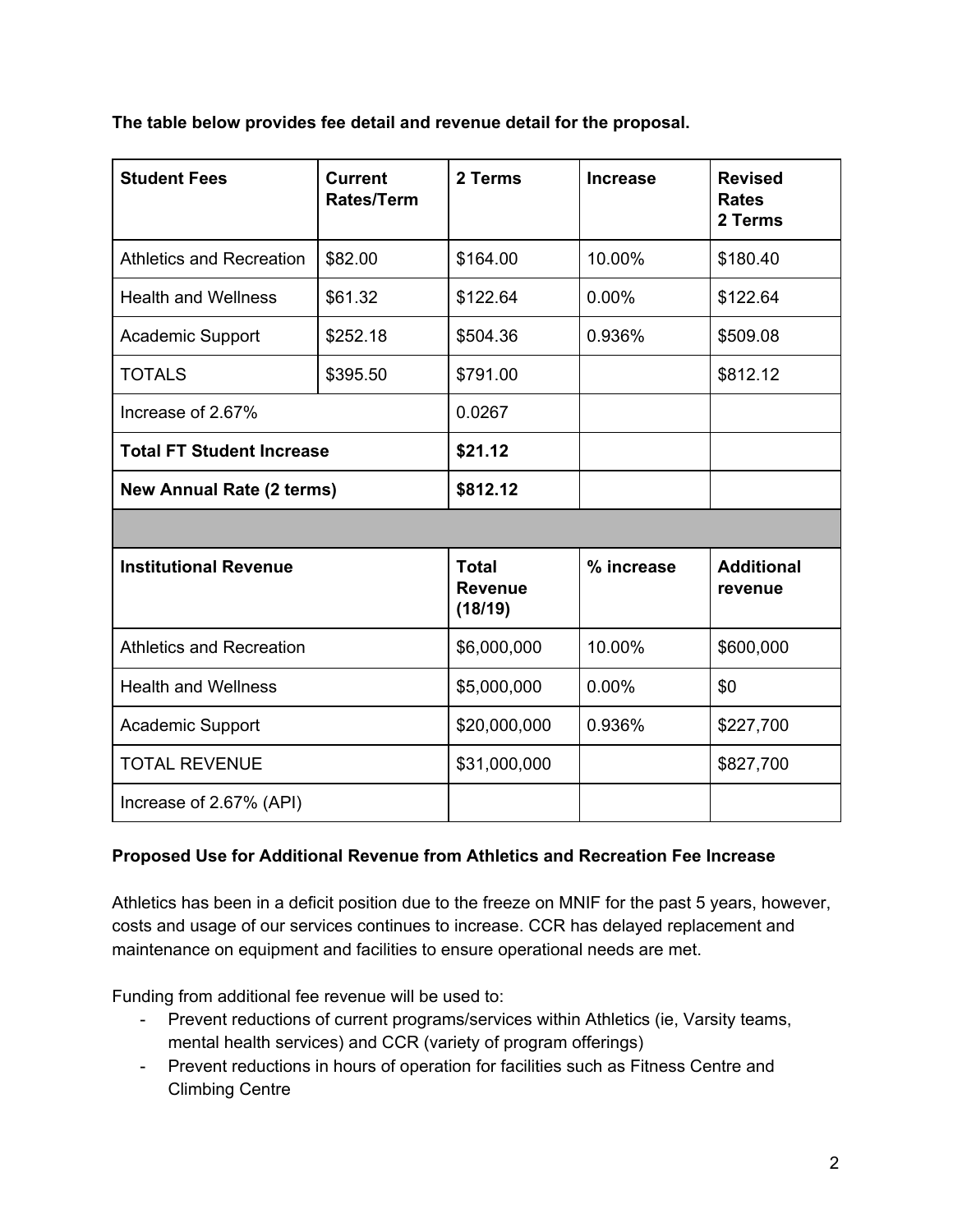- Prevent or reduce cost increases in registered program fees
- Offset inflationary costs from the past 5 years (salaries, benefits, travel, accommodations and meals all increase annually)
- Provide support for facility and equipment maintenance and replacement costs associated with the Fitness Centre, Climbing Centre, Pavilion and Arena
- Reduce the impact of tuition increases that create additional demand for, and increase the cost of, financial scholarships and awards for student athletes. While these awards are funded by donations, the increased demand on those donations reduces their availability to cover expenses such as meals, equipment, and sport science.

Please see **Appendix A** for more information.

# **Impact of 0% Increase to Health and Wellness Fee**

Services in the Dean of Students funded by the Health and Wellness Mandatory Non-Instructional Fee can be sustained at current levels for one more year. This will give us the required time to evaluate new programming and other activities behind the scenes that aim to improve service delivery.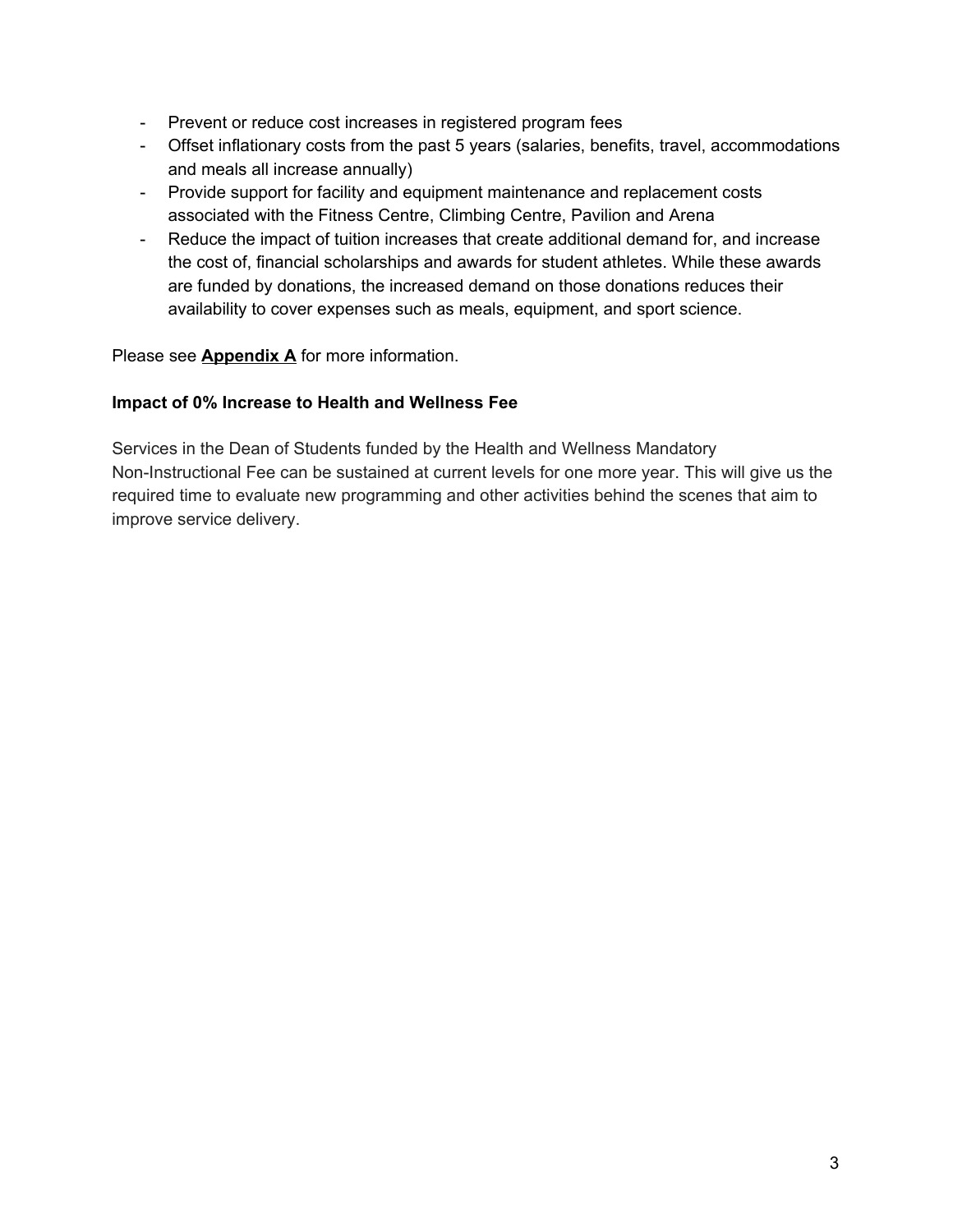# **Appendix A**

# **Athletics and Campus Community & Recreation (CCR)**

- CCR facilitates and delivers leading-edge programs, events, services and facilities for our University of Alberta community.
- CCR support students to explore and enhance their physical, mental, emotional and spiritual wellbeing through physical and social activity.
- CCR operates and maintains over 750,000 sq.ft. of sport and recreation activity space, including 37 facilities on north campus.
- CCR operates student oriented sport, recreation and wellness programs with support or student volunteers in the areas of intramurals and club sports.
- CCR manages dedicated funding to support Wellness Programs, which provide:
	- Social and physical Wellness opportunities for students
	- Opportunity to bring wellness leaders together to deliver a comprehensive wellness package to students
	- Provide an inclusive and welcoming space for all individuals
- Athletics is able to operate 22 Golden Bears and Pandas Varsity teams for 500 student athletes that compete annually for national championships
- Athletics are able to recruit over 100 student athletes per year
- Athletics host over 100 events per year for students and community

# **Current MNIF Services and Subsidies**

- Access to the following facilities: Fitness Centre, Climbing Centre, Aquatics Centres, Arena, Pavillion, Racquet Courts, Multiple Studios, Gymnasiums and drop-in Change Rooms
- Access to the following events:
	- Free regular season Athletics events
	- Subsidized playoff and non-conference events
- Access to Drop-in Recreational Activities including:
	- **Basketball**
	- Badminton
	- Pickleball
	- Swimming
	- Climbing
	- Court Sports
	- Beach Volleyball
- Discount for Registered Programs, Activities and Events including
	- Intramurals
	- Club Sports
	- Fitness programs
	- Dance programs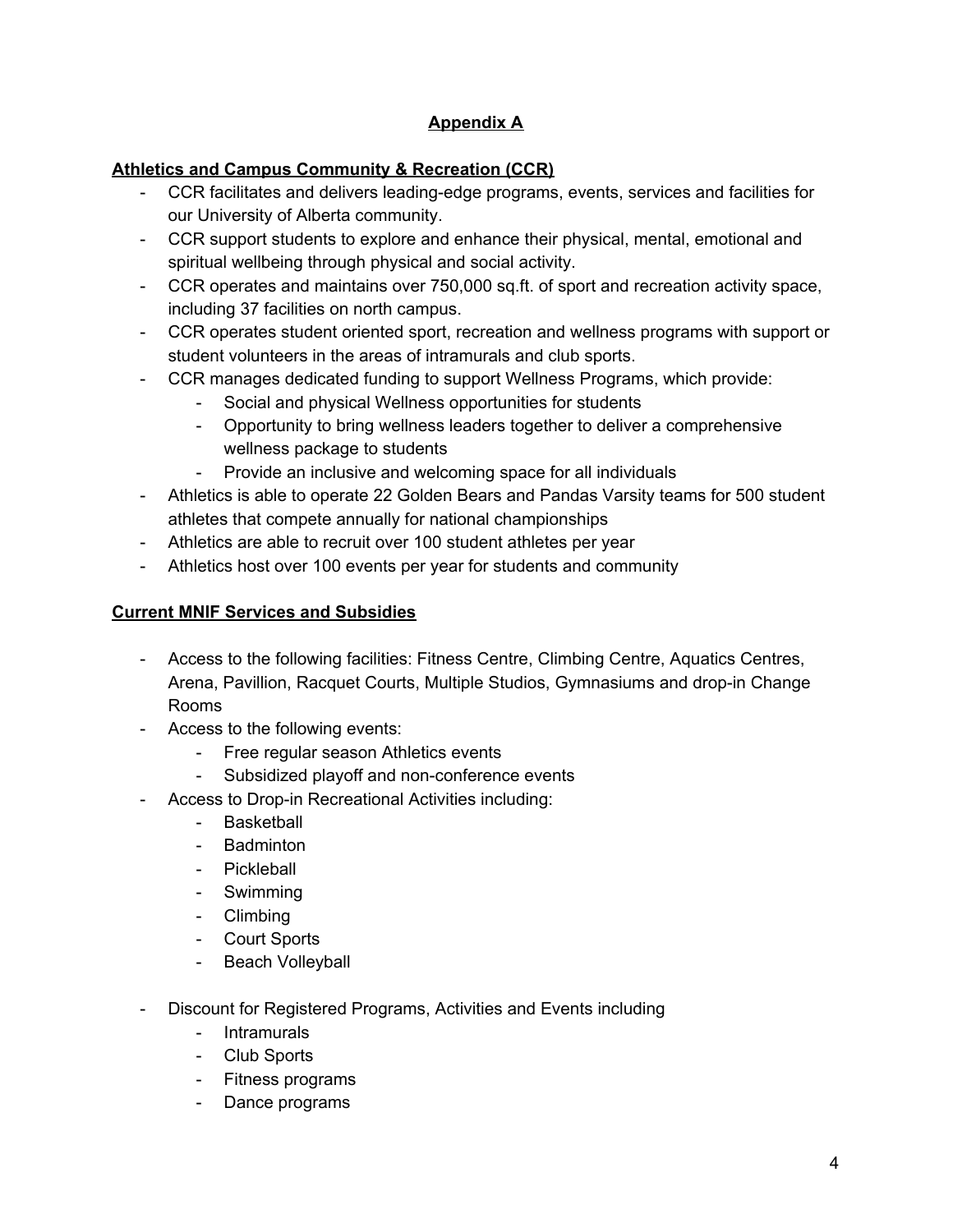- Wellness programs
- Turkey Trot
- Red-Eye Multi-sports
- Pond Hockey
- Access to sport equipment such as balls, racquets, nets for drop-in play
- Casual hourly employment for hundreds of students from all Faculties

## **Financial Implication of API Freeze**

The current Athletics and Rec Fee pays for part of the cost to provide sport and recreation services to students. The following does not depict all the inflationary costs faced by Athletics and CCR.

| *MNIF Agreement in effect starting 16/17 fiscal year |             |              |                                         |            |            |
|------------------------------------------------------|-------------|--------------|-----------------------------------------|------------|------------|
|                                                      | Forecast    | Projected    |                                         |            |            |
| <b>CCR</b> and Athletic                              | 2020-2021   | 2019-2020    | 2018-19                                 | 2017-18    | 2016-17    |
| <b>Salaries</b>                                      | 10,998,004  | 10,835,472   | 10,889,977                              | 10,740,740 | 10,399,257 |
| <b>Benefits</b>                                      | 2,389,582   | 2,275,792    | 2,270,652                               | 2,167,600  | 2,092,164  |
|                                                      | 13,387,586  | 13, 111, 264 | 13,160,629                              | 12,908,340 | 12,491,421 |
|                                                      | 2.11%       | $-0.38%$     | 1.95%                                   | 3.34%      |            |
| If API increased annually                            |             |              |                                         |            |            |
| Cost Increases                                       | 276,322 -   | 49,365       | 252,289                                 | 416,919    |            |
| API Increases (2.7%)                                 | 184,831     | 171,402      | 162,785                                 | 156,600    |            |
| <b>Differences</b>                                   | 91,491      | 220,767      | 89,504                                  | 260,319    |            |
| <b>Total of Differences</b>                          | 220,547     |              |                                         |            |            |
| One time Increase                                    |             |              |                                         |            |            |
| Cost Increases                                       | $276,322 -$ | 49,365       | 252,289                                 | 416,919    |            |
| <b>API Increase</b>                                  | 600,000     |              |                                         |            |            |
| <b>Differences</b>                                   | 323,678     | 49,365       | $252,289 -$<br>$\overline{\phantom{a}}$ | 416,919    |            |
| <b>Total of Differences</b>                          | 296,165     |              |                                         |            |            |
|                                                      |             |              |                                         |            |            |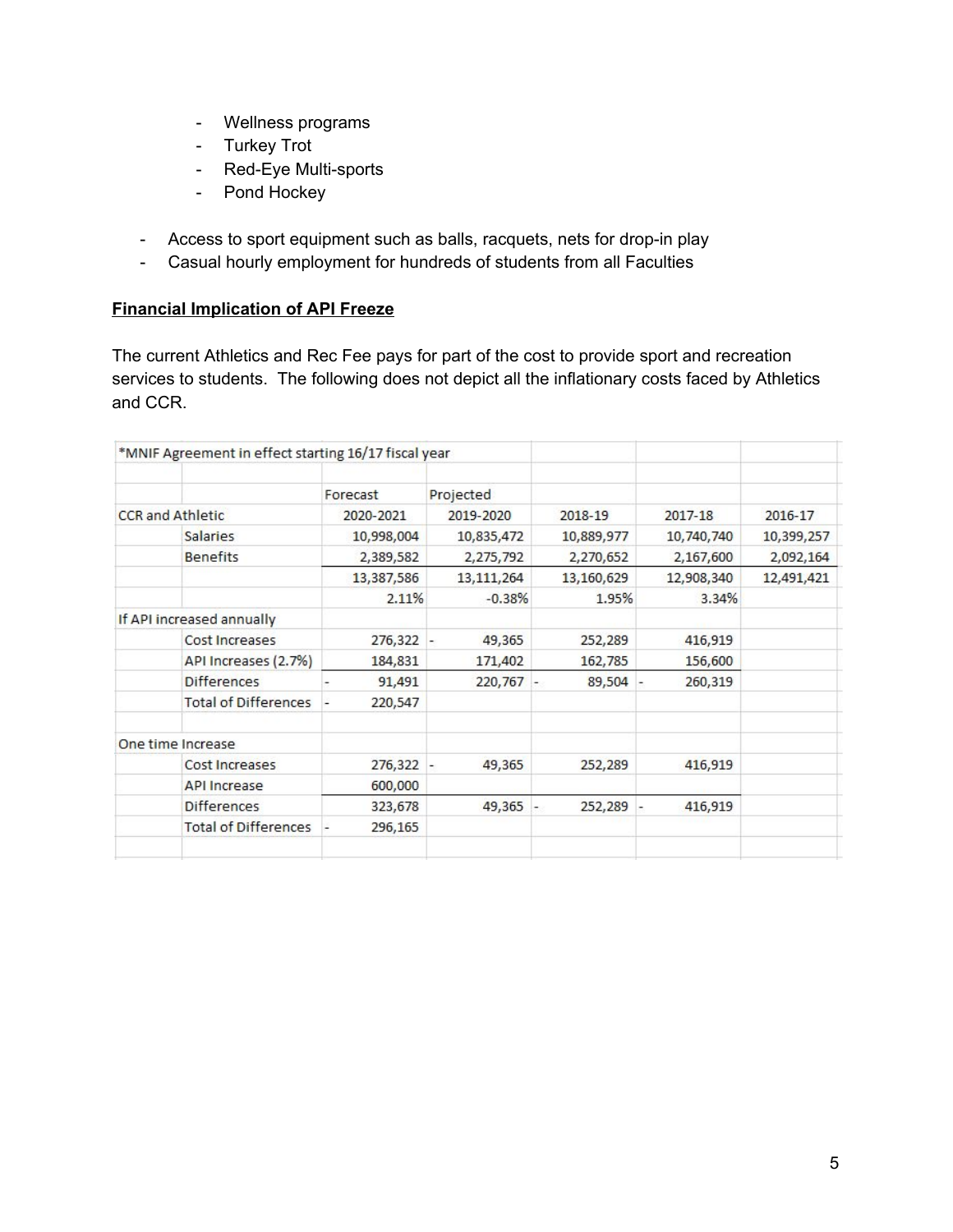# **Appendix B: Current Proportion of Academic Support Fee to each Unit**

| <b>Unit</b>                                                       | <b>Percentage of Academic</b><br><b>Support Fee Revenue</b> |
|-------------------------------------------------------------------|-------------------------------------------------------------|
| Dean of Students (including Augustana<br><b>Student Services)</b> | 45.57%                                                      |
| <b>FGSR</b>                                                       | 6.70%                                                       |
| IT                                                                | 19.60%                                                      |
| <b>RO</b>                                                         | 20.14%                                                      |
| <b>Financial Services</b>                                         | 4.68%                                                       |
| <b>UAI</b>                                                        | 3.30%                                                       |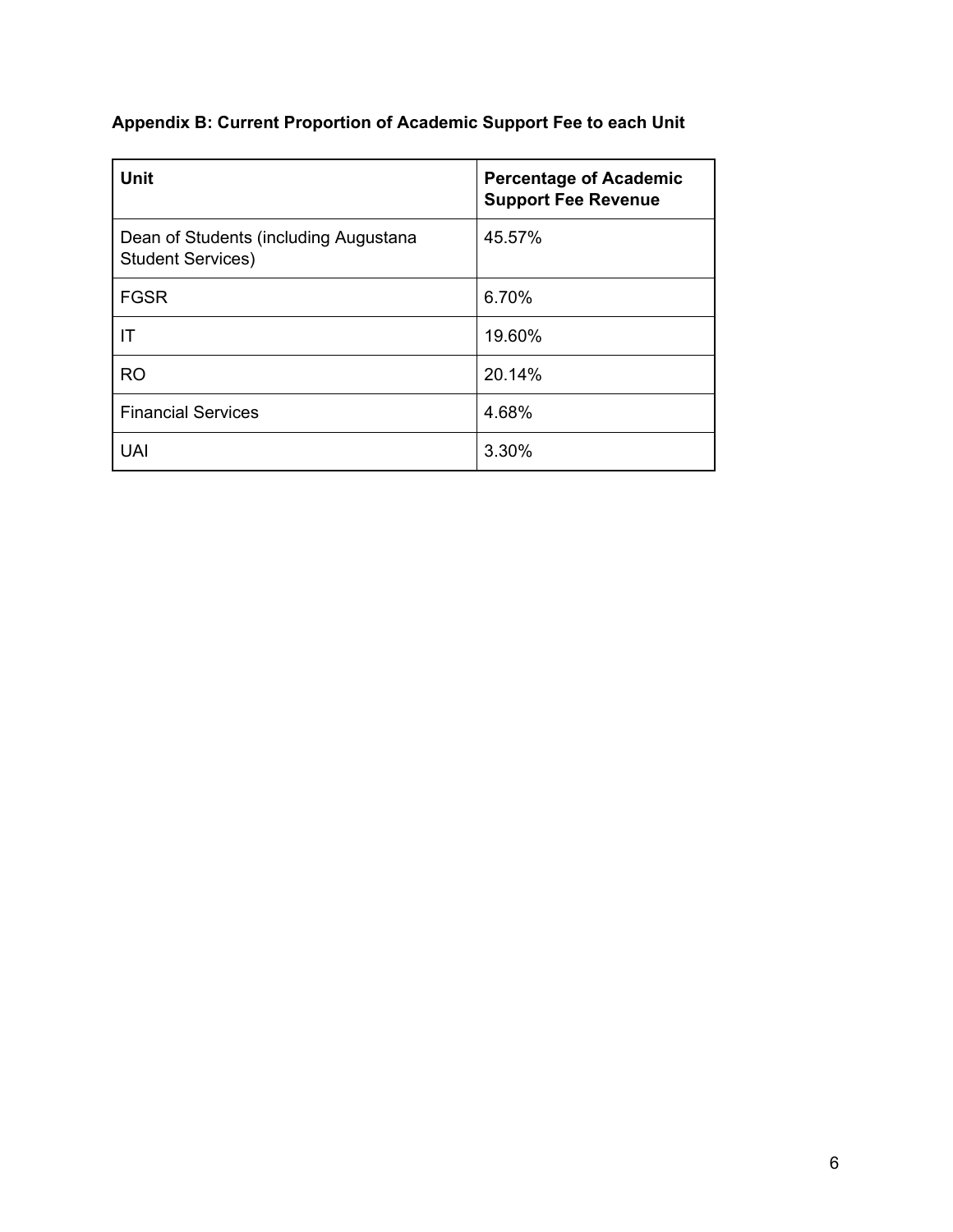

# FINAL Item No. 6

# **Governance Executive Summary Action Item**

**Agenda Title University of Alberta 2020-21 Budget**

## **Motion**

THAT the Academic Planning Committee, acting with delegated authority from the General Faculties Council, recommend that the Board of Governors approve the 2020-21 consolidated budget as set forth in Attachment 1.

## **Item**

| <b>Action Requested</b> | $\Box$ Approval $\boxtimes$ Recommendation                                                                        |
|-------------------------|-------------------------------------------------------------------------------------------------------------------|
| Proposed by             | Gitta Kulczycki, Vice-President (Finance and Administration)<br>Steven Dew, Provost and Vice-President (Academic) |
| Presenter(s)            | Gitta Kulczycki, Vice-President (Finance and Administration)<br>Steven Dew, Provost and Vice-President (Academic) |

#### **Details**

| Responsibility                                              | Vice-President (Finance and Administration)                                                                                                                                                                                                                                                                                                                                                                                                                                                            |
|-------------------------------------------------------------|--------------------------------------------------------------------------------------------------------------------------------------------------------------------------------------------------------------------------------------------------------------------------------------------------------------------------------------------------------------------------------------------------------------------------------------------------------------------------------------------------------|
|                                                             | Provost and Vice-President (Academic)                                                                                                                                                                                                                                                                                                                                                                                                                                                                  |
| The Purpose of the Proposal is                              | To submit the proposed University of Alberta 2020-21 Budget for                                                                                                                                                                                                                                                                                                                                                                                                                                        |
| (please be specific)                                        | recommendation to the Board of Governors.                                                                                                                                                                                                                                                                                                                                                                                                                                                              |
| <b>Executive Summary</b>                                    | The University of Alberta 2020-21 Budget document provides a                                                                                                                                                                                                                                                                                                                                                                                                                                           |
| (outline the specific item – and<br>remember your audience) | comprehensive overview of the university's budget, inclusive of all its<br>component parts.                                                                                                                                                                                                                                                                                                                                                                                                            |
|                                                             | It has been developed during a time of change and uncertainty. The<br>province is in the process of implementing significant fiscal restraint as it<br>deals with the impact of ongoing deficits and increasing debt levels.<br>The fiscal measures announced in the fall impacted university finances<br>in the 2019-20 year and set out expectations of what is yet to come.                                                                                                                         |
|                                                             | In the October 2019 budget, government indicated its intention to<br>implement additional 5% cuts (on average) to the system's operating<br>grants in each of the three following years: 2020-21 through 2022-23.<br>A performance-based funding model is also expected to be<br>implemented starting April 1, 2020. Although not finalized, the results of<br>some or all of the performance measures that government is<br>considering will effectively put 15% of the Campus Alberta Grant at risk. |
|                                                             | Within this context, the details of the proposed budget are outlined in<br>the attached document.                                                                                                                                                                                                                                                                                                                                                                                                      |
| Supplementary Notes and<br>context                          | <this by="" for="" governance="" is="" only="" outline<br="" section="" to="" university="" use="">governance process.&gt;</this>                                                                                                                                                                                                                                                                                                                                                                      |

## **Engagement and Routing** (Include meeting dates)

|                                     | Those who are actively <b>participating</b> : |
|-------------------------------------|-----------------------------------------------|
| <b>Consultation and Stakeholder</b> | Provost and Vice-President (Academic)         |
| Participation                       | Vice-President (Finance & Administration)     |
|                                     | Vice-President (Facilities & Operations)      |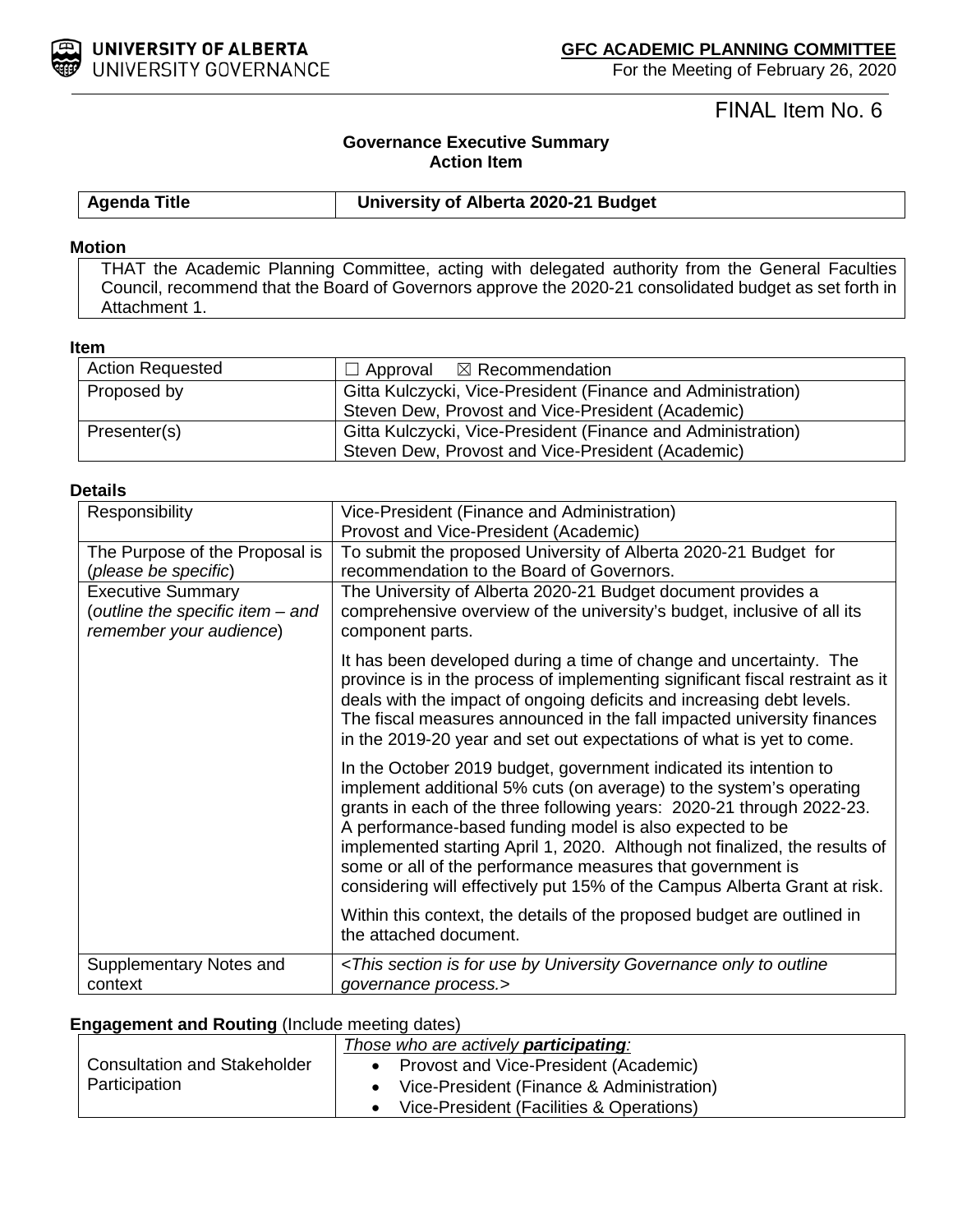

Item No. 6

| (parties who have seen the<br>proposal and in what capacity)<br><for information="" on="" th="" the<=""><th>Those who have been consulted:<br/>President's Executive Committee - Strategic<br/><math>\bullet</math><br/><b>Resource Planning</b></th></for> | Those who have been consulted:<br>President's Executive Committee - Strategic<br>$\bullet$<br><b>Resource Planning</b>                                                            |
|-------------------------------------------------------------------------------------------------------------------------------------------------------------------------------------------------------------------------------------------------------------|-----------------------------------------------------------------------------------------------------------------------------------------------------------------------------------|
| protocol see the Governance<br><b>Resources section Student</b><br><b>Participation Protocol&gt;</b>                                                                                                                                                        | Those who have been <b>informed</b> :<br>$\bullet$                                                                                                                                |
| Approval Route (Governance)<br>(including meeting dates)                                                                                                                                                                                                    | Academic Planning Committee - February 26, 2020<br>Board Finance and Property Committee (recommendation) - February<br>27, 2019<br>Board of Governors (approval) - March 13, 2020 |

## **Strategic Alignment**

| Alignment with For the Public<br>Good                 | Sustain our people, our work, and the environment by attracting and<br>stewarding the resources we need to deliver excellence to the benefit of<br>all Albertans.<br>OBJECTIVE: Secure and steward financial resources to sustain,<br>enhance, promote, and facilitate the university's core mission and<br>strategic goals.<br>i. Strategy: Seek and secure resources needed to achieve and support<br>our strategic goals.<br>ii. Strategy: Ensure a sustainable budget model to preserve and<br>enhance our core mission and reputation for excellence in teaching,<br>learning, research, and community engagement. |                                       |  |  |
|-------------------------------------------------------|-------------------------------------------------------------------------------------------------------------------------------------------------------------------------------------------------------------------------------------------------------------------------------------------------------------------------------------------------------------------------------------------------------------------------------------------------------------------------------------------------------------------------------------------------------------------------------------------------------------------------|---------------------------------------|--|--|
| Alignment with Institutional<br><b>Risk Indicator</b> | Please note below the specific institutional risk(s) this proposal is<br>addressing.                                                                                                                                                                                                                                                                                                                                                                                                                                                                                                                                    |                                       |  |  |
|                                                       | $\Box$ Enrolment Management                                                                                                                                                                                                                                                                                                                                                                                                                                                                                                                                                                                             | $\Box$ Relationship with Stakeholders |  |  |
|                                                       | $\Box$ Faculty and Staff                                                                                                                                                                                                                                                                                                                                                                                                                                                                                                                                                                                                | $\Box$ Reputation                     |  |  |
|                                                       | $\boxtimes$ Funding and Resource Management                                                                                                                                                                                                                                                                                                                                                                                                                                                                                                                                                                             | $\Box$ Research Enterprise            |  |  |
|                                                       | IT Services, Software and Hardware                                                                                                                                                                                                                                                                                                                                                                                                                                                                                                                                                                                      | $\Box$ Safety                         |  |  |
|                                                       | Leadership and Change                                                                                                                                                                                                                                                                                                                                                                                                                                                                                                                                                                                                   | $\Box$ Student Success                |  |  |
|                                                       |                                                                                                                                                                                                                                                                                                                                                                                                                                                                                                                                                                                                                         |                                       |  |  |
|                                                       | Physical Infrastructure                                                                                                                                                                                                                                                                                                                                                                                                                                                                                                                                                                                                 |                                       |  |  |
| Legislative Compliance and                            | Post-Secondary Learning Act                                                                                                                                                                                                                                                                                                                                                                                                                                                                                                                                                                                             |                                       |  |  |
| jurisdiction                                          | <b>BFPC Terms of Reference</b>                                                                                                                                                                                                                                                                                                                                                                                                                                                                                                                                                                                          |                                       |  |  |

# 1. University of Alberta 2020-21 Budget (23 pages)

*Prepared by:* Giovana Bianchi, Senior Administrative Officer, Finance and Administration [\(giovana.bianchi@ualberta.ca\)](mailto:giovana.bianchi@ualberta.ca)

Document1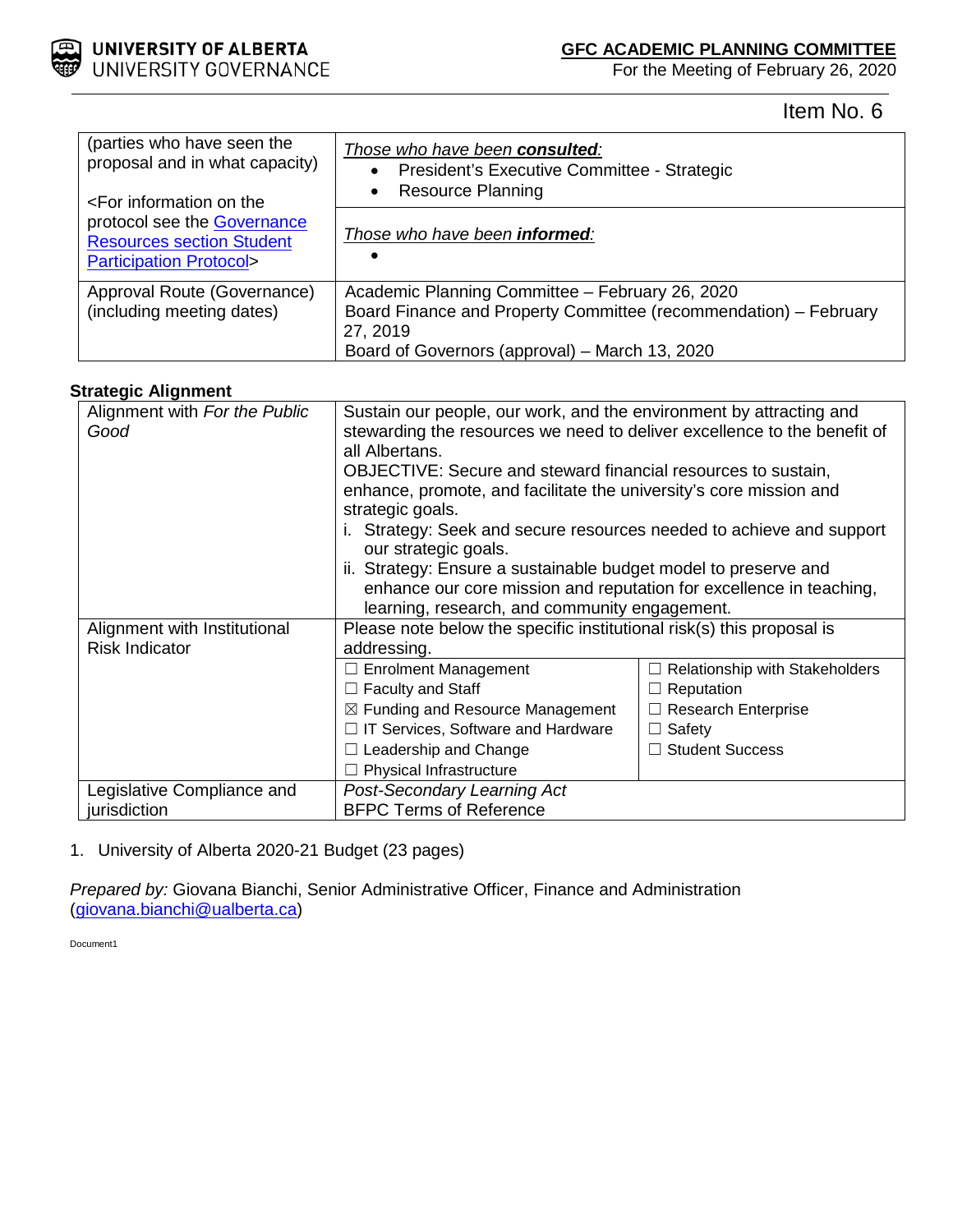# **University of Alberta 2020-21 Budget**



February 21, 2020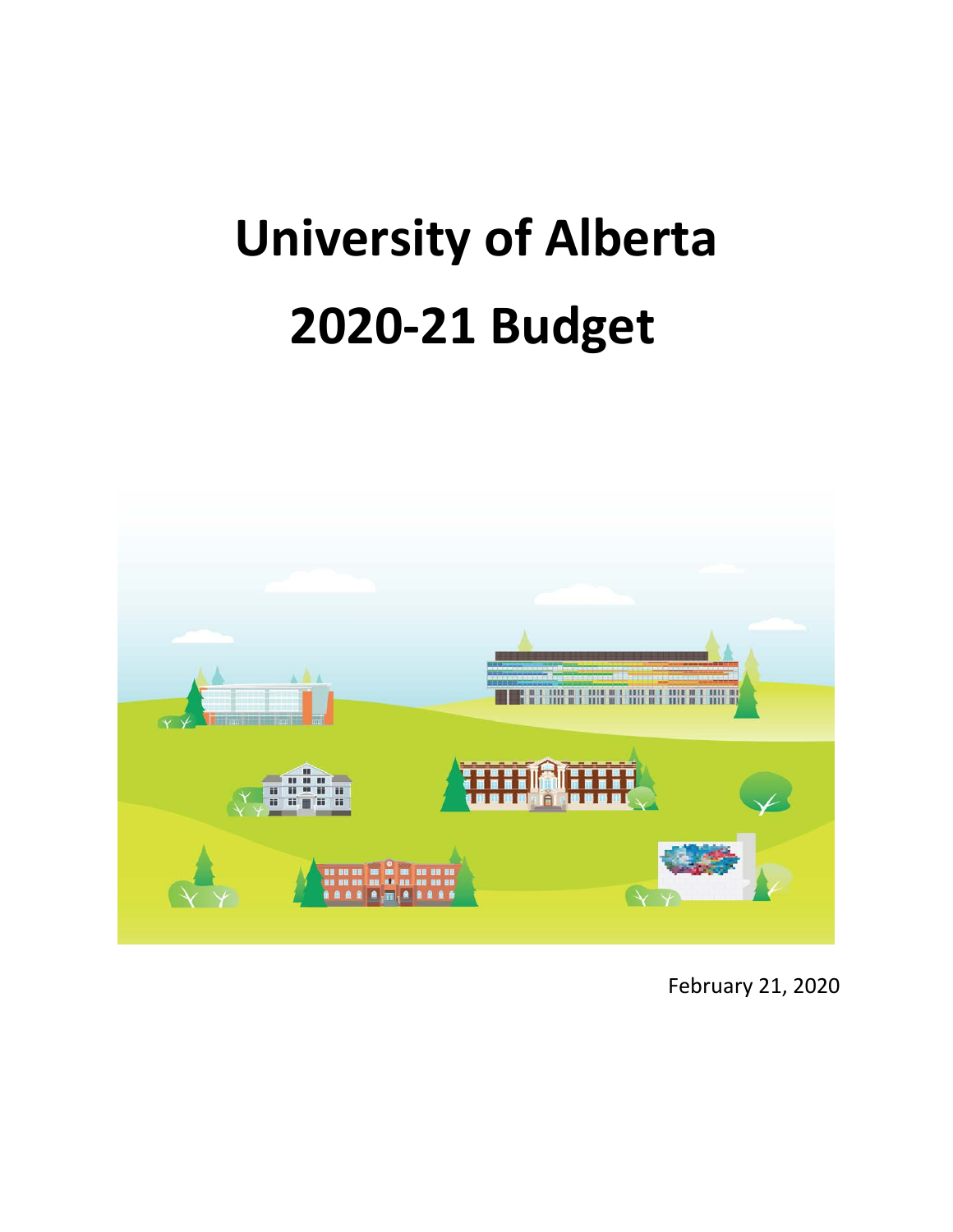# **Contents**

<span id="page-33-0"></span>

| 1.   | Introduction               |                                            | $\overline{2}$ |
|------|----------------------------|--------------------------------------------|----------------|
| 2.   | <b>Consolidated Budget</b> |                                            | 3              |
| 2.1. |                            | <b>Operating Budget</b>                    | $\,6$          |
|      | 2.1.1.1.                   | <b>Government of Alberta Grants</b>        | 8              |
|      | 2.1.1.2.                   | Federal and Other Government Grants        | 8              |
|      | 2.1.1.3.                   | <b>Student Tuition and Fees</b>            | 8              |
|      | 2.1.1.4.                   | Investment Income                          | 10             |
|      | 2.1.1.5.                   | All Other Sources of Revenues              | 11             |
|      | 2.1.1.                     | <b>Operating Expenditures</b>              | 11             |
|      | 2.1.3.1.                   | <b>Salaries</b>                            | 11             |
|      | 2.1.3.2.                   | <b>Benefits</b>                            | 11             |
|      | 2.1.3.3.                   | <b>Institutional Budget Priorities</b>     | 11             |
|      | 2.1.2.                     | <b>Overall Budget Planning Assumptions</b> | 11             |
| 2.2. |                            | <b>Ancillary Operations</b>                | 14             |
| 2.3. | Research                   |                                            | 16             |
| 2.4. | Capital                    |                                            | 17             |
|      | 2.4.1.                     | Capital Investments                        | 17             |
|      | 2.4.2.                     | Capital Plan Development                   | 18             |
|      | 2.4.3.                     | Capital Budget                             | 18             |
|      | 2.4.4.                     | <b>Deferred Maintenance</b>                | 21             |
| 2.5. |                            | <b>Special Purpose</b>                     | 22             |
| 3.   | <b>Concluding Comments</b> |                                            | 22             |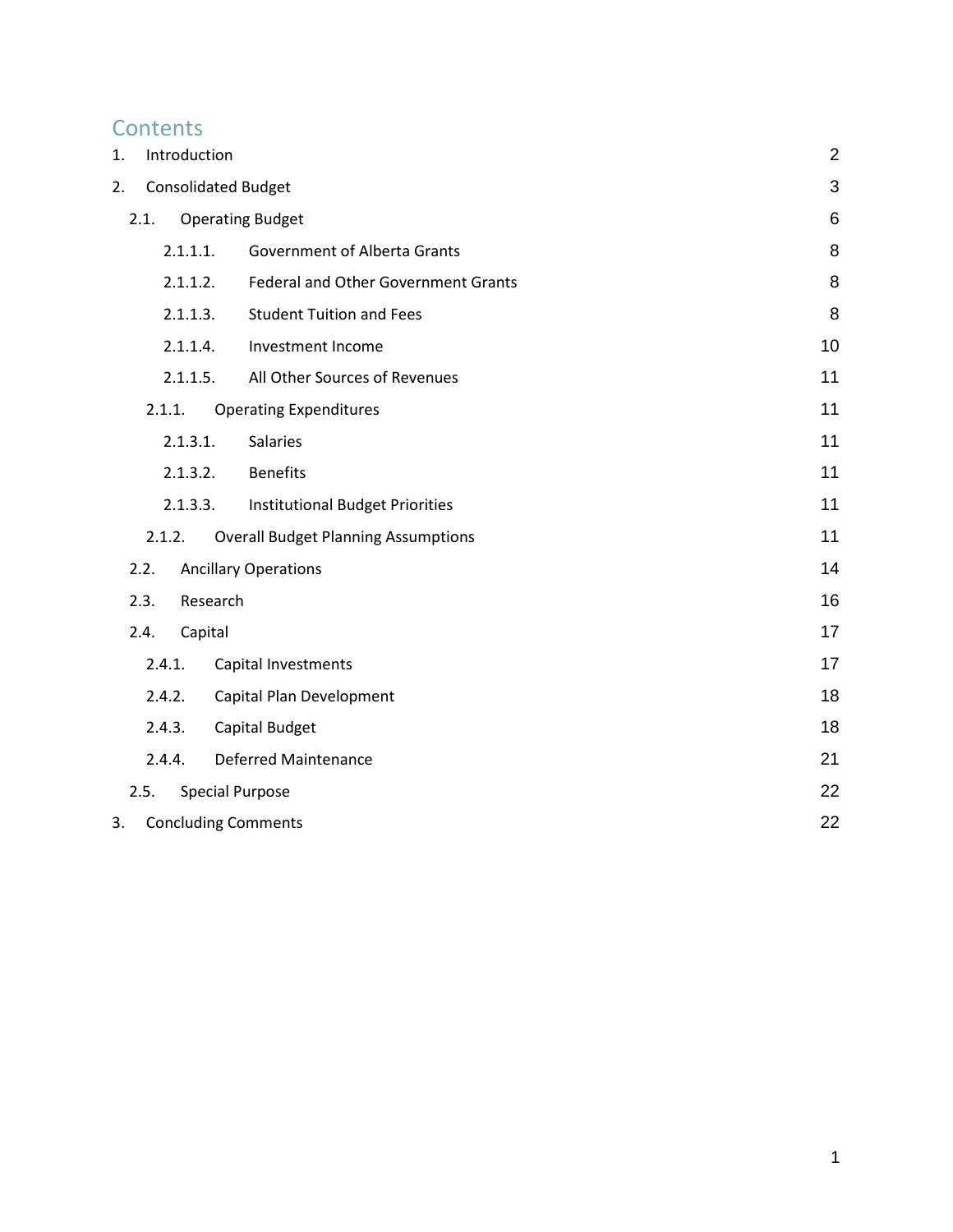# 1. Introduction

The University of Alberta's 2020-21 budget has been developed during a time of change and uncertainty. The province is in the process of implementing significant fiscal restraint as it deals with the impact of ongoing deficits and increasing debt levels. The fiscal measures announced in the fall impacted university finances in the 2019-20 year and set out expectations of what is yet to come.

On October 24, 2019, the Government of Alberta tabled its 2019 budget. The budget indicated that the provincial government is now moving to a new model for funding post-secondary institutions based on recommendations from the Blue Ribbon Panel on Alberta's Finances. The changes announced in the budget included:

- Reductions to the Campus Alberta grant (average of 5.1% cut across the sector with differential cuts to institutions in 2019-20, based on government's assessment of institutions' ability to manage in-year reductions).
- The development of a new performance-based funding formula (to be implemented effective April 1, 2020).
- Permitted domestic tuition increases of up to an average of 7% in each of the next three years (starting in 2020-21).

The impact of the October budget to the University of Alberta was an in-year funding cut of 6.9% (\$44.4M), and the complete elimination of Infrastructure Maintenance Program funding (IMP) for 2020- 21, a \$34.9M reduction.

In the October budget government indicated its intention to implement additional 5% cuts (on average) to the system's operating grants in each of the three following years: 2020-21 through 2022-23. Government also announced it will be implementing a performance-based funding model starting April 1, 2020. Although not finalized, some possible performance measures tied to funding identified by our Ministry since that time include:

- Skills and labour market outcome measures including: graduate employment rate; employment in a related job; time to find employment; graduate median income; access to career/employment services; and work integrated learning
- Institutional performance measures including: administrative expense ratio; Campus Alberta Grant dependency ratio; own source revenue; expenditure targets; and student enrolment including a) domestic, b) international, c) Indigenous and d) high demand programs
- Research and teaching metrics including: sponsored research revenue (for the research intensive universities of which University of Alberta is one); and skills and competencies.

In the fiscal year starting April 1, 2020, the results of some or all of these performance measures will effectively put 15% of the Campus Alberta Grant at risk. This will increase to 25% at risk for 2021-22 and to 40% at risk for 2022-23 and onwards.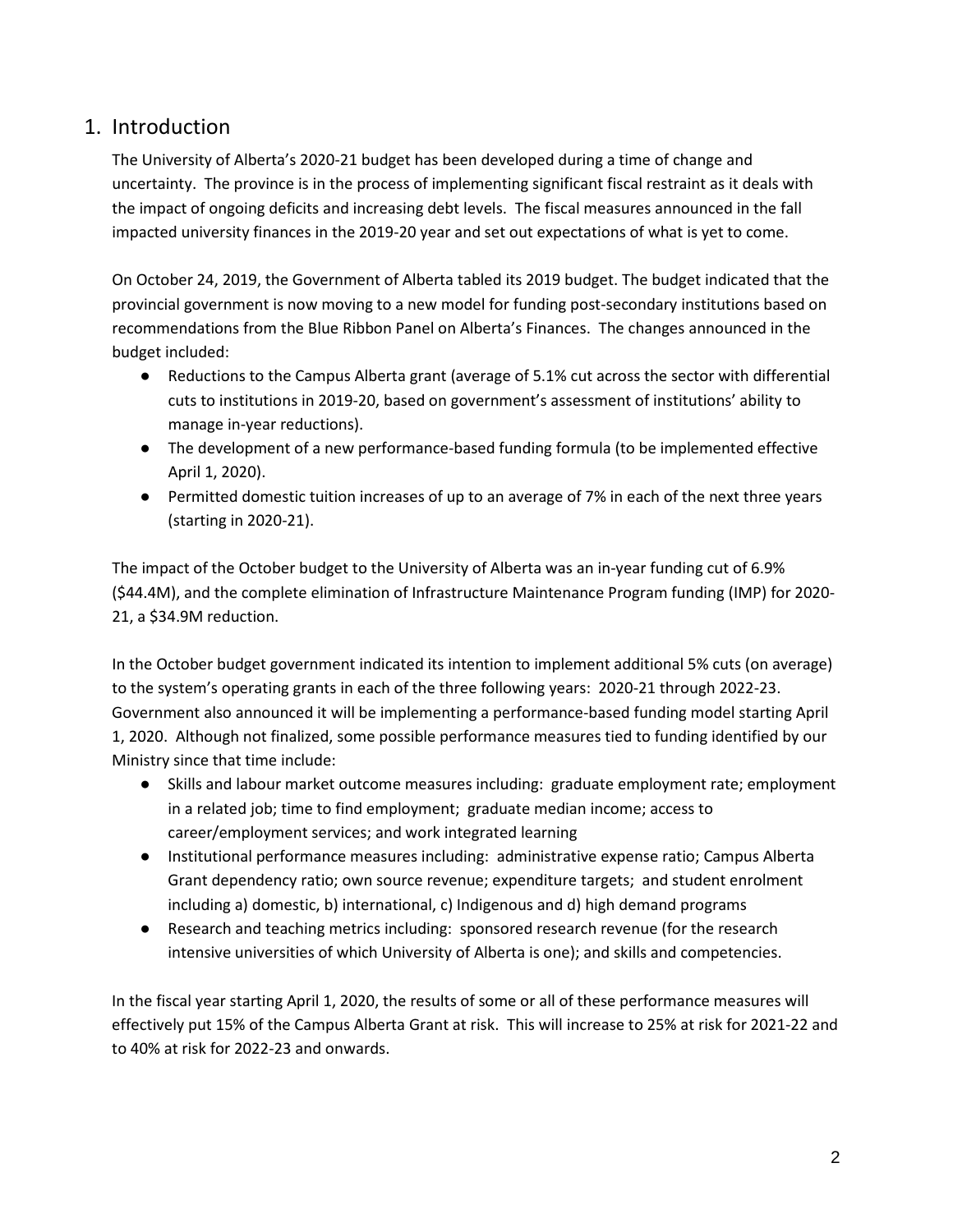While the government indicated an expected average grant reduction of 5% in 2020-21, our specific percentage is yet unknown. We also do not yet know our targets for the performance measures and how they will be weighted and applied for our institution. Therefore, the 2020-21 budget was developed with the assumption that there would be a 5% decrease in our Campus Alberta Grant, and that no change to our grant would occur as a result of the implementation of the performance measures tied to funding at risk. Additionally, we have budgeted based upon an expectation that the Infrastructure Maintenance Program will return to its previous level of \$34.9M. This expectation was articulated in correspondence from the Minister received after the October budget was tabled.

The 2020-21 fiscal year will also mark the first phase of implementation of the University of Alberta's new budget model. This model will:

- Bring transparency to the allocation of resources
- Help us to align spending with strategic academic priorities
- Create a culture of long-term academic planning
- Encourage better decision making

The budget model is activity-based. Faculty revenues depend on teaching and research activities, the University's two core mandates, rather than on the historical allocation of resources. The model includes the allocation of space and classroom costs to faculties which serves to align costs where space usage decisions are made, and should promote the more efficient use of space. The university is taking a 3 year phased approach to full implementation, with 2020-21 being the first year of that transition. Various elements will be implemented over this time frame to ensure successful integration of the model.

# <span id="page-35-0"></span>2. Consolidated Budget

The consolidated budget for the upcoming year, as well as projections for the following two years, are presented below and include all university activities.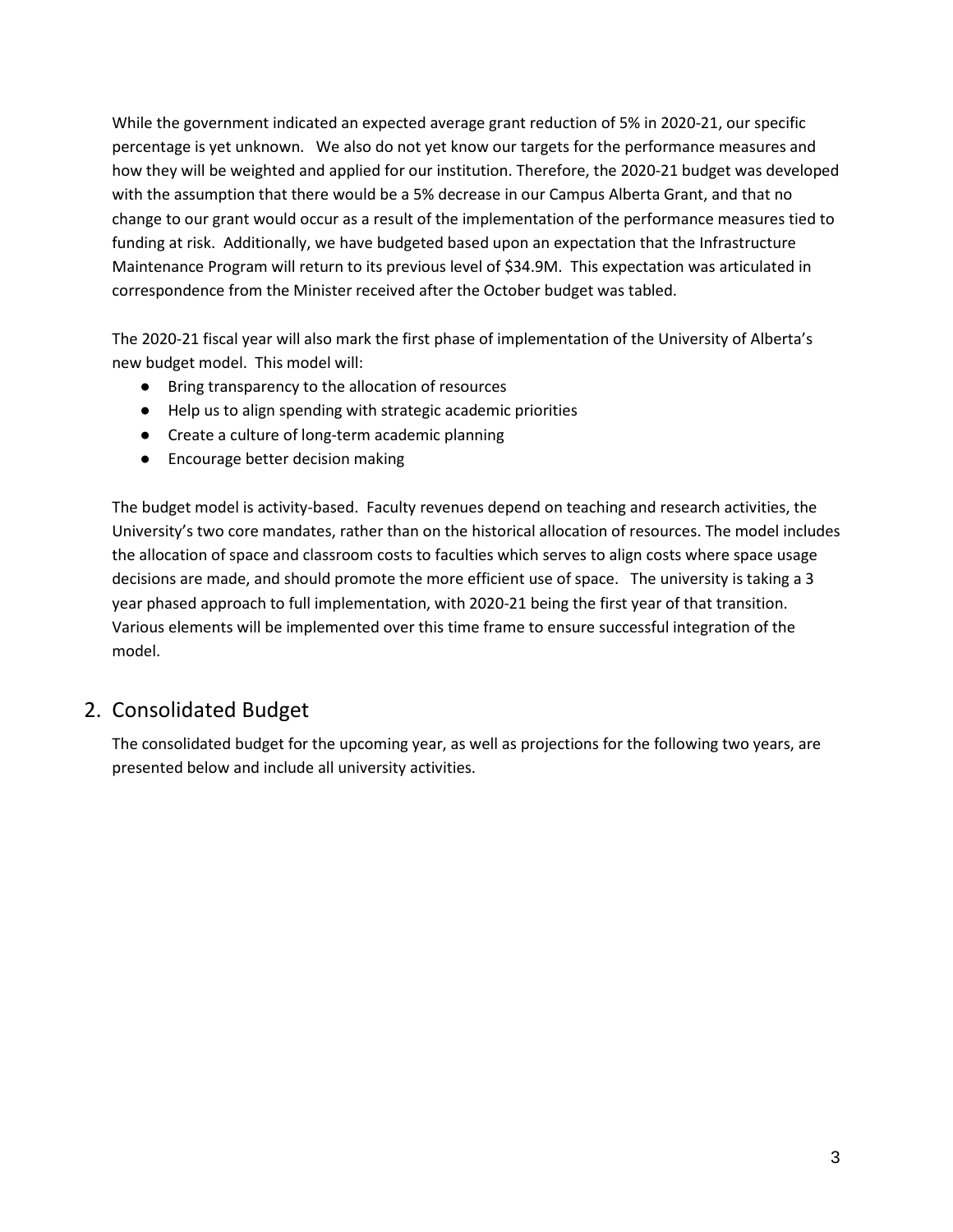| (5000's)                                | 2018-19   | 2019-20       |           | 2020-21       | 2021-22    | 2022-23    |
|-----------------------------------------|-----------|---------------|-----------|---------------|------------|------------|
|                                         | Actual    | <b>Budget</b> | Forecast  | <b>Budget</b> | Projection | Projection |
| Revenue (including deferrals)           |           |               |           |               |            |            |
| Government of Alberta grants            | 946,643   | 983,086       | 883,029   | 863,349       | 838,222    | 808,149    |
| Federal and other government grants     | 209,900   | 196,265       | 204,808   | 208,037       | 210,169    | 212,335    |
| Student tuition and fees                | 353,280   | 359,053       | 364,799   | 395,417       | 424,614    | 455,013    |
| Sales of services and products          | 214,434   | 215,928       | 213,047   | 216,284       | 224,311    | 230,359    |
| Donations and other grants              | 146,752   | 138,061       | 132,079   | 133,676       | 135,100    | 136,546    |
| Investment income                       | 94,489    | 84,682        | 82,823    | 85,519        | 85,555     | 85,967     |
| <b>Total revenue</b>                    | 1,965,498 | 1,977,075     | 1,880,585 | 1,902,282     | 1,917,971  | 1,928,369  |
|                                         |           |               |           |               |            |            |
| <b>Expense</b>                          |           |               |           |               |            |            |
| <b>Salaries</b>                         | 942,685   | 976,351       | 933,592   | 929,725       | 934,040    | 938,092    |
| <b>Employee benefits</b>                | 184,786   | 199,075       | 207,875   | 207,021       | 207,196    | 211,380    |
| Materials, supplies and services        | 276,808   | 298,588       | 285,888   | 290,866       | 289,820    | 291,538    |
| Scholarships and bursaries              | 125,476   | 130,124       | 129,455   | 134,735       | 141,551    | 146,358    |
| Maintenance and repairs                 | 93,620    | 107,061       | 107,001   | 103,667       | 102,875    | 96,961     |
| <b>Utilities</b>                        | 46,829    | 50,174        | 48,903    | 51,671        | 52,078     | 53,189     |
| Amortization of tangible capital assets | 172,006   | 177,953       | 184,557   | 183,871       | 186,198    | 188,693    |
| <b>Total expense</b>                    | 1,842,210 | 1,939,326     | 1,897,271 | 1,901,556     | 1,913,758  | 1,926,211  |
| Annual operating surplus (deficit)      | 123,288   | 37,749        | (16, 686) | 726           | 4,213      | 2,158      |
| Impact of Future Benefit Liability      | (19, 424) | (26, 233)     | 2,211     | 924           | (1,756)    | (1,879)    |
| Annual operating surplus (deficit)      | 103,864   | 11,516        | (14, 475) | 1,650         | 2,457      | 279        |

In addition to the consolidated budget above, which will appear in the institution's audited financial statements, Public Sector Accounting Standards (PSAS) also require a budget for the Statement of Change in Net Financial Assets. This budget is derived from the figures included in the consolidated budget and represents the budgeted change in the institution's financial assets (including endowments) less financial liabilities:

| (5000's)                                       | 2018-19    | 2019-20         | 2020-21       |
|------------------------------------------------|------------|-----------------|---------------|
|                                                | Actual     | <b>Forecast</b> | <b>Budget</b> |
|                                                |            |                 |               |
| Annual surplus                                 | 198,751    | (16, 686)       | 726           |
|                                                |            |                 |               |
| Acquisition of tangible capital assets         | (124, 342) | (161,059)       | (225, 201)    |
| Amortization of tangible capital assets        | 172,006    | 184,557         | 183,871       |
| Loss on disposal of tangible capital assets    | 275        |                 |               |
|                                                | 47,939     | 23,498          | (41, 330)     |
|                                                |            |                 |               |
| Change in prepaid expenses                     | (137)      | (170)           | (166)         |
| Change in spent deferred capital contribution. | (53,054)   | (51, 688)       | 4,550         |
| Change in remeasurement gains and losses       | (25,058)   | 6,812           | 58,788        |
| Increase (decrease) in net financial assets    | 168,441    | (38, 234)       | 22,568        |
|                                                |            |                 |               |
| Net financial assets, beginning of year        | 1,166,052  | 1,334,493       | 1,296,259     |
| Net financial assets, end of year              | 1,334,493  | 1,296,259       | 1,318,827     |

The consolidated budget for the institution includes the Operating, Ancillary, Research, Capital and Special Purpose funds.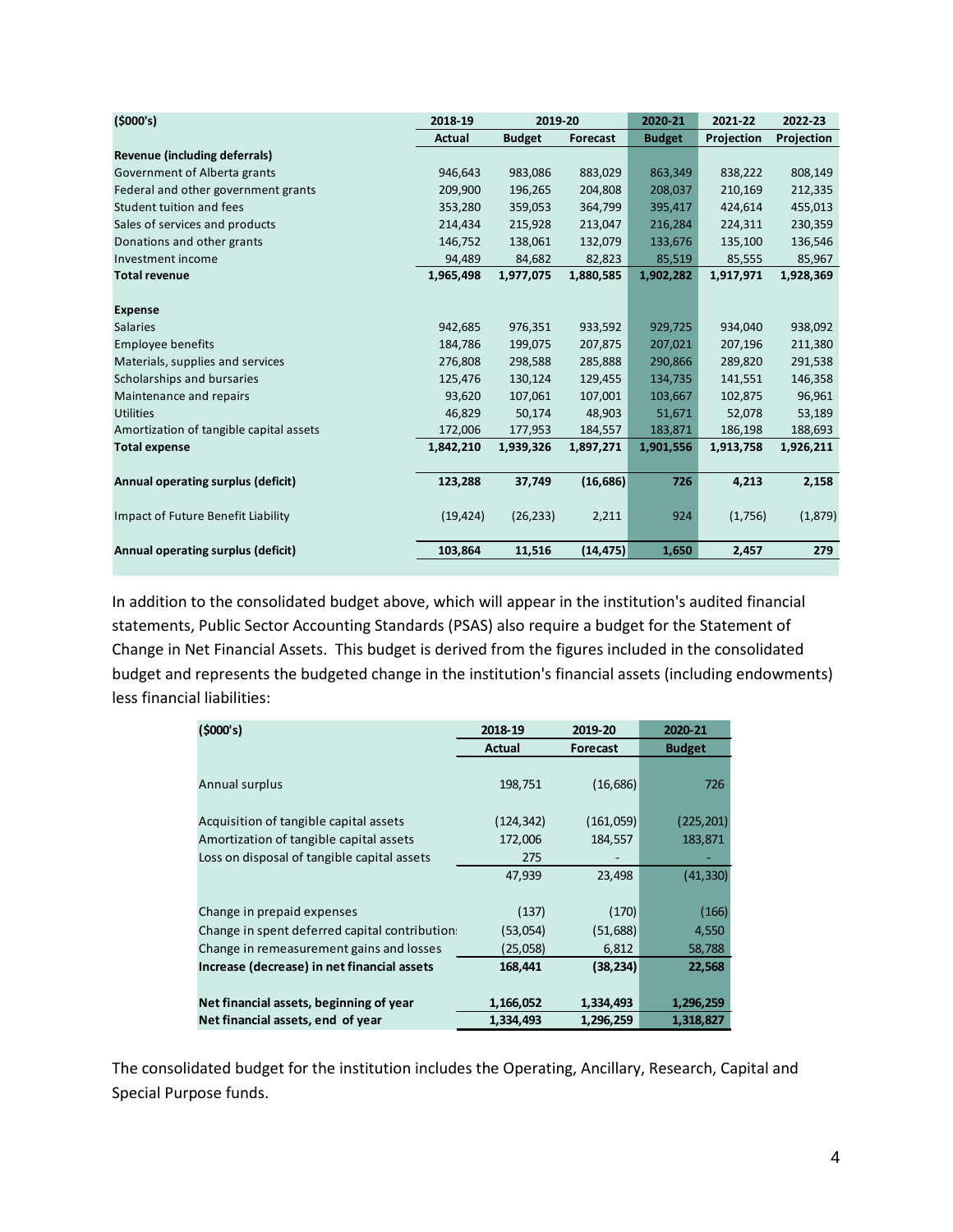- **Operating** relates to the funds within the university's budget that represent the general operations of the institution. The revenue sources support the core teaching activities and the indirect costs of research. The university's budget process focuses on the allocation of these funds.
- **Ancillary** relates to cost recovery operations within the University of Alberta. These units are expected to be stand-alone enterprises that are funded by their own revenues. Major operations include residence and hospitality services, parking services and utilities.
- **Research** includes the annual spending allocation for research-related endowments and other research funding used in the direct pursuit of research endeavours. These are generally subject to restrictions and can only be used for the purposes for which the funds were provided.
- **Capital** includes both restricted and unrestricted funding used for major capital projects and large deferred maintenance projects.
- **Special Purpose** relates primarily to the Academic Medicine and Health Services Program (AMHSP), and the annual spending allocation for undergraduate student awards and non research-related endowment funds held by the university.

One other comment to note about the university's budget. There is a line towards the bottom of the numbers presented above called: Impact of Future Benefit Liability. This relates to an increase in the benefit liability for the university's employee pension plans. It is removed from the overall financial picture as these amounts represent the change in the pension obligations and are not funds available to be used for any other purpose. The amount is projected (by the plan actuaries) to be nominal for 2020-21, in previous years it has been significant (for example, this amount in the budget for 2019-20 was \$26.2M).

Following is the 2020-21 consolidated budget segregated into the various funds identified above.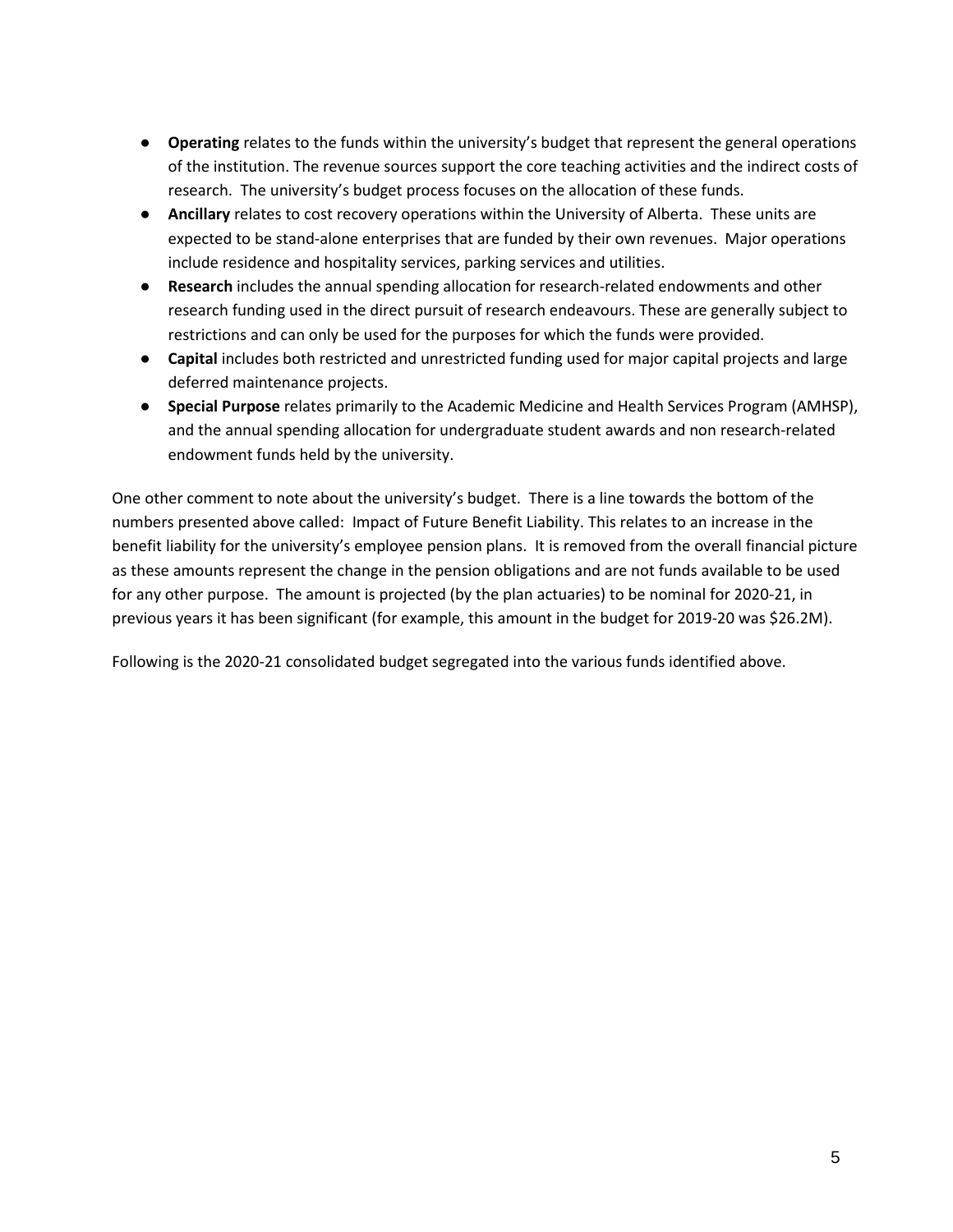| (5000's)                                |                  | Ancillary                |                     |           | <b>Special</b>           |              |
|-----------------------------------------|------------------|--------------------------|---------------------|-----------|--------------------------|--------------|
|                                         | <b>Operating</b> | <b>Operations</b>        | Research            | Capital   | <b>Purpose</b>           | <b>Total</b> |
| Revenue (including deferrals)           |                  |                          |                     |           |                          |              |
| Government of Alberta grants            | 604,489          | $\overline{\phantom{a}}$ | 80,960              | 100,302   | 77,598                   | 863,349      |
| Federal and other government grants     | 21,159           |                          | 167,609             | 19,269    |                          | 208,037      |
| Student tuition and fees                | 395,417          |                          |                     |           |                          | 395,417      |
| Sales of services and products          | 103,944          | 94,944                   | 17,271              |           | 125                      | 216,284      |
| Donations and other grants              | 10,622           |                          | 93,312              | 27,182    | 2,560                    | 133,676      |
| Investment income                       | 15,000           | 1,276                    | 48,279              |           | 20,964                   | 85,519       |
| <b>Total revenue</b>                    | 1,150,631        | 96,220                   | 407,431             | 146,753   | 101,247                  | 1,902,282    |
|                                         |                  |                          |                     |           |                          |              |
| <b>Expense</b>                          |                  |                          |                     |           |                          |              |
| <b>Salaries</b>                         | 694,040          | 21,221                   | 163,588             |           | 50,876                   | 929,725      |
| <b>Employee benefits</b>                | 160,464          | 5,156                    | 27,472              |           | 13,929                   | 207,021      |
| Materials, supplies and services        | 103,454          | 26,060                   | 131,409             | 9,096     | 20,847                   | 290,866      |
| Scholarships and bursaries              | 45,977           | 1                        | 76,940              |           | 11,817                   | 134,735      |
| Maintenance and repairs                 | 30,812           | 26,542                   | 4,398               | 41,797    | 118                      | 103,667      |
| <b>Utilities</b>                        | 45,221           | 6,090                    | 360                 |           |                          | 51,671       |
| Amortization of tangible capital assets | 53,435           | 15,742                   | $\omega_{\rm{eff}}$ | 114,694   | $\overline{\phantom{a}}$ | 183,871      |
| <b>Total expense</b>                    | 1,133,403        | 100,812                  | 404,167             | 165,587   | 97,587                   | 1,901,556    |
|                                         |                  |                          |                     |           |                          |              |
| Annual operating surplus (deficit)      | 17,228           | (4, 592)                 | 3,264               | (18, 834) | 3,660                    | 726          |
|                                         |                  |                          |                     |           |                          |              |
| Impact of Future Benefit Liability      | 924              |                          |                     |           |                          | 924          |
|                                         |                  |                          |                     |           |                          |              |
| Annual operating surplus (deficit)      | 18,152           | (4,592)                  | 3,264               | (18, 834) | 3,660                    | 1,650        |

An overview for each individual fund follows, including the key assumptions used in the development of the budget and the projections for the following two years.

# <span id="page-38-0"></span>2.1.Operating Budget

# 2019-20 Forecast

The 2019-20 operating budget was originally developed with the assumption that provincial government funding would remain the same as the previous year.

The October 2019 provincial budget outlined in-year reductions of \$79.3M as the result of a 6.9% cut to the Campus Alberta Grant (\$44.4M) and the elimination of all Infrastructure Maintenance Program funding (\$34.9M). The Campus Alberta Grant cuts were applied differentially across the sector with reductions ranging from 0% to 7.9%. Infrastructure Maintenance Program funding was eliminated across all post-secondary institutions for 2019-20.

As is the university's practice, the budget for 2019-20 was not reopened subsequent to its approval by our board in March of 2019. Rather, the reductions were dealt with in year on a one-time basis, through the following actions: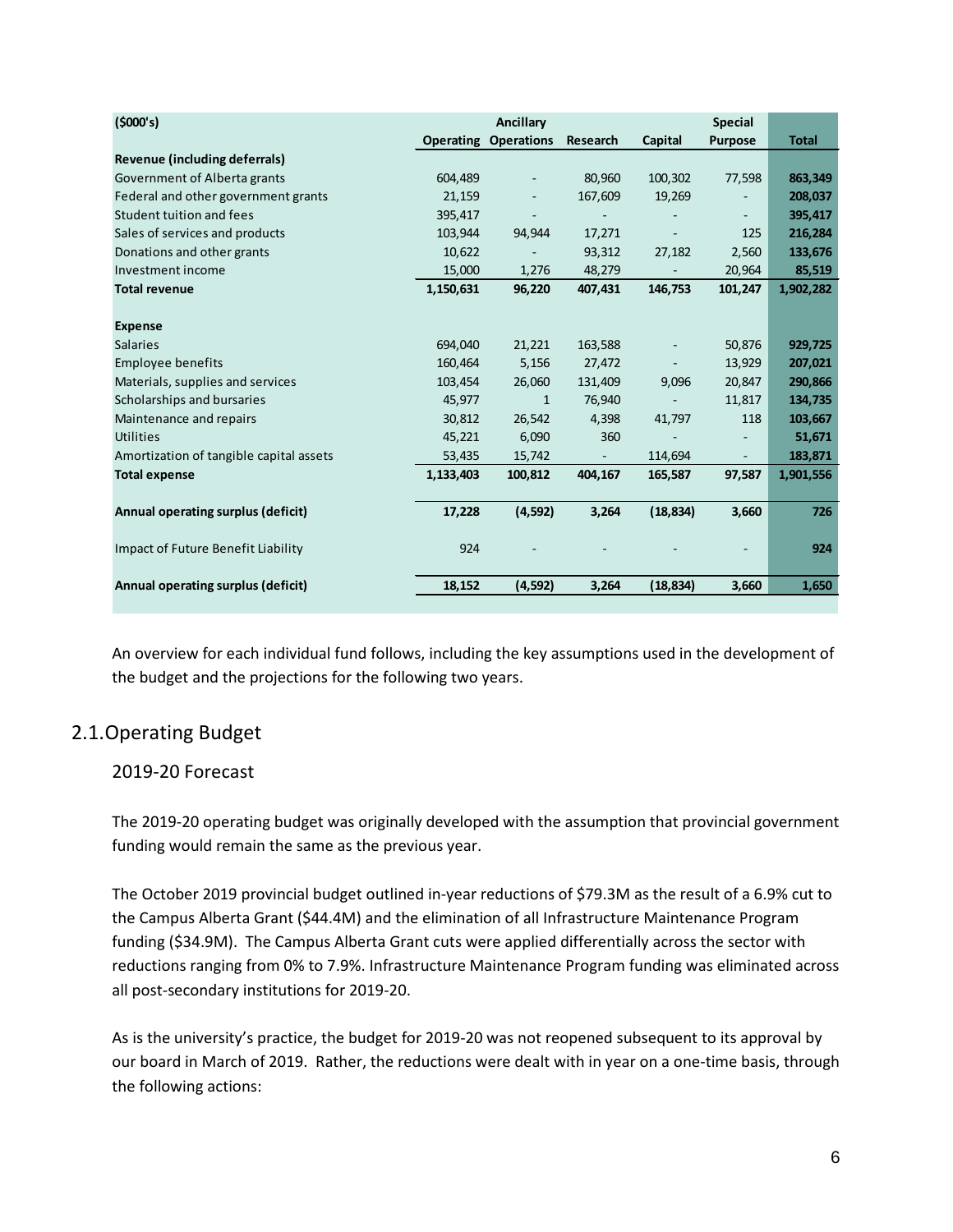- Cancelled as possible all maintenance and infrastructure projects and absorbed a portion of the cut centrally through a number of measures, for a total of \$34.2M.
- The remaining shortfall of \$45.1M was addressed by implementing a one-time in-year cut of 4.7% to the faculties, and an average in-year cut to the academic support units of 8% (applied differentially).

The base reductions from 2019-20 are being addressed in the 2020-21 budget. In addition, the budget for the 2020-21 fiscal year is built on the planning parameter that the grant will be decreased by a further 5% (\$30.1M). This brings the total ongoing cut to the Campus Alberta Grant to \$74.5M (\$44.4M + \$30.1M) to be addressed in the 2020-21 budget. The approach is as follows:

- \$48.7M is applied differentially to the faculties (based upon the new budget model results) offset by additional tuition revenues of \$21M that now flow directly to faculties. This brings the net reduction to the faculties to \$27.7M.
- The academic support unit budgets are being cut on a differential basis by a total of \$25M.
- The remaining \$0.8M is addressed centrally relating to small miscellaneous items.

For the following two fiscal years, our projections have been prepared with a planning parameter that the Campus Alberta Grant will be cut by an additional 5% in each of those years. As we have limited insight on the performance measures and how they may be applied to the University of Alberta, we have assumed no additional change in the Campus Alberta Grants, beyond this 5% each year.

Aligning university operations with the much lower level of government support these reductions represent will not be easy. What measures and strategies are being pursued?

- The implementation of the new budget model briefly described in the introduction section creates positive incentives for supporting our teaching and research mandates.
- We continue with a strict hiring constraint. Regrettably, as a large majority of our operating expenditures relates to people, we have experienced some layoffs and will see further realignments of roles and functions.
- We are pursuing a strategy of reducing our leased space and repatriating groups/units back to university owned buildings. While this has short term costs in terms of aligning campus space to accommodate those groups/units, this will yield longer term savings.
- Travel expenditures are being curtailed, being mindful that a bulk of these expenditures are related to our research mandate, student recruitment, and increasing philanthropic donations.
- Hosting expenditures are being curtailed.
- We will be using information from the first set of data from our participation in an international administrative benchmarking program to improve efficiency and effectiveness in administrative processes.
- We are using a data driven approach to look at metrics in our classrooms and realign program and section offerings where it makes sense to do so.
- We are revisiting service agreements with contractors, pushing for savings and reduced costs.
- We are looking at what revenue levers are available to us, including tuition increases and philanthropic efforts.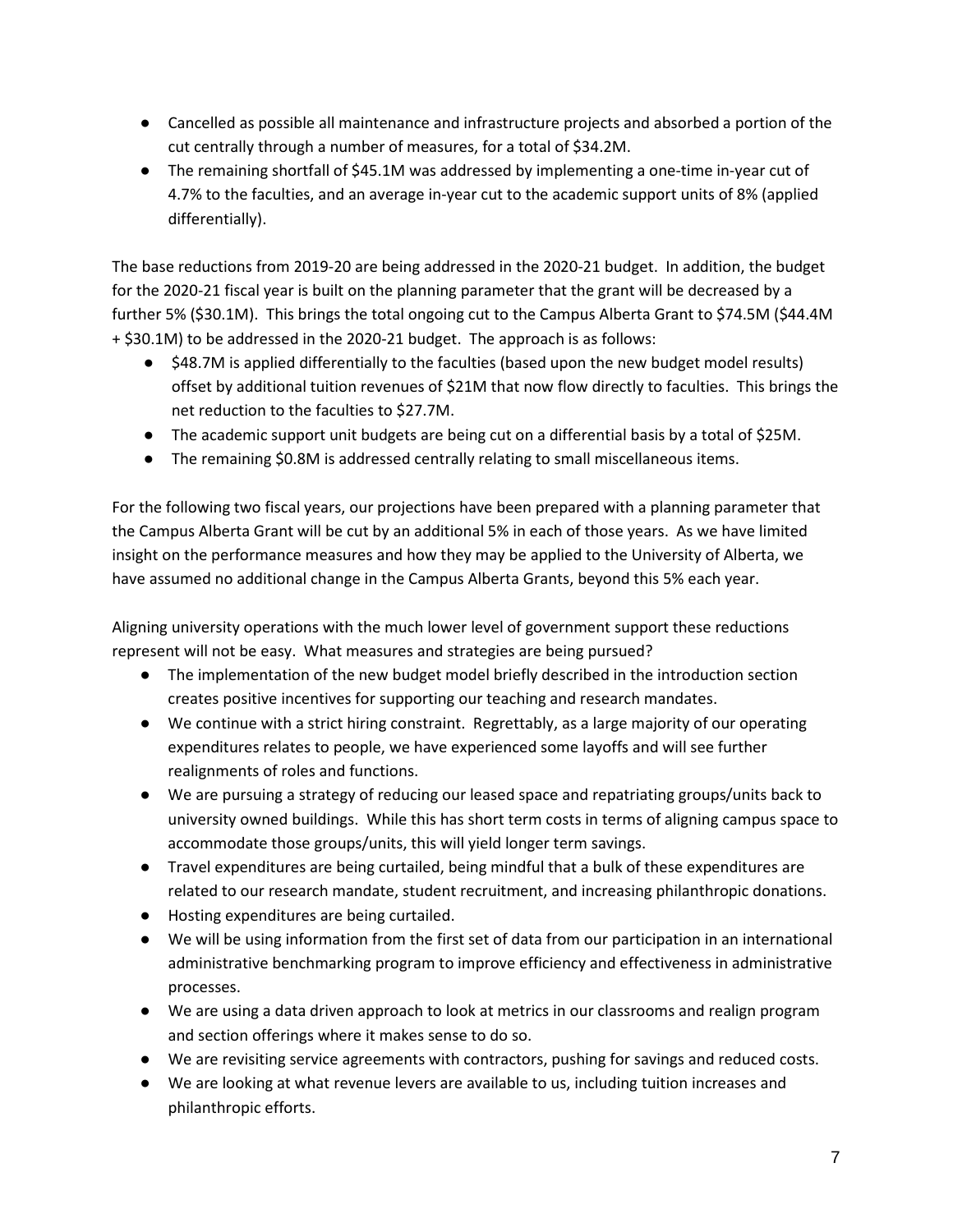## <span id="page-40-0"></span>Operating Revenues

## 2.1.1.1. Government of Alberta Grants

As noted in the introduction, the institution continues to approach the upcoming fiscal year with caution due to the uncertainty generated by the pending performance-based funding model coupled with the government's intention to reduce overall postsecondary spending by an average of 5%. Our planning parameter for 2020-21 has set our Campus Alberta Grant reduction at 5%, which represents approximately \$30.1M.

## <span id="page-40-1"></span>2.1.1.2. Federal and Other Government Grants

The largest component of this category relates to the Federal Research Support Fund provided to the institution in order to support research grants provided by the Tri-Council agencies. The amount budgeted for the 2020-21 fiscal year is consistent with the amount forecast for 2019-20 at \$18M.

## <span id="page-40-2"></span>2.1.1.3. Student Tuition and Fees

The 2020-21 budget marks a change in the approach to student tuition rates. The domestic tuition freeze that had been in place since 2015 has been lifted by the government effective with the entering class of September 2020. Institutions are permitted to increase domestic tuition by an average of 7% across all programs for the next three years. Also, in response to the government's Bill 19, the University of Alberta has implemented a program-based tuition model for new incoming international students effective with the entering class of September 2020. This latter change will provide greater cost certainty for their duration of study. Government guidelines also require that international tuition rates are set at cost-recovery, at minimum.

The budget incorporates enrolment remaining at the same level as for 2019-20. Student numbers for 2019-20 are 32,424 and 8,225 for undergraduate and graduate students respectively (headcount basis). This is the highest enrolment ever experienced at the University of Alberta. The budget incorporates holding that level of enrolment for 2020- 21, as well as in the two subsequent years. While the institution does see increased enrolment as a potential opportunity, it still approaches the budget with caution recognizing the current year represents record enrolment levels.

Further details on the tuition increases are presented below for both undergraduate and graduate students for the 2020-21 fiscal year.

#### Undergraduate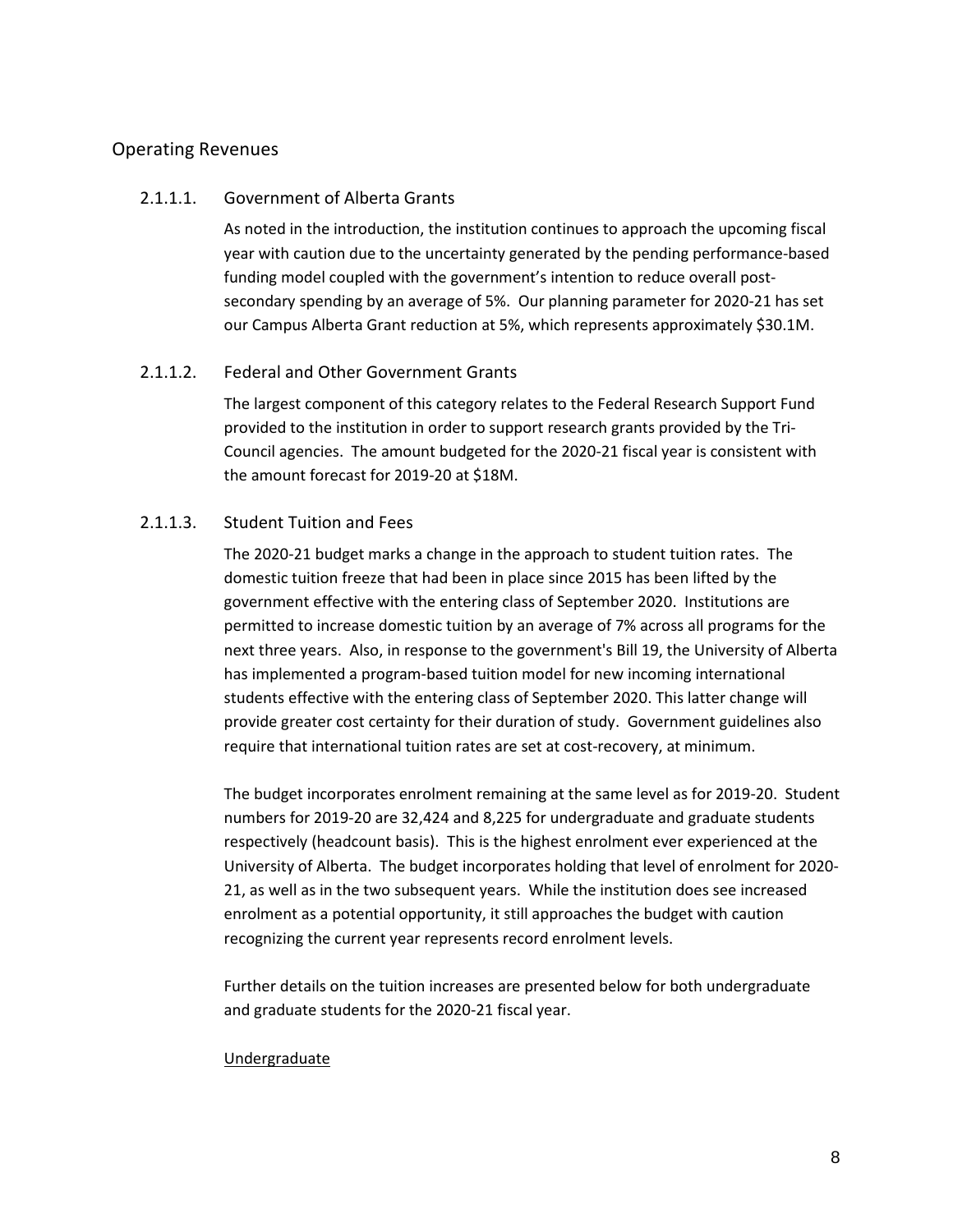Tuition for both incoming and continuing domestic students reflects a 7% increase with a 15% offset of the increase to be dedicated to student financial support.

For new undergraduate international students, they will be provided a fixed annual tuition fee based on assumption of a full course load for their four (three in the case of the School of Business) year academic career. These students are permitted five years (four years in the case of Business as it is a three year program) to take the courses without the payment of additional tuition. This tuition methodology was developed in response to the government's Bill 19 requiring us to provide international students with more certainty in the cost of their education. These rates are increased by 3% for the incoming students in the 2021-22 fiscal year.

Existing undergraduate international students are excluded from the program based tuition model. For these students, the tuition increase is 4% for all years shown.

The current financial support set aside for both incoming and continuing international students will remain at 7.55% of international student tuition. This model has been in place since the inception of international tuition differentials at the institution.

#### **Graduate**

Tuition for incoming domestic graduate (thesis-based) students reflects a 7% increase with a 15% offset of the increase to be dedicated to student financial support.

Tuition for continuing domestic graduate (thesis-based) students reflects a 7% increase with a built in rebate to reduce the overall increase to 2.67% (representing the overall increase in university specific cost drivers). This rebate would be in place for the next four years. The overall net increase in the 2021-22 and the 2022-23 fiscal years is estimated at 3%.

Tuition for both incoming and continuing domestic graduate (course-based) students reflects a 7% increase with a 15% offset of the increase to be dedicated to student financial support.

Tuition for continuing international graduate (thesis-based) students reflects a 7% increase with a built in rebate to reduce the overall increase to 2.67% (as described above). The overall net increase in the 2021-22 and the 2022-23 fiscal years is estimated at 3%.

Tuition for continuing international graduate (course-based) students reflects a 4% increase for the 2020-21 fiscal year.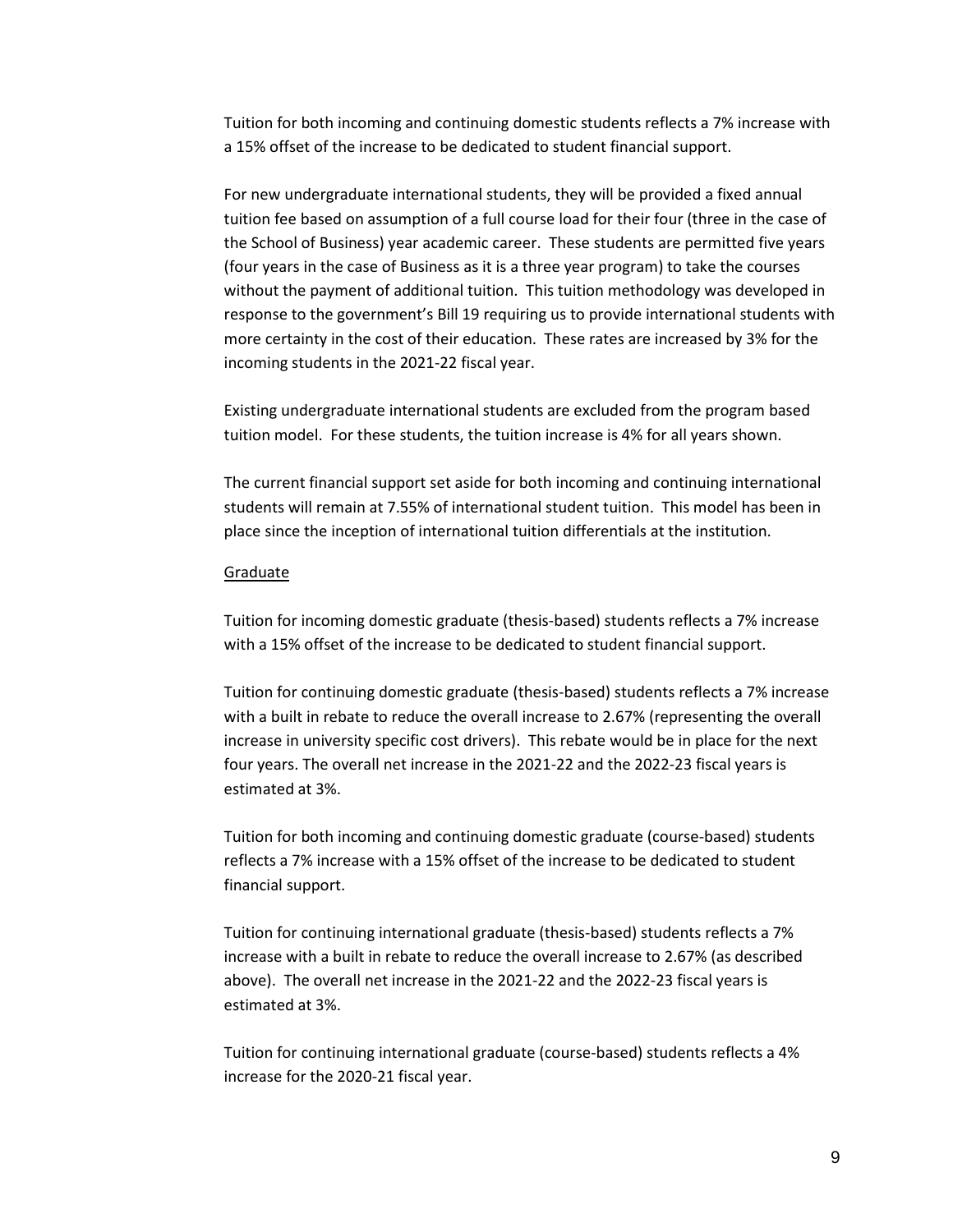For new international graduate students, they will be provided a fixed annual tuition fee for 4 (masters) and 6 (PhD) years in order to finish their program. This tuition methodology was developed in response to the government's Bill 19 requiring us to provide international students with more certainty in the cost of their education.

The current financial support offset for both incoming and continuing international students will remain at the current level of 7.55% of international student tuition. This model has been in place since the inception of international tuition differentials at the institution.

#### Mandatory Non-Instructional Fees

Mandatory non-instructional fees have also been frozen since 2015 and as a result will be increased by 2.67% (representing the overall increase in university specific cost drivers) for the 2020-21 fiscal year.

## <span id="page-42-0"></span>2.1.1.4. Investment Income

As noted in previous years, the University of Alberta had become reliant on investment income from non-endowed funds to support ongoing expenditures. Given the inherent uncertainty to this type of income, a strategy had been developed to reduce dependence on this income stream at a measured pace.

Given the budgetary challenge of responding to the rapid reduction in government funding, we have altered our approach. For 2020-21, investment income to support operational expenditures remains at \$15 million, the same level as for 2019-20. Any investment revenues realized in excess of these amounts will be set aside , first to fully fund the required 17% reserve calculated on the principal of funds invested to allow for market fluctuations, and subsequently to fund a strategic initiatives fund. The 17% reserve is required as the cash flow the university invests to generate these earnings is otherwise owed to faculties, units and researchers.

The investment income projections for the following two years are based on reducing the amount by \$1 million per year, to \$14 million for 2021-22 and \$13 million for 2022- 23. Previous plans had incorporated reducing this support at the rate of \$2 million per year.

This altered approach will delay the introduction of the strategic initiatives fund by at least two years. The need for such a fund remains; it will provide a source for important initiatives, for example, the need to provide matching contributions for some federal research grant opportunities.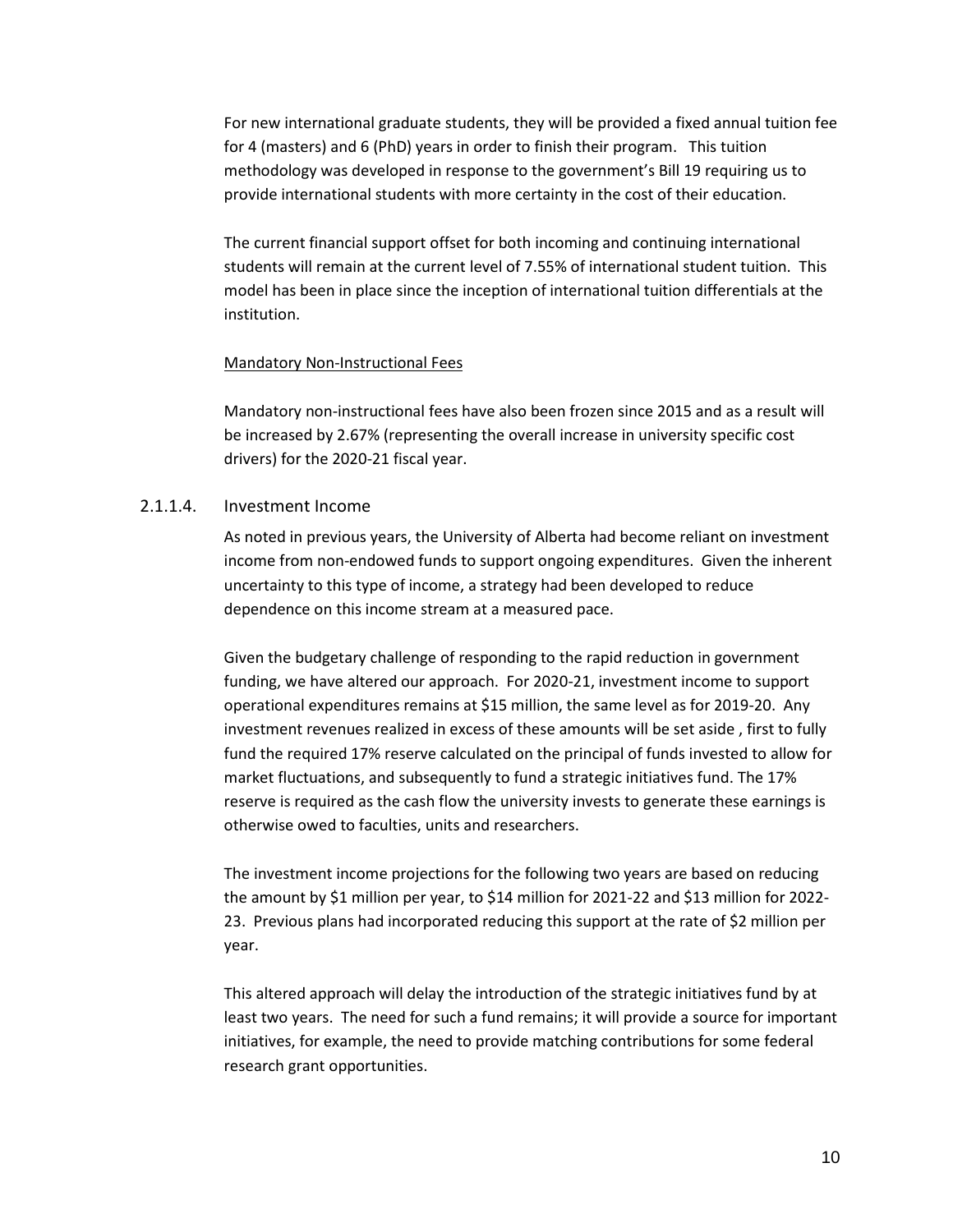# <span id="page-43-0"></span>2.1.1.5. All Other Sources of Revenues

These revenue streams are budgeted with an increase comparable to Alberta CPI for the year. These funds flow directly to the faculty or unit from which they are generated, and as a result, have no impact on the amount of budget allocation that is distributed by the university.

# <span id="page-43-1"></span>2.1.1. Operating Expenditures

Unless otherwise stated, operating expenditures are expected to grow by 1.90% in the 2020-21 fiscal year, representing the estimated Alberta CPI.

## <span id="page-43-2"></span>2.1.3.1. Salaries

Salaries are expected to decrease year over year due to two significant factors:

- Merit is expected to increase salaries for existing staff
- This is more than offset by the impact of staffing reductions required to manage the grant reductions.

## <span id="page-43-3"></span>2.1.3.2. Benefits

Benefits costs per capita are expected to increase at a rate of 2.6%, more than offset by the impact of reduced staffing levels.

## <span id="page-43-4"></span>2.1.3.3. Institutional Budget Priorities

The following budgetary pressures were accommodated within our budget planning for 2020-21.

- Increase in utilities cost of approximately \$2.4M
- Faculty secondment model \$2.4M. The model does not represent an increase in costs and will be used solely to compensate faculties when faculty members assume central academic roles.
- Student support in the form of scholarships and bursaries will increase in order to assist domestic and international students with the increasing tuition levels. A portion of the increased tuition revenues will be set aside to support this financial aid.

# <span id="page-43-5"></span>2.1.2. Overall Budget Planning Assumptions

The above discussion provides insights into the assumptions and planning parameters used to develop the operating budget for next fiscal year. The table below provides a summary of these, along with the similar figures used for the next two years.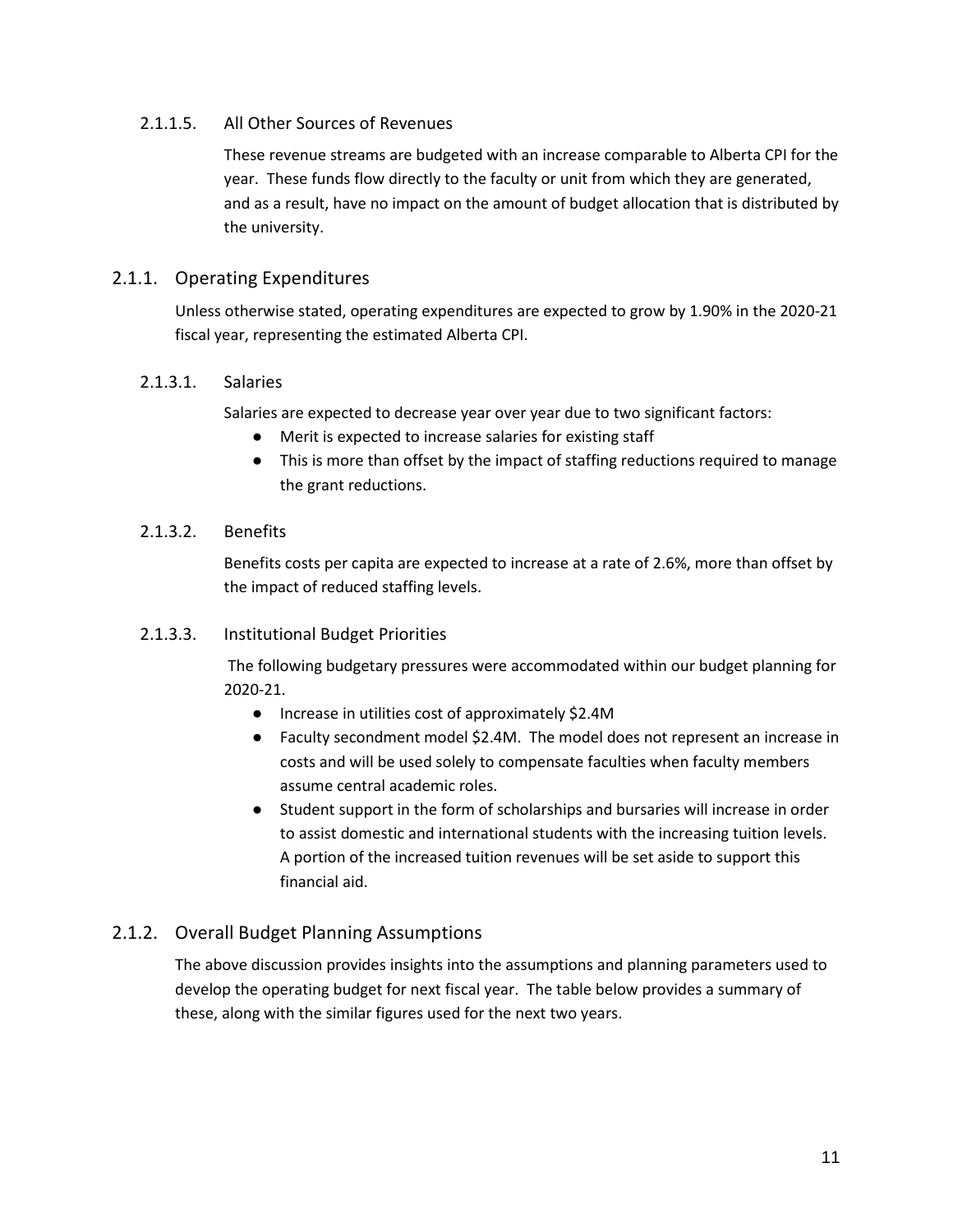| <b>Revenue</b>                                                                                     | 2020-21      | 2021-22      | 2022-23      |
|----------------------------------------------------------------------------------------------------|--------------|--------------|--------------|
| <b>Operating Grant</b>                                                                             | $-5%$        | $-5%$        | $-5%$        |
| <b>Domestic Tuition</b>                                                                            | 7%           | 7%           | 7%           |
| Financial aid<br>(holdback of<br>increased domestic<br>tuition dollars)                            | 15%          | 15%          | 15%          |
| <b>International Tuition</b><br>(Existing students)                                                | 4%           | 4%           | 4%           |
| <b>International Tuition</b><br>(Program Based)                                                    | Custom       | Custom       | Custom       |
| Financial aid<br>(holdback of<br>international total<br>tuition to be used for<br>student support) | 7.55%        | 7.55%        | 7.55%        |
| Mandatory Non-<br><b>Instructional Fees</b>                                                        | 2.67%        | 2.67%        | 2.67%        |
| Investment Income                                                                                  | \$15 million | \$14 million | \$13 million |

Custom – international program-based tuition rates vary across programs

| <b>Expenditures</b>                                      | 2020-21    | 2021-22    | 2022-23    |
|----------------------------------------------------------|------------|------------|------------|
| ATB (NASA & AASUA)                                       | TBN        | <b>TBN</b> | <b>TBN</b> |
| Merit (NASA &<br>AASUA - based on<br>one-step merit)     | 1.58%      | 1.58%      | 1.58%      |
| ATB (graduate<br>students and post-<br>doctoral fellows) | <b>TBN</b> | <b>TBN</b> | <b>TBN</b> |
| <b>Employee Benefits</b>                                 | Custom     | Custom     | Custom     |
| <b>Other Costs</b>                                       | 1.90%      | 1.90%      | 2.00%      |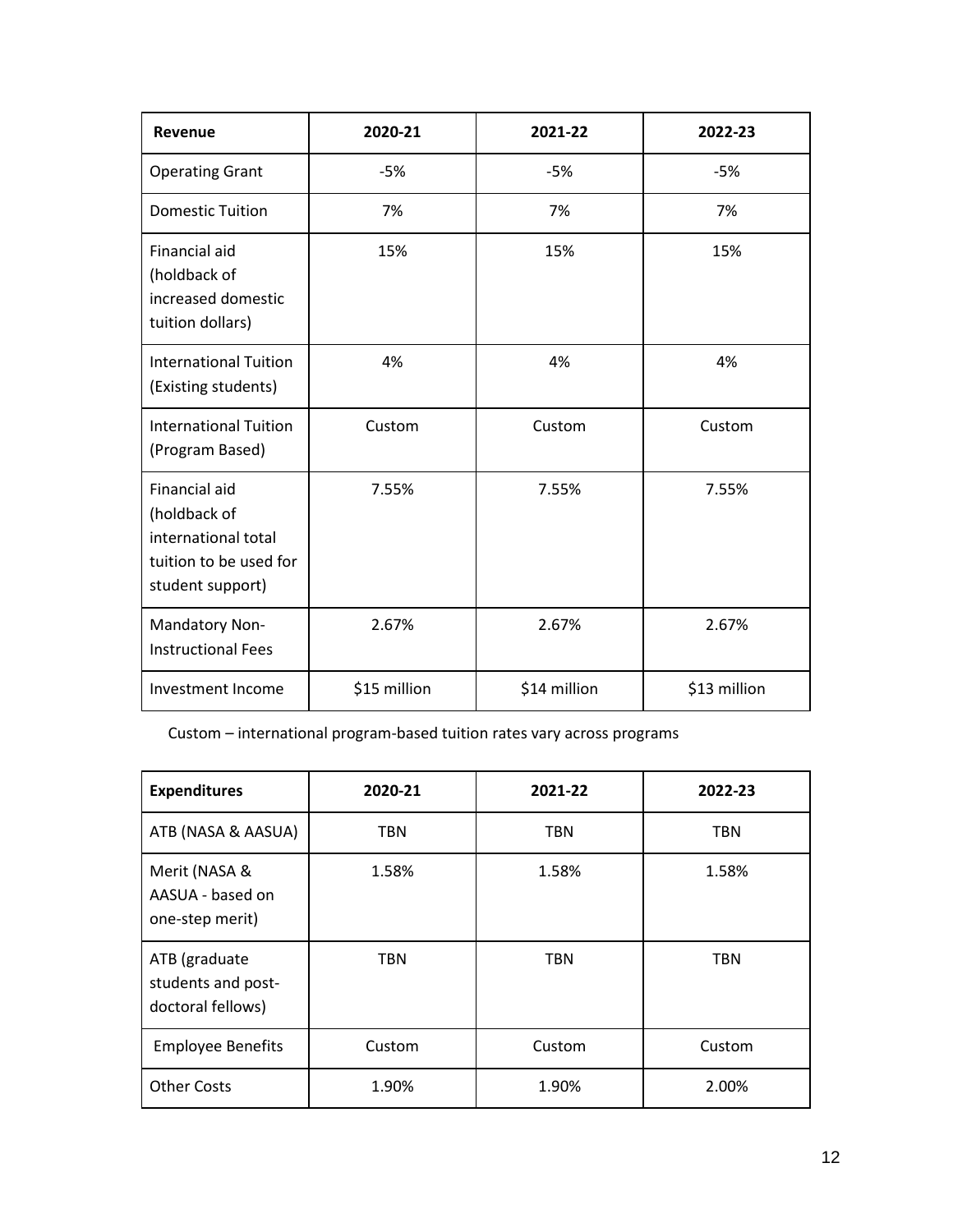ATB - Across the board salary increase

TBN - To be negotiated

Custom - benefits amounts are calculated using a combination of staff headcounts, staff salaries and benefit costs / rates particular to each employee group

Another key consideration in developing the institutional budget is the underlying sensitivities concerning major revenue sources and expenditure types. The following represent the key sensitivities.

| Sensitivity                                                   | Amount |
|---------------------------------------------------------------|--------|
| Operating Grant (1% change)                                   | \$5.7M |
| Domestic Tuition (1% change)                                  | \$1.6M |
| International Tuition (1% change to existing<br>students)     | \$0.8M |
| Undergraduate student (1% change in<br>enrolment)             | \$2.6M |
| Mandatory Non-Instructional Fees (1% change)                  | \$0.3M |
| ATB (1% for NASA and AASUA)                                   | \$6.4M |
| Merit (annual impact)                                         | \$7.4M |
| Employee Benefits (1% increase in staff<br>headcount)         | \$1.7M |
| Employee Benefits (1% increase in salary of<br>current staff) | \$0.8M |

The table below provides an overall outline of the following in relation to the operating budget:

- Actual results for 2018-19
- Budget and forecast for the year ending March 31, 2020
- Budget for the year ending March 31, 2021
- Projections for the years ending March 31, 2022 and March 31, 2023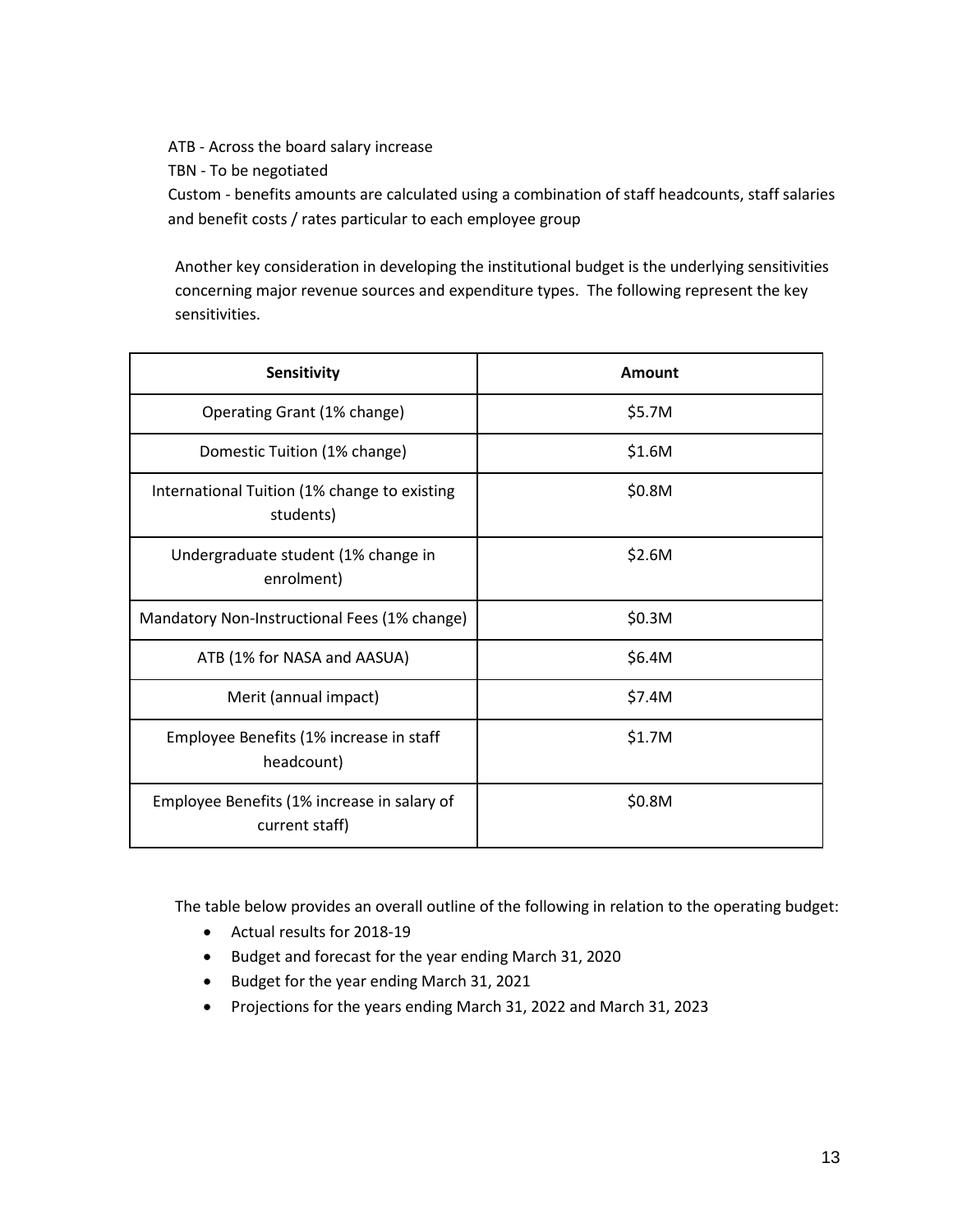| (5000's)                                | 2018-19   | 2019-20       |           | 2020-21       | 2021-22    | 2022-23    |
|-----------------------------------------|-----------|---------------|-----------|---------------|------------|------------|
|                                         | Actual    | <b>Budget</b> | Forecast  | <b>Budget</b> | Projection | Projection |
| Revenue (including deferrals)           |           |               |           |               |            |            |
| Government of Alberta grants            | 679,812   | 679,517       | 634,969   | 604,489       | 575,883    | 548,707    |
| Federal and other government grants     | 19,504    | 20,157        | 20,764    | 21,159        | 21,561     | 21,992     |
| Student tuition and fees                | 353,280   | 359,053       | 364,799   | 395,417       | 424,614    | 455,013    |
| Sales of services and products          | 104,724   | 106,676       | 102,006   | 103,944       | 105,919    | 108,038    |
| Donations and other grants              | 10.334    | 10.759        | 10,424    | 10,622        | 10.824     | 11,041     |
| Investment income                       | 36,878    | 15,000        | 15,000    | 15,000        | 14,000     | 13,000     |
| <b>Total revenue</b>                    | 1,204,532 | 1,191,162     | 1,147,962 | 1,150,631     | 1,152,801  | 1,157,791  |
|                                         |           |               |           |               |            |            |
| <b>Expense</b>                          |           |               |           |               |            |            |
| <b>Salaries</b>                         | 701,822   | 720,496       | 700,709   | 694.040       | 697.844    | 701,727    |
| Employee benefits                       | 139,944   | 151,718       | 162,236   | 160,464       | 160,376    | 164,377    |
| Materials, supplies and services        | 101,352   | 113,883       | 109,715   | 103,454       | 103,441    | 103,571    |
| Scholarships and bursaries              | 38, 462   | 40,248        | 42,608    | 45,977        | 50,907     | 53,777     |
| Maintenance and repairs                 | 34,667    | 37,186        | 32,769    | 30,812        | 35,796     | 35,837     |
| <b>Utilities</b>                        | 40.957    | 42,792        | 41,966    | 45,221        | 45,955     | 46,945     |
| Amortization of tangible capital assets | 39,607    | 51,008        | 53,048    | 53,435        | 54,490     | 55,725     |
| <b>Total expense</b>                    | 1,096.811 | 1,157,331     | 1,143,051 | 1,133,403     | 1,148,809  | 1,161,959  |
|                                         |           |               |           |               |            |            |
| Annual operating surplus (deficit)      | 107,721   | 33,831        | 4,911     | 17,228        | 3,992      | (4, 168)   |
|                                         |           |               |           |               |            |            |
| Impact of Future Benefit Liability      | (19, 424) | (26, 233)     | 2,211     | 924           | (1,756)    | (1,879)    |
|                                         |           |               |           |               |            |            |
| Annual operating surplus (deficit)      | 88,297    | 7,598         | 7,122     | 18,152        | 2,236      | (6,047)    |

# <span id="page-46-0"></span>2.2.Ancillary Operations

Ancillary operations at the University of Alberta are comprised of the following:

- Residence and dining services provided on three of our five campuses
- Parking operations
- The University Bookstore
- Commercial property and real estate
- The University-owned District Energy System (serves the U of A [North Campus], Alberta Health Services, the Government of Alberta, and other proximate customers)
- ONEcard office

As noted earlier in the document, ancillary operations are stand-alone enterprises funded by selfgenerated revenues, meaning each is required to cover operating costs as well as establish appropriate and adequate operating and capital reserves. To the extent debt financing may be utilized for capital enhancements or to address deferred maintenance, revenues must also cover the cost of repayment together with the applicable interest.

The following guiding principles govern how residence and dining services are offered:

● Quality housing and good nutrition are critical to student academic and experiential success.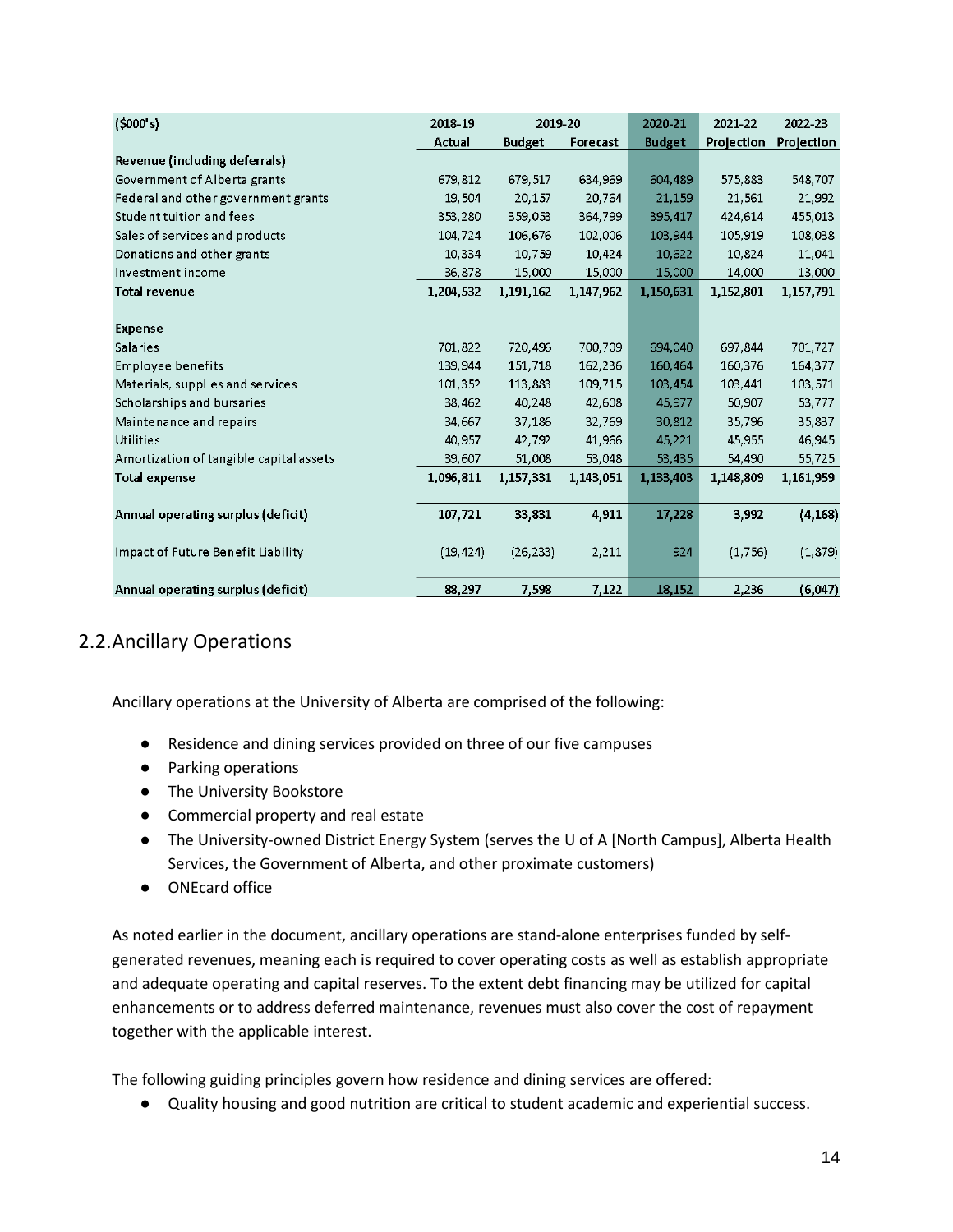- Residence and dining services must operate on a financially sustainable basis having due regard for operating costs, addressing deferred maintenance, as well as maintaining operating and capital reserves. No profit is sought, but no loss is acceptable either.
- All funds received from students for shelter and food stay within the residence and dining system.
- No student tuition or government base, capital, or maintenance funding is available for investment in residences or dining operations.
- Residences will be operated as a system.
- Student input is highly valued. Students will assist in shaping the development of residence and dining plans and priorities to sustain and improve the residence and food system.

Specifically in the residence system, for many years, efforts were made to keep student costs as low as possible, which was reflected in the rates charged to students living in residences. Unfortunately, the resulting revenues were not sufficient to cover the system's operating costs while still allowing for adequate investments in maintenance and renewal activities. As a result, the residence system has accumulated a significant deferred maintenance liability (approximately \$86.5 million). Additionally, insufficient operating and capital reserves have necessitated that new residence construction and major refurbishments be mostly debt-financed.

Despite the financial challenges present in our residence and dining operations, we continue to invest in infrastructure to ensure our residences and food service outlets meet the needs of our students, faculty, staff, and visitors. The following projects are in varying states of progress to, above all, improve our students' experience.

|                                                    | 2019-20<br><b>Forecast</b> | 2020-21<br><b>Budget</b> | 2021-22<br>Projection | 2022-23<br>Projection |
|----------------------------------------------------|----------------------------|--------------------------|-----------------------|-----------------------|
| <b>Central Academic Building (Dining services)</b> | 4,370                      | 1,220                    | -                     |                       |
| <b>Lister Complex</b>                              | 11,863                     | 32,225                   | 27,063                | 13,349                |
| <b>HUB Residences</b>                              | 2,288                      | 2,000                    | 2,000                 | 2,000                 |

As mentioned above, many projects, some dating back years, have been debt-financed because insufficient capital reserves were in place to allow acquisitions, new construction, or renovations to proceed otherwise. As of September 2019, the residence system is carrying \$226.2 million in mortgage debt with terms extending to 2049. Residence rental rates must be sufficient to also repay this mortgage debt over time.

Significant efforts are underway to reduce costs across the residence system and strategically shed residence inventory that is incapable of meeting today's students' expectations. While the numbers look unfavourable for the near term, the trajectory is positive.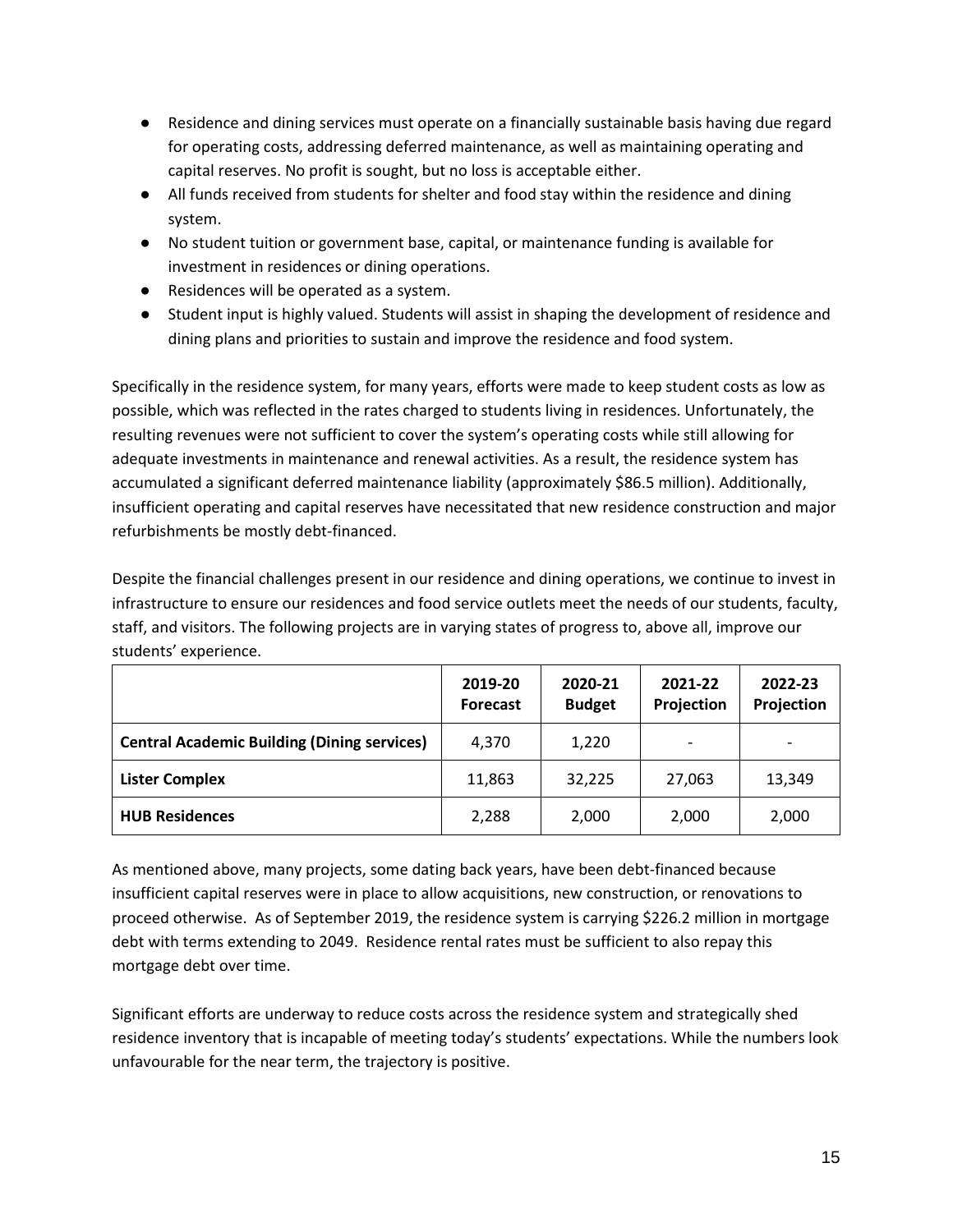For the 2020-21 academic year, increased revenues for ancillary operations are driven predominantly by the following rate increases:

- A proposed 5% increase in all residence rates. This is the second of three years of 5% increases originally presented in 2018.
- New rates assessed for substantially renewed suites in Mackenzie Hall.
- A proposed 2.9% increase in meal plan rates.
- A 1.9% increase in monthly parking rates.

The overall increase in ancillary expenditures relate to a number of factors including the following:

- Increased debt principal and interest expense resulting from the Lister Tower renewal project.
- Increased costs associated with implementing improved Wi-Fi in all residences.
- Increased maintenance in renewing parking facilities (e.g. resurfacing).

| (5000's)                                | 2018-19   | 2019-20       |          | 2020-21       | 2021-22    | 2022-23    |
|-----------------------------------------|-----------|---------------|----------|---------------|------------|------------|
|                                         | Actual    | <b>Budget</b> | Forecast | <b>Budget</b> | Projection | Projection |
| Revenue (including deferrals)           |           |               |          |               |            |            |
| Government of Alberta grants            |           |               |          |               |            |            |
| Federal and other government grants     |           |               |          |               |            |            |
| Student tuition and fees                |           |               |          |               |            |            |
| Sales of services and products          | 91,476    | 94,838        | 93,646   | 94,944        | 100,996    | 104,925    |
| Donations and other grants              | 10        |               |          |               |            |            |
| Investment income                       | 14        |               | 1,529    | 1,276         | 512        | 24         |
| <b>Total revenue</b>                    | 91,500    | 94,838        | 95,175   | 96,220        | 101,508    | 104,949    |
| Expense                                 |           |               |          |               |            |            |
| Salaries                                | 20,610    | 20,063        | 20,397   | 21,221        | 21,683     | 21,801     |
| Employee benefits                       | 4,503     | 4,352         | 4,778    | 5,156         | 5,415      | 5,594      |
| Materials, supplies and services        | 29,190    | 23,470        | 23,216   | 26,060        | 27,128     | 27,355     |
| Scholarships and bursaries              |           |               |          | 1             | 1          |            |
| Maintenance and repairs                 | 21,726    | 24,999        | 23,615   | 26,542        | 26,441     | 26,714     |
| Utilities                               | 5,525     | 6,956         | 6,583    | 6,090         | 5.755      | 5,869      |
| Amortization of tangible capital assets | 20,829    | 10,534        | 15,516   | 15,742        | 15,722     | 15,702     |
| <b>Total expense</b>                    | 102,383   | 90,374        | 94,105   | 100,812       | 102,145    | 103,036    |
| Annual operating surplus (deficit)      | (10, 883) | 4,464         | 1,070    | (4, 592)      | (637)      | 1,913      |

# <span id="page-48-0"></span>2.3.Research

Research revenues at the University of Alberta come from five major sources:

- Government of Alberta grants from a number of Ministries
- Federal government grants including those provided by the Tri-Council Agencies
- Fee-for-service research activities for outside entities
- Donations and nongovernmental grants
- The endowment spending allocation resulting from research-related endowments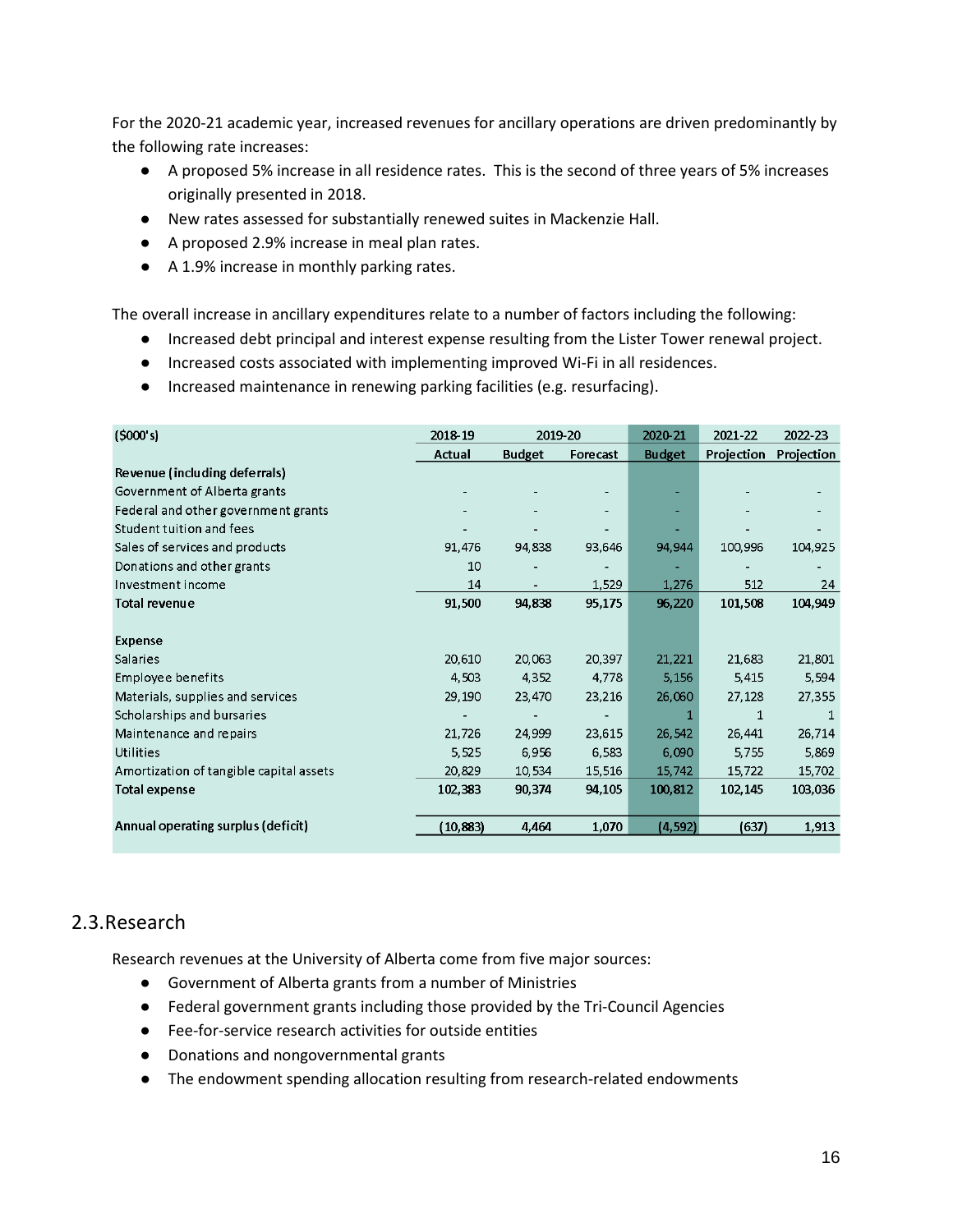Research productivity is expected to remain strong and the budgeted research revenues are expected to remain fairly stable in the upcoming year. The full impact of the Government of Alberta spending cuts to Ministries supporting research grants is not yet known and therefore this represents an area of risk to the budget. Funding to both Economic Development and Alberta Innovates have been significantly reduced over the past two years. Given the project based and restricted nature of this funding, coupled with changes to Alberta Innovates, it is difficult to predict the full impact to the University of Alberta's future research funding.

| (5000's)                                | 2018-19 | 2019-20       |          | 2020-21       | 2021-22    | 2022-23    |
|-----------------------------------------|---------|---------------|----------|---------------|------------|------------|
|                                         | Actual  | <b>Budget</b> | Forecast | <b>Budget</b> | Projection | Projection |
| Revenue (including deferrals)           |         |               |          |               |            |            |
| Government of Alberta grants            | 108,137 | 120,996       | 83,670   | 80,960        | 81,692     | 82,426     |
| Federal and other government grants     | 172,154 | 155,969       | 164,557  | 167,609       | 169,122    | 170,642    |
| Student tuition and fees                |         |               |          |               |            |            |
| Sales of services and products          | 17,271  | 14,181        | 17,271   | 17,271        | 17,271     | 17,271     |
| Donations and other grants              | 96,281  | 86,791        | 91,705   | 93,312        | 94,108     | 94.908     |
| Investment income                       | 38,746  | 48,952        | 46,227   | 48,279        | 49,531     | 50,853     |
| <b>Total revenue</b>                    | 432,589 | 426,889       | 403,430  | 407,431       | 411,724    | 416,100    |
|                                         |         |               |          |               |            |            |
| Expense                                 |         |               |          |               |            |            |
| Salaries                                | 163,588 | 183,216       | 163,588  | 163,588       | 163,588    | 163,588    |
| Employee benefits                       | 27,472  | 28,621        | 27,472   | 27,472        | 27,472     | 27,472     |
| Materials, supplies and services        | 126,554 | 136,403       | 128,958  | 131,409       | 134,037    | 136,718    |
| Scholarships and bursaries              | 74,098  | 79,412        | 75,506   | 76,940        | 78,479     | 80,049     |
| Maintenance and repairs                 | 4,235   | 4,159         | 4,315    | 4,398         | 4,486      | 4,575      |
| Utilities                               | 347     | 426           | 354      | 360           | 368        | 375        |
| Amortization of tangible capital assets | Ξ.      |               |          |               |            |            |
| <b>Total expense</b>                    | 396,294 | 432,237       | 400,193  | 404,167       | 408,430    | 412,777    |
|                                         |         |               |          |               |            |            |
| Annual operating surplus (deficit)      | 36,295  | (5, 348)      | 3,237    | 3,264         | 3,294      | 3,323      |

# <span id="page-49-0"></span>2.4.Capital

## <span id="page-49-1"></span>2.4.1. Capital Investments

While there are capital items purchased or funded with operating and other funds (such as learning materials, IT equipment, and certain renovation projects), the capital budget also incorporates building construction projects and larger scale renewal and maintenance projects.

Throughout this section, it is important to note that the capital plan and the resulting capital budget are developed as 'point-in-time' items. Due to the unpredictable nature with which, for example, government grants, government approval, and philanthropic gifts materialize, capital projects may be added or the scope changed throughout the year. All material changes, regardless of when they occur, remain subject to the institution's normal governance and approval processes.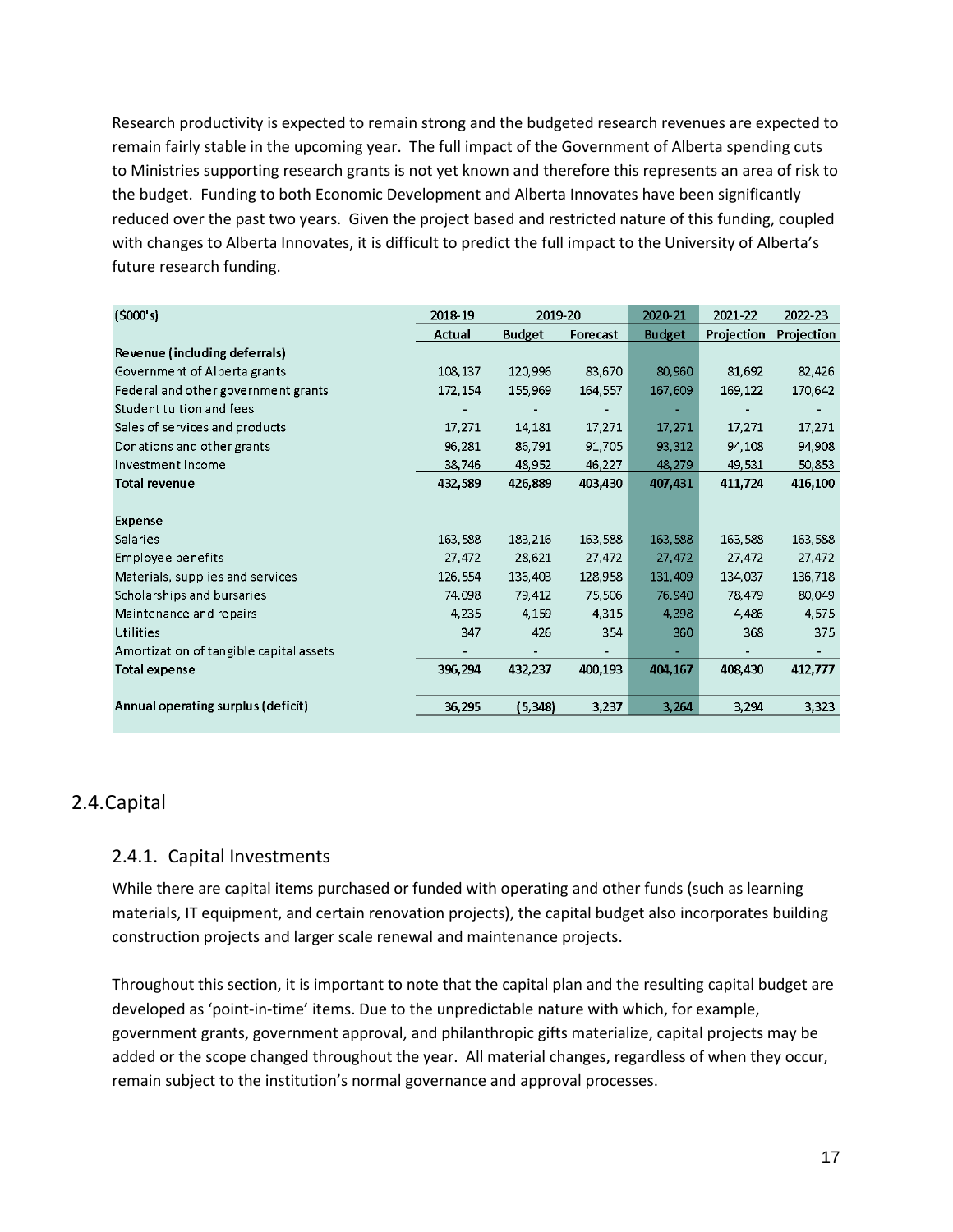The capital budget included within the University of Alberta consolidated budget is subject to complex financial accounting requirements. The figures throughout the capital budget have been translated for the purposes of being presented within the institution's audited financial statements.

# <span id="page-50-0"></span>2.4.2. Capital Plan Development

The University develops an annual capital plan and, further, identifies its capital requirements in a submission to the Government of Alberta through the Building and Land Inventory System (BLIMS). Recent submissions, the latest submitted in August 2019, included a number of priorities with a particular focus on the renewal and refurbishment of existing buildings. The following capital budget is reflective of the information contained within the capital plan and that which was provided within the BLIMS submission.

| (5000's)                                | 2018-19       | 2019-20                  |           | 2020-21       | 2021-22    | 2022-23    |
|-----------------------------------------|---------------|--------------------------|-----------|---------------|------------|------------|
|                                         | <b>Actual</b> | <b>Budget</b>            | Forecast  | <b>Budget</b> | Projection | Projection |
| Revenue (including deferrals)           |               |                          |           |               |            |            |
| Government of Alberta grants            | 87,738        | 111,122                  | 88,432    | 100,302       | 103,291    | 99,910     |
| Federal and other government grants     | 18,242        | 20,139                   | 19,487    | 19,269        | 19,486     | 19,701     |
| Student tuition and fees                |               |                          |           |               |            |            |
| Sales of services and products          |               |                          |           |               |            |            |
| Donations and other grants              | 26,664        | 26,208                   | 27,502    | 27,182        | 27,489     | 27,792     |
| Investment income                       | 1,078         | $\overline{\phantom{a}}$ |           |               |            |            |
| <b>Total revenue</b>                    | 133,722       | 157,469                  | 135,421   | 146,753       | 150,266    | 147,403    |
|                                         |               |                          |           |               |            |            |
| <b>Expense</b>                          |               |                          |           |               |            |            |
| <b>Salaries</b>                         |               |                          |           |               |            |            |
| Employee benefits                       |               |                          |           |               |            |            |
| Materials, supplies and services        | 3,361         | 3,609                    | 2,909     | 9,096         | 4,250      | 2,808      |
| Scholarships and bursaries              |               |                          |           |               |            |            |
| Maintenance and repairs                 | 32,897        | 40,618                   | 46,174    | 41,797        | 36,034     | 29,716     |
| <b>Utilities</b>                        |               |                          |           |               |            |            |
| Amortization of tangible capital assets | 111,570       | 116,411                  | 115,993   | 114,694       | 115,986    | 117,266    |
| <b>Total expense</b>                    | 147,828       | 160,638                  | 165,076   | 165,587       | 156,270    | 149,790    |
|                                         |               |                          |           |               |            |            |
| Annual operating surplus (deficit)      | (14, 106)     | (3, 169)                 | (29, 655) | (18, 834)     | (6,004)    | (2, 387)   |
|                                         |               |                          |           |               |            |            |

# <span id="page-50-1"></span>2.4.3. Capital Budget

The deficit in 2019-20 is directly related to two key factors:

- The in-year elimination of the \$34.9 million Infrastructure Maintenance Program (IMP) grant. This reduction was partially mitigated by cancelling a number of projects, which limited the overall exposure to the institution to approximately \$20M. This was largely funded by utilizing \$15 million from the existing investment reserve.
- The remaining gap pertains to projects funded by faculties on a planned basis using their carry forwards from prior years.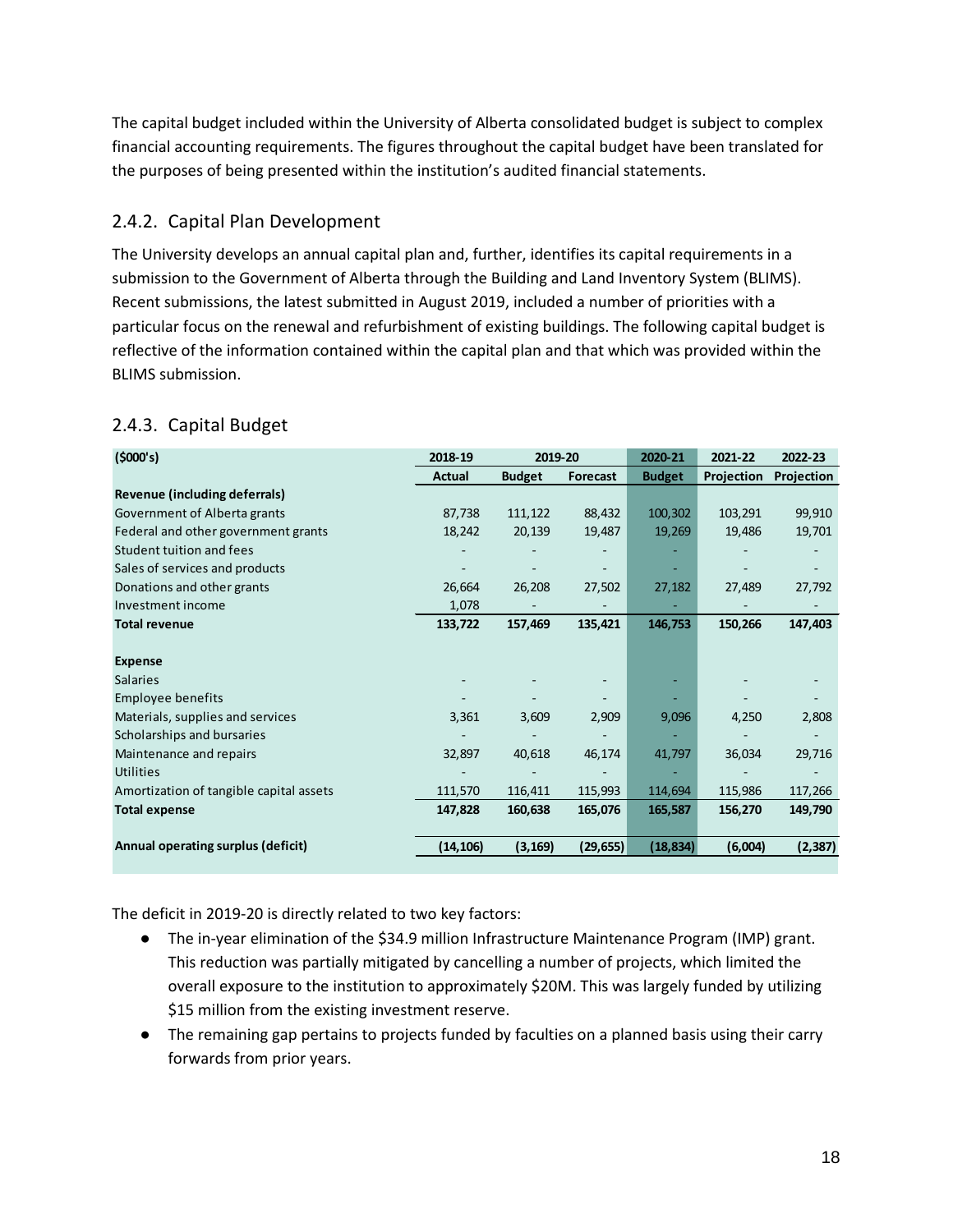Due to the nature of Public Sector Accounting Standards that govern our audited financial statements, we have the added complexity of revenue deferrals. In essence, a large portion of the revenue in the capital fund cannot be recognized until the underlying expenses (predominantly amortization of tangible capital assets) have been incurred. In order to remove this impact, the following three tables provide a view of the capital budget for next year on a "near cash" basis.

Capital Budget: Revenue – Government of Alberta grants provide targeted funding for multi-year capital projects. Government has indicated that the Infrastructure Maintenance Program is expected to return to 2018-19 levels in 2020-21 (at \$34.9 million). This would be welcome given our significant accrued deferred maintenance. That said, we are approaching project planning with an abundance of caution and will defer commitments until funding has been confirmed.

On the assumption that the Infrastructure Maintenance Program funding is restored, following table provides an outline of Government of Alberta revenues on a cash basis:

| <b>Capital Budget: Revenue</b>      |                 |               |            |                          |
|-------------------------------------|-----------------|---------------|------------|--------------------------|
| (5000's)                            | 2019-20         | 2020-21       | 2021-22    | 2022-23                  |
|                                     | <b>Forecast</b> | <b>Budget</b> | Projection | Projection               |
| <b>Provincial Government Grants</b> |                 |               |            |                          |
| Infrastructure Maintenance Program  | ٠               | 34,914        | 34,914     | 34,914                   |
| Dentistry/Pharmacy Renewal          | 48,000          | 49,000        | 44,000     | 56,000                   |
| <b>UA District Energy System</b>    | 9,100           | 4,900         | 1,900      | $\overline{\phantom{a}}$ |
| <b>Subtotal</b>                     | 57,100          | 88,814        | 80,814     | 90,914                   |
| Other Projects                      | 35              | Е             | ۰          | ٠                        |
| <b>Total revenue</b>                | 57,135          | 88,814        | 80,814     | 90,914                   |

Capital Budget: Maintenance and Repairs - These are expenditures related to addressing major maintenance and renewal projects and/or deferred maintenance across campus. These costs are expensed as they do not extend the useful life of the building.

The following table outlines maintenance and repair projects planned within the capital fund.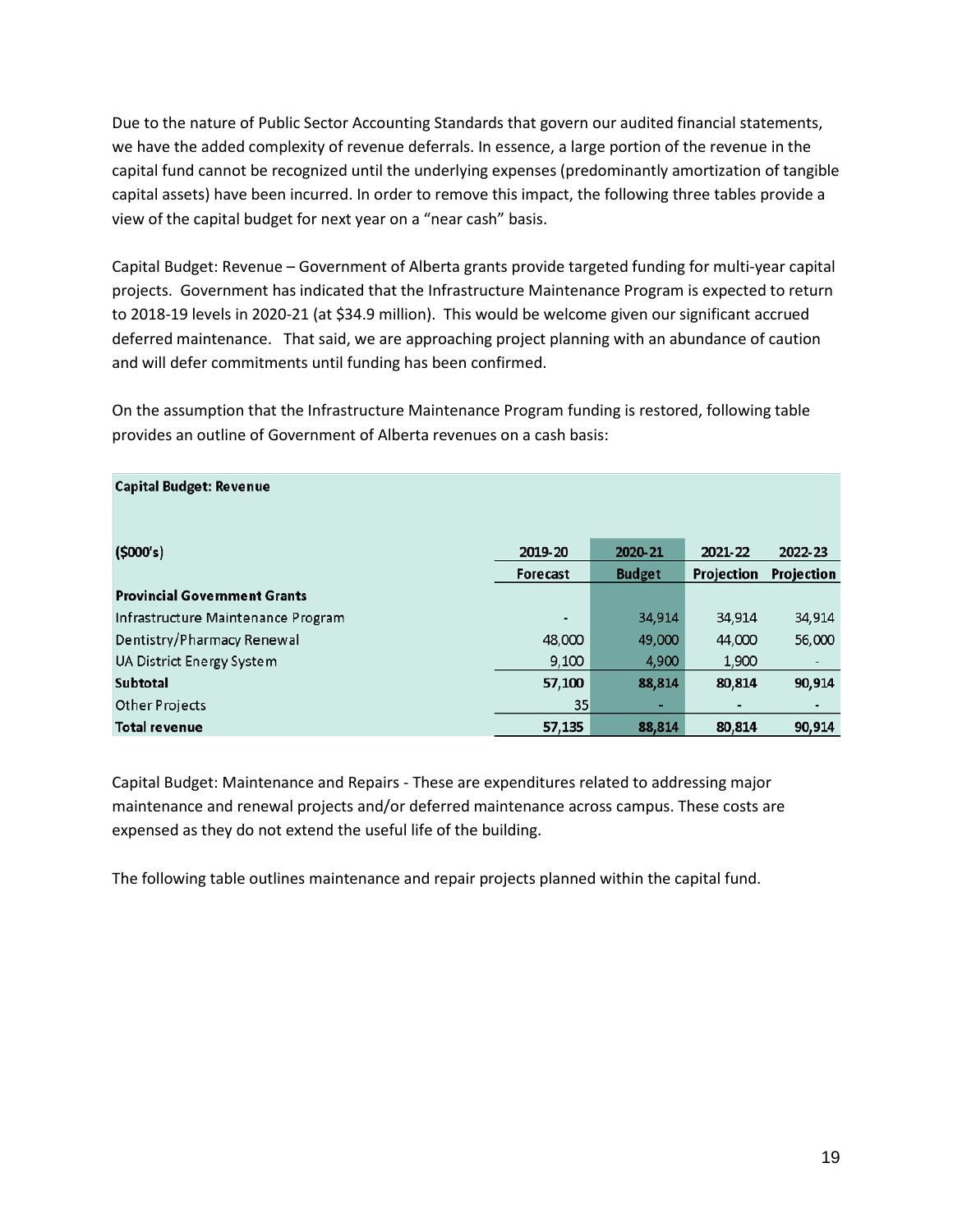#### **Capital Budget: Maintenance and Repairs**

## **(\$000's)**

|                                                            | 2019-20         | 2020-21       | 2021-22           | 2022-23    |
|------------------------------------------------------------|-----------------|---------------|-------------------|------------|
| <b>Project</b>                                             | <b>Forecast</b> | <b>Budget</b> | <b>Projection</b> | Projection |
| Chemistry West - L1 & L2 Renewal                           | 5,237           | 5,860         |                   |            |
| <b>CAB Renewal</b>                                         | 4,370           | 1,220         |                   |            |
| Van Vliet Mens Locker Room Renewal                         | 3,700           | 55            |                   |            |
| Van Vliet Womens Locker Room Renewal                       | 2.794           | 45            |                   |            |
| <b>HUB Mall Renewal</b>                                    | 2,288           | 2,000         | 2,000             | 2,000      |
| Integrated Asset Management Strategy Projects <sup>1</sup> | 1,400           | 3,700         | 557               | -          |
| <b>Subtotal</b>                                            | 19,789          | 12,880        | 2,557             | 2,000      |
| <b>Other Renovations</b>                                   | 15,923          | 12,300        | 6,211             | 450        |
| Infrastructure Maintenance Program (Maintenance)           | 10,462          | 16,617        | 27,266            | 27,266     |
| Total maintenance and repairs                              | 46.174          | 41.797        | 36.034            | 29.716     |

1. External lease terminations and densification projects across campus

Capital Budget: Tangible Capital Acquisitions – Major renewal projects often involving both repairs and maintenance in addition to capital additions and/or overall building improvements. The following capital projects represent capital additions to buildings as defined by accounting standards. In this case, the expenditures do not appear on the statement of operations; rather they are captured as investments in tangible capital assets on the university's statement of financial position.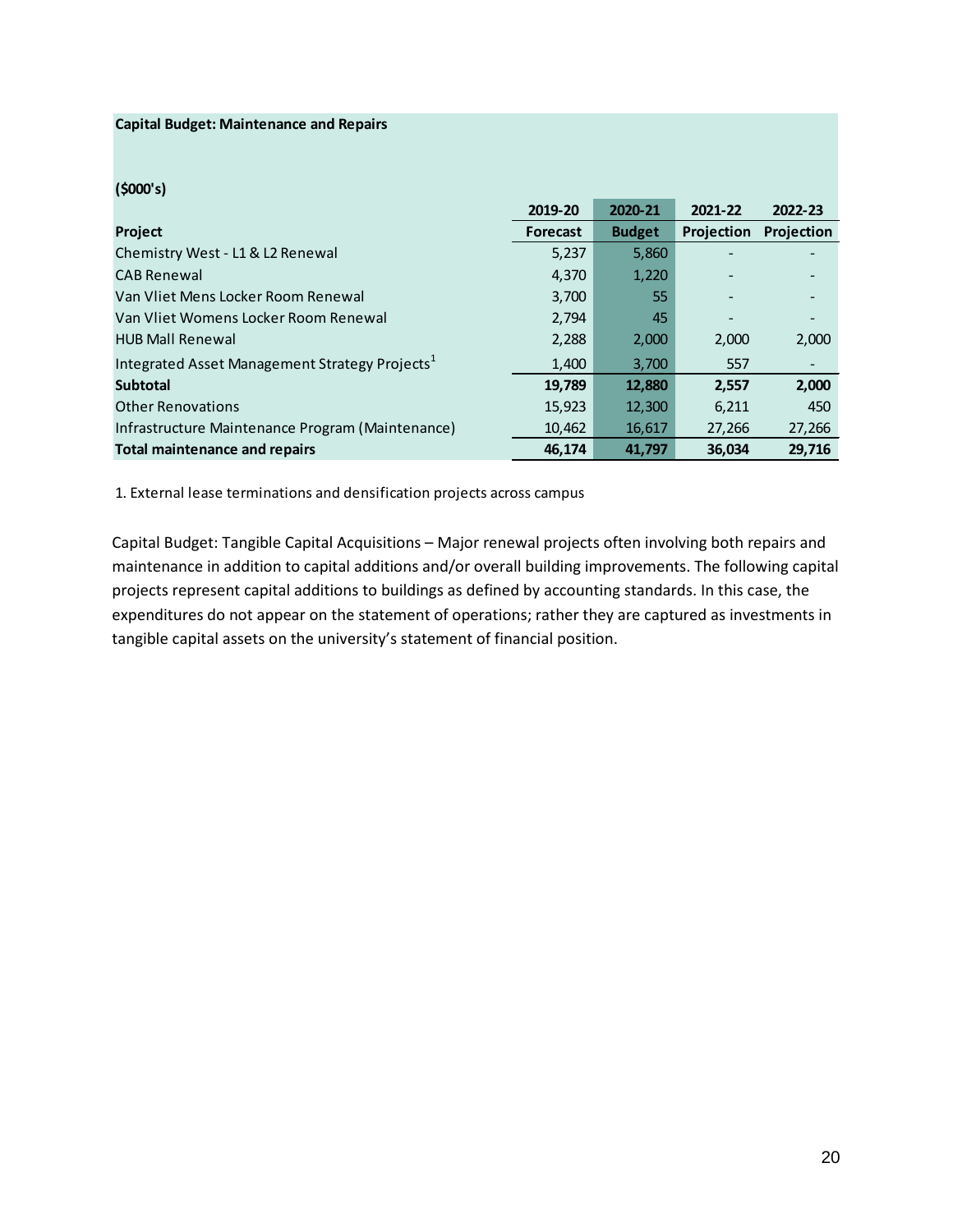#### **Capital Budget: Tangible Capital Acquisitions**

## **(\$000's)**

|                                                          | 2019-20         | 2020-21       | 2021-22    | 2022-23    |
|----------------------------------------------------------|-----------------|---------------|------------|------------|
| Project                                                  | <b>Forecast</b> | <b>Budget</b> | Projection | Projection |
| Dentistry/Pharmacy Renewal                               | 16,000          | 65,000        | 75,000     | 65,000     |
| Lister Centre Classic Towers (Mackenzie, Henday, Kelsey) | 11,863          | 32,225        | 27,063     | 13,349     |
| <b>Chemistry Electrical Vault Replacement</b>            | 5,800           | 4,425         |            |            |
| Van Vliet Electrical Vault Infrastructure                | 5,700           | 420           |            |            |
| <b>District Energy System</b>                            | 3,000           | 7,436         | 2,336      | 4,336      |
| <b>CAB Air Handling Unit</b>                             | 3,143           |               |            |            |
| <b>Morrison Structures Lab Renewal</b>                   | 1,500           | 10,500        | 2,116      |            |
| <b>BARB Mechanical Ventilation &amp; Exhaust Renewal</b> | 500             | 2,582         |            |            |
| <b>Energy Management Upgrades (Envision)</b>             | 1,702           | 2,007         | 3,346      |            |
| <b>Subtotal</b>                                          | 49,208          | 124,595       | 109,861    | 82,685     |
| <b>Other Capital Projects</b>                            | 11,396          | 5,659         | 1,507      |            |
| Infrastructure Maintenance Program (Capital)             | 5,111           | 4,661         | 7,648      | 7,648      |
| <b>Total tangible capital acquisitions</b>               | 65,715          | 134,915       | 119,016    | 90,333     |
|                                                          |                 |               |            |            |
| <b>Tangible Capital Acquisitions</b>                     |                 |               |            |            |
| <b>Operating</b>                                         |                 |               |            |            |
| (5000's)                                                 |                 |               |            |            |
|                                                          | 2019-20         | 2020-21       | 2021-22    | 2022-23    |
| Project                                                  | <b>Forecast</b> | <b>Budget</b> | Projection | Projection |
| <b>NREF Renewal and Renovation</b>                       | 12,391          | 8,019         | 200        |            |
| RE Phillips Renovation <sup>1</sup>                      | 2,000           | 4,000         | 346        |            |
| South Campus Utility Infrastructure Upgrades             | 3,780           | 97            |            |            |
| <b>Other Capital Projects</b>                            | 344             |               |            |            |
| Total operating tangible capital acquisitions            | 18,515          | 12,116        | 546        |            |
|                                                          |                 |               |            |            |
| <b>Total tangible capital acquisitions</b>               | 84,230          | 147,031       | 119,562    | 90,333     |
|                                                          |                 |               |            |            |
| 1. 1/3 maintenance and 2/3 capital                       |                 |               |            |            |

## <span id="page-53-0"></span>2.4.4. Deferred Maintenance

Excellence in teaching and research needs to be supported by well-functioning labs, classrooms, and other building infrastructure. Unfortunately, government grants alone have been insufficient in addressing the necessary maintenance activities across our campuses, which has resulted in a substantial deferred maintenance liability. As of December 31, 2019, the deferred maintenance liability stands at \$306 million, with a five-year projected aggregate liability of \$865 million.

Need that exceeds available resources requires diligent adherence to a system of prioritizing projects. Relying on Government of Alberta parameters, the priorities are: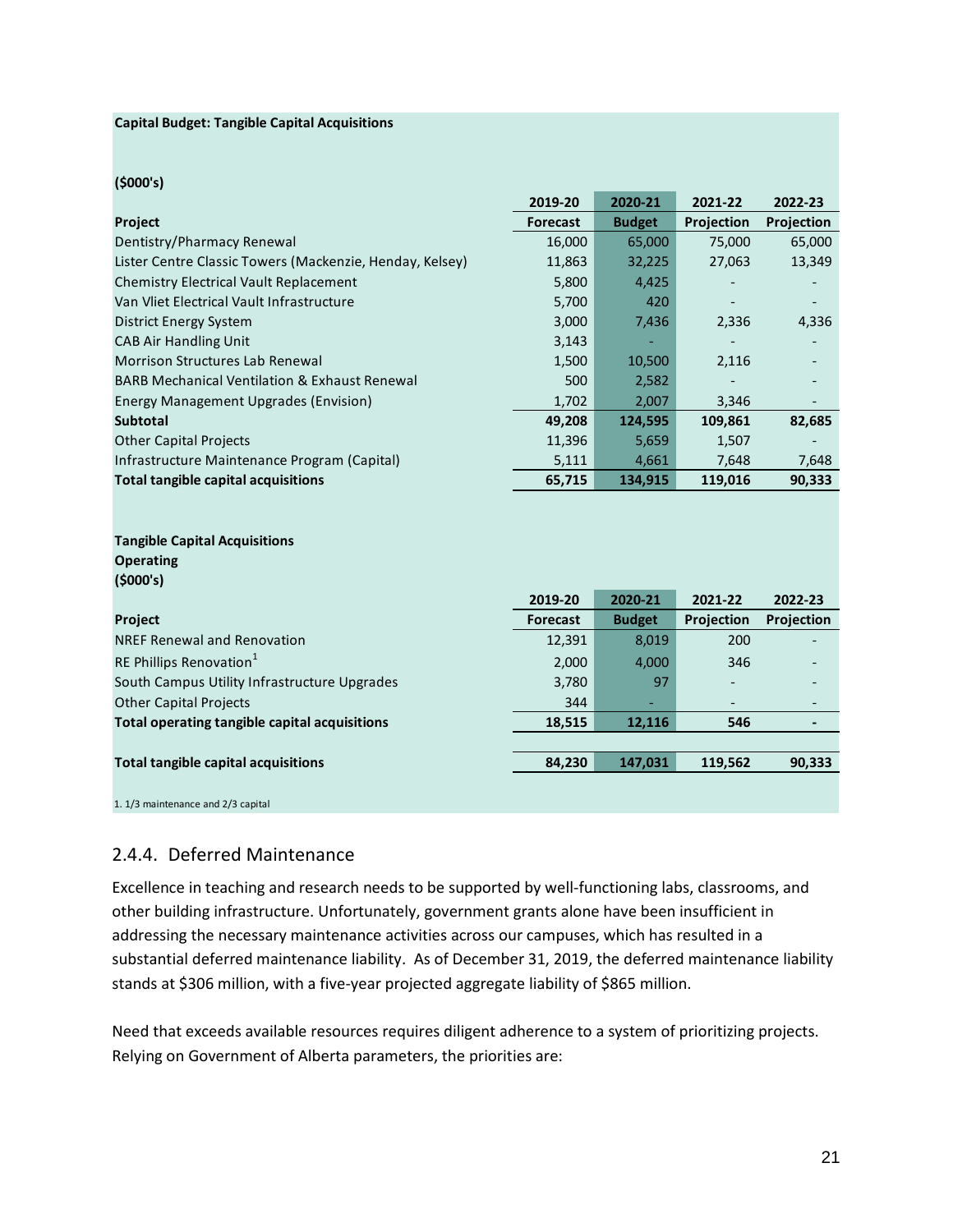- **High – Life, Health, and Safety:** Elements presenting a potential for imminent risk to the life, health, and/or safety of facility occupants and users. They may include structural and support failure, major building system failures, or requirements under a multitude of Codes.
- **Medium – Immediate Needs:** Elements demanding attention to prevent them escalating to Priority One, which will lead to serious or prolonged deterioration of a facility or its systems thereby affecting the operability of a facility or its systems.
- **Low – General Need:** Elements that are non-urgent and which can be planned for over a period of time without undue risk to the facility occupants or facility operability.

Current and projected funding levels require investments in addressing deferred maintenance at the University of Alberta to be limited almost exclusively to those deemed "high" priority.

# <span id="page-54-0"></span>2.5.Special Purpose

There are no expected significant changes impacting these funds over the next three years. Overall revenues and expenses are expected to remain relatively stable.

| (5000's)                                | 2018-19 | 2019-20        |                | 2020-21       | 2021-22    | 2022-23    |
|-----------------------------------------|---------|----------------|----------------|---------------|------------|------------|
|                                         | Actual  | Budget         | Forecast       | <b>Budget</b> | Projection | Projection |
| Revenue (induding deferrals)            |         |                |                |               |            |            |
| Government of Alberta grants            | 70,956  | 71,451         | 75,958         | 77,598        | 77,356     | 77,106     |
| Federal and other government grants     |         |                |                |               |            |            |
| Student tuition and fees                | ۰       | $\blacksquare$ | $\blacksquare$ | ٠             |            |            |
| Sales of services and products          | 963     | 233            | 124            | 125           | 125        | 125        |
| Donations and other grants              | 13,463  | 14,303         | 2,448          | 2,560         | 2,679      | 2,805      |
| Investment income                       | 17,773  | 20,730         | 20,067         | 20,964        | 21,512     | 22,090     |
| <b>Total revenue</b>                    | 103,155 | 106,717        | 98,597         | 101,247       | 101,672    | 102,126    |
|                                         |         |                |                |               |            |            |
| Expense                                 |         |                |                |               |            |            |
| <b>Salaries</b>                         | 56,665  | 52,576         | 48,898         | 50,876        | 50,925     | 50,976     |
| Employee benefits                       | 12,867  | 14,384         | 13,389         | 13.929        | 13,933     | 13,937     |
| Materials, supplies and services        | 16,351  | 21,223         | 21,090         | 20,847        | 20,964     | 21,086     |
| Scholarships and bursaries              | 12,916  | 10,464         | 11,341         | 11,817        | 12,164     | 12,531     |
| Maintenance and repairs                 | 95      | 99             | 128            | 118           | 118        | 119        |
| Utilities                               |         |                |                |               |            | -          |
| Amortization of tangible capital assets |         |                |                |               |            |            |
| <b>Total expense</b>                    | 98,894  | 98,746         | 94,846         | 97,587        | 98,104     | 98,649     |
|                                         |         |                |                |               |            |            |
| Annual operating surplus (deficit)      | 4,261   | 7,971          | 3,751          | 3,660         | 3,568      | 3,477      |

# <span id="page-54-1"></span>3. Concluding Comments

This is a challenging time for the University of Alberta as we respond to a lower level of government support. Many within our community have provided many suggestions for cost-savings since last October. We have been able to pursue a number of them, and continue to look at further